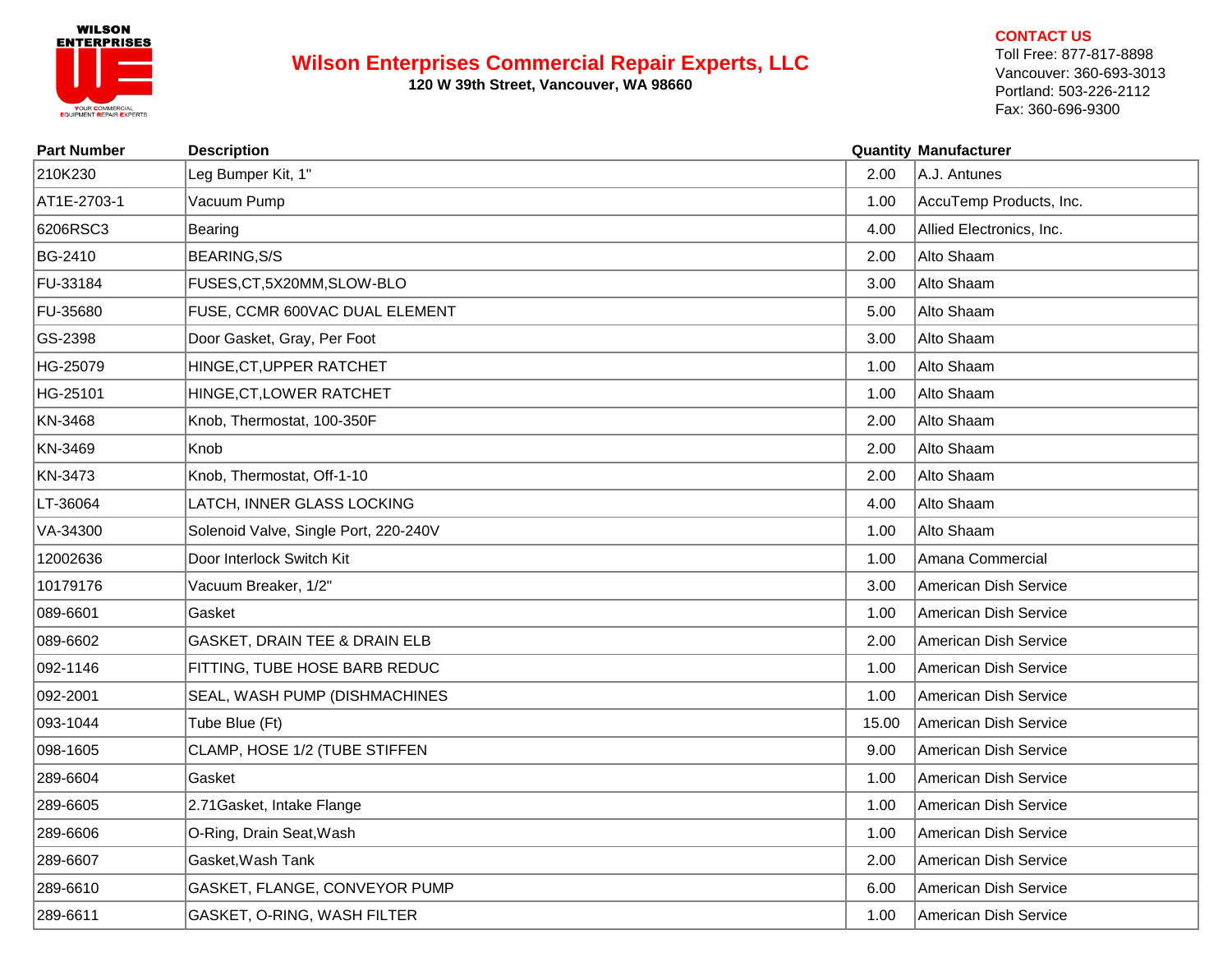| 289-6618        | O-RING, WASH MOTOR                                | 3.00  | American Dish Service                  |
|-----------------|---------------------------------------------------|-------|----------------------------------------|
| 291-3008        | RELAY, TIME DELAY FINAL RINSE                     | 1.00  | American Dish Service                  |
| 292-2001        | SEAL, WASH PUMP ADC-44, 66 &                      | 1.00  | American Dish Service                  |
| P9101-23        | Intrerlock Switch, SPDT, 120V                     | 5.00  | Anets                                  |
| 6203 2RS        | Bearing                                           | 8.00  | Applied Ind. Tech                      |
| 6205 RS         | Bearing                                           | 13.00 | Applied Ind. Tech                      |
| 6206 V          | bearing                                           | 1.00  | Applied Ind. Tech                      |
| 38125           | BEARING, FLANGED POLYMER                          | 3.00  | <b>APW Wyott Foodservice Equipment</b> |
| 38130           | (K)CLIP BEARING                                   | 4.00  | <b>APW Wyott Foodservice Equipment</b> |
| 56505           | Knob, Black, 1-10                                 | 3.00  | <b>APW Wyott Foodservice Equipment</b> |
| 67002           | TOGGLE SWITCH 1/2 DPST                            | 2.00  | <b>APW Wyott Foodservice Equipment</b> |
| 83248           | <b>BEARING, SHAFT</b>                             | 3.00  | <b>APW Wyott Foodservice Equipment</b> |
| 85183           | Drive Gear, 17 Tooth, 1/2 Bore                    | 1.00  | <b>APW Wyott Foodservice Equipment</b> |
| 85195           | Conveyor Motor, 208/240V, 60HZ                    | 1.00  | <b>APW Wyott Foodservice Equipment</b> |
| 89501           | Rocker Switch, 20A, 125/250V, DPST                | 2.00  | <b>APW Wyott Foodservice Equipment</b> |
| 1302900         | SWITCH, TOGGLE, 30 AMP 125-250                    | 1.00  | <b>APW Wyott Foodservice Equipment</b> |
| 1475000         | Themostat/Electronic PC Board, Preset 4           | 2.00  | <b>APW Wyott Foodservice Equipment</b> |
| 1475050         | Temperature Probe, Rtd, 1000 K                    | 2.00  | <b>APW Wyott Foodservice Equipment</b> |
| 1486500         | Hi Limit Thermostat, 550F, Surface Mount          | 9.00  | <b>APW Wyott Foodservice Equipment</b> |
| 1515300         | IND LIGHT, RECT, AMB, 250V, 2/TABS                | 1.00  | <b>APW Wyott Foodservice Equipment</b> |
| 1516400         | Push Button On/Off Switch                         | 1.00  | <b>APW Wyott Foodservice Equipment</b> |
| 8404200         | WHEEL, ADJUSTING RD AL                            | 1.00  | <b>APW Wyott Foodservice Equipment</b> |
| 2500-1          | Thermostat, Hb Series                             | 1.00  | Atlas Metal Industries, Inc            |
| 301030038       | Thermostat, Oven                                  | 1.00  | Atosa                                  |
| 301030040       | <b>THERMOCOUPLE</b>                               | 2.00  | Atosa                                  |
| 89-0010         | TEMP. PROBE                                       | 1.00  | AutoFry/Motion Technology, Inc.        |
| HD PIN0301      | PIN ASSEMBLY, C2060 SPECIAL POLYBAGGED SEPERATELY | 1.00  | <b>Avtec Products, Unified Brands</b>  |
| 2065874         | Ignitor, 24V for Gas Convection Oven              | 1.00  | <b>Bakers Pride</b>                    |
| M1265X          | Thermopile With Armoured Cable                    | 1.00  | <b>Bakers Pride</b>                    |
| M1367A          | Infinite Control                                  | 1.00  | <b>Bakers Pride</b>                    |
| R3104X          | Valve - 7000Bmvr Cmbi - 1/2 Inch x 1/2 I          | 1.00  | <b>Bakers Pride</b>                    |
| 01-403875-00257 | <b>BUSHING, PLASTIC FLANGED</b>                   | 2.00  | <b>Berkel Company</b>                  |
| 742224          | <b>HINGE SHIM</b>                                 | 5.00  | Bevles Company, Inc.                   |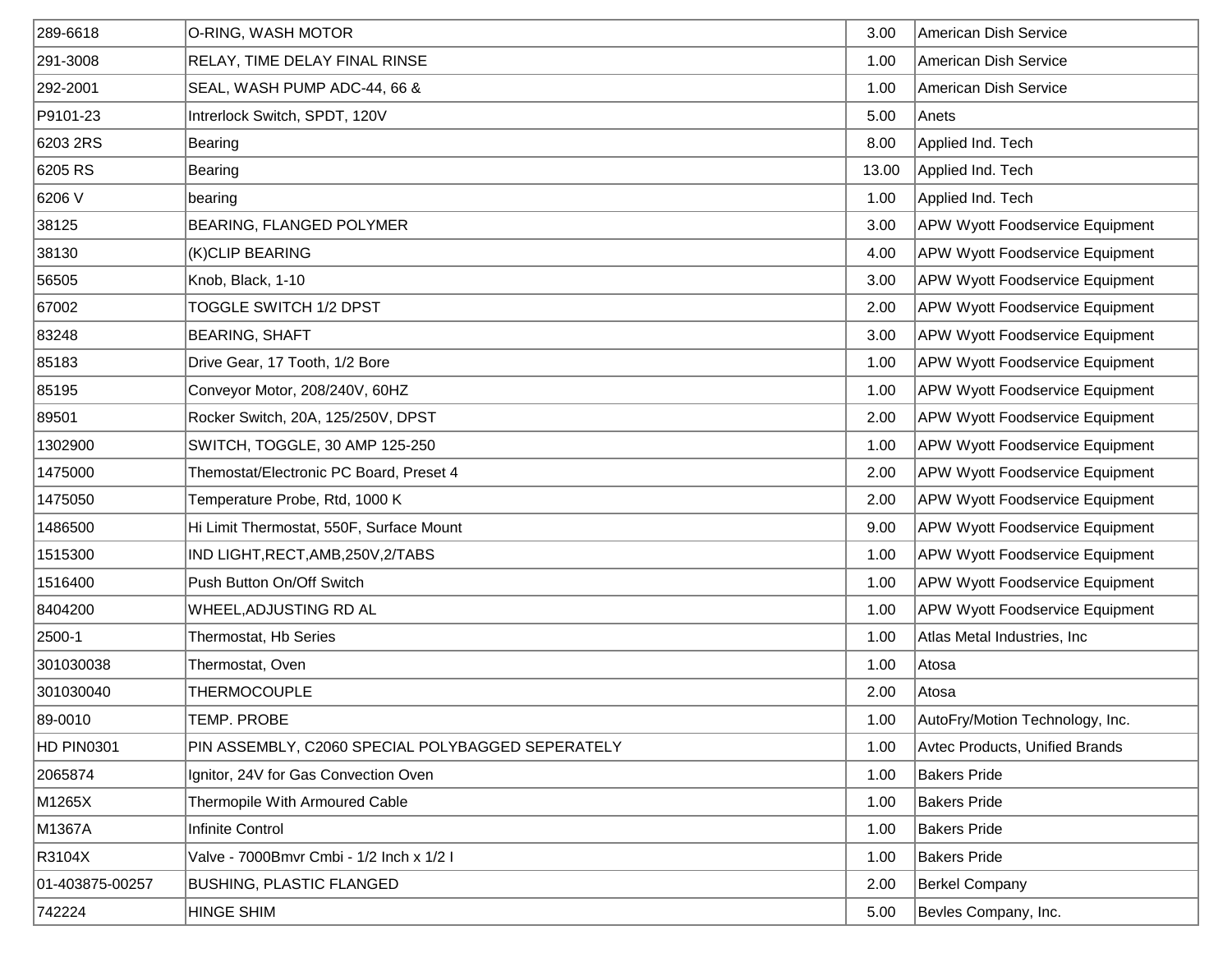| 782028 | THERMOSTAT 60-120 DEG                      | 1.00  | Bevles Company, Inc. |
|--------|--------------------------------------------|-------|----------------------|
| 782120 | KNOB-THERMOSTAT 60-120 #5S12WN             | 1.00  | Bevles Company, Inc. |
| 782156 | RELAY S.S. 120V 25AMP                      | 1.00  | Bevles Company, Inc. |
| 782208 | <b>Hi-Limit Thermostat</b>                 | 4.00  | Bevles Company, Inc. |
| 782226 | Power Switch, Rocker, DPST, 20A            | 1.00  | Bevles Company, Inc. |
| 784648 | Timer, Manual, Intermatic, 24Hr, 120V, 20A | 2.00  | Bevles Company, Inc. |
| 784652 | Timer Switch, Toggle, SPDT, 20A            | 4.00  | Bevles Company, Inc. |
| 784660 | Temperature Sensor with Plug               | 4.00  | Bevles Company, Inc. |
| 784678 | <b>HINGE CAM</b>                           | 16.00 | Bevles Company, Inc. |
| 784680 | Axial Fan Cooling, 115V                    | 1.00  | Bevles Company, Inc. |
| 784688 | Door Latch Kit, Magnetic                   | 2.00  | Bevles Company, Inc. |
| 784808 | Door Hinge Set, Self Closing, TB           | 3.00  | Bevles Company, Inc. |
| 784820 | Magnetic Door Gasket, TB F/S               | 3.00  | Bevles Company, Inc. |
| 6502   | Rocker Switch, Dpdt, Cook/Cool Down, Red   | 1.00  | Blodgett             |
| 8583   | PLATE, STRIKER W/2 SCREWS                  | 5.00  | Blodgett             |
| 8584   | Door Catch, Ball Plunger With Nut          | 1.00  | Blodgett             |
| 10392  | Knob, Thermostat, 300-650F, Black          | 1.00  | Blodgett             |
| 11321  | PIN SCREW, LOWER-OLD STYLE                 | 1.00  | Blodgett             |
| 16948  | TIMER KNOB, 60 MIN                         | 2.00  | Blodgett             |
| 17557  | PIN SCREW, UPPER-OLD-MKV/DFG               | 1.00  | Blodgett             |
| 18225  | Timer - 60 Minute - 120V - 60CY            | 2.00  | Blodgett             |
| 18256  | Flame Sensor Probe                         | 2.00  | Blodgett             |
| 18265  | Round Indicator Light - 28V - Red          | 1.00  | Blodgett             |
| 18578  | <b>Temperature Cook Control</b>            | 1.00  | Blodgett             |
| 20325  | VALVE NIPPLE, GAS NAT DFG                  | 1.00  | Blodgett             |
| 20348  | Box Spark Asy w Screws                     | 2.00  | Blodgett             |
| 20349  | <b>BUZZER TERMINALS, 120V</b>              | 1.00  | Blodgett             |
| 20530  | Rocker Switch, 3Pdt, Black                 | 1.00  | Blodgett             |
| 21100  | PLATE, STRIKER ZEPH                        | 2.00  | Blodgett             |
| 23392  | Temperature Probe                          | 2.00  | Blodgett             |
| 35419  | BRACKET, DOOR SWITCH                       | 1.00  | Blodgett             |
| 38521  | Ignitor Assembly, Burner                   | 1.00  | Blodgett             |
| 39987  | FLAME SENSE ELECTRODE ASSEMBLY             | 1.00  | Blodgett             |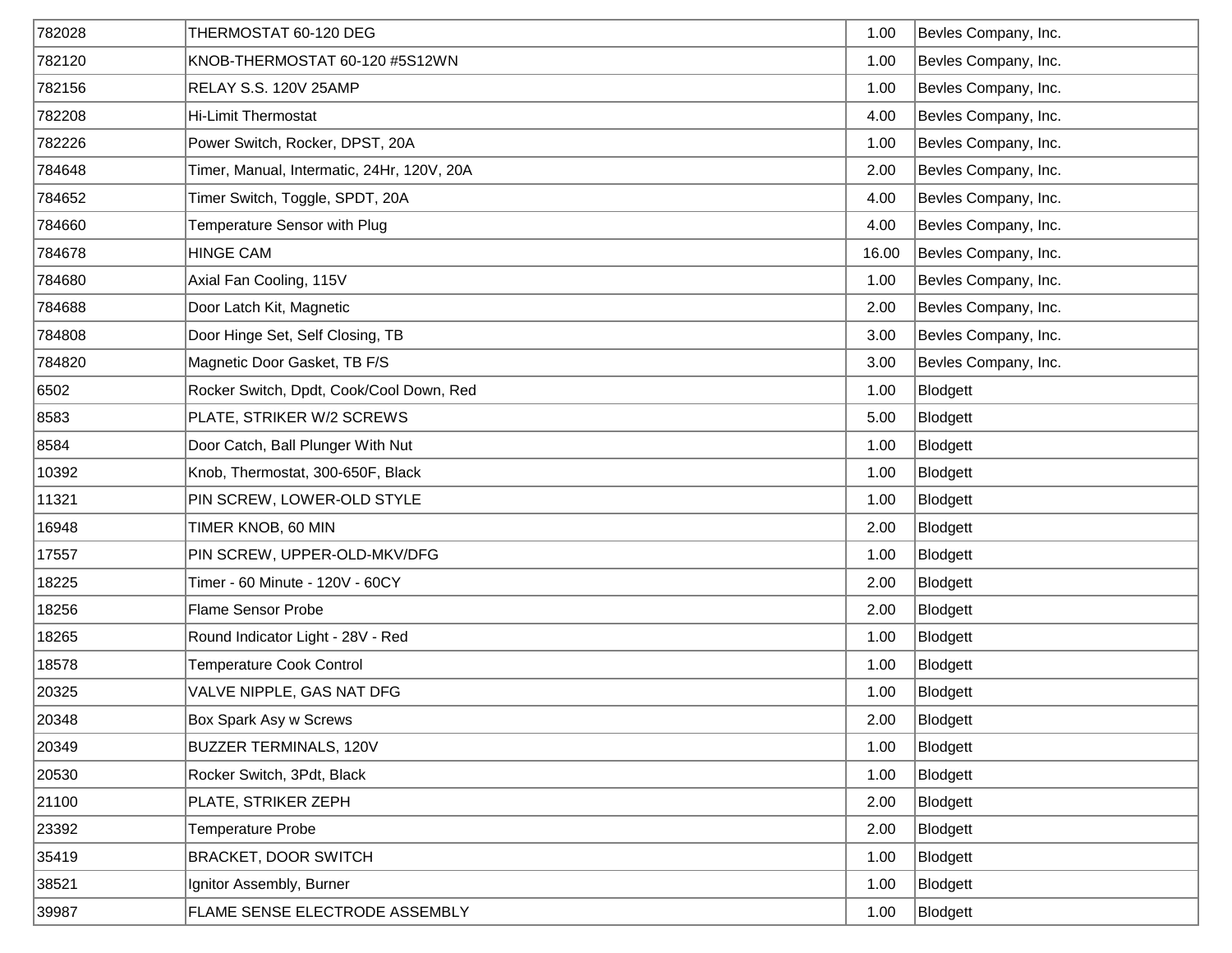| 41884             | <b>SWITCH</b>                             | 1.00  | Blodgett                        |
|-------------------|-------------------------------------------|-------|---------------------------------|
| 53194             | <b>LAMP HOUSING ASSEMBLY</b>              | 1.00  | Blodgett                        |
| 54388             | CONTROL, IGNITION, FENWAL HV100G          | 1.00  | Blodgett                        |
| 54725             | Direct Spark Ignition Control Kit         | 1.00  | Blodgett                        |
| 55245             | KIT, 1/4 PILOT SPLICE 1048/60             | 2.00  | Blodgett                        |
| 57658             | Pilot Assembly with Ignitor Flame Sensor  | 2.00  | Blodgett                        |
| 57952             | LATCH DOG, DOUBLE STAGE                   | 1.00  | Blodgett                        |
| R0071             | NUT, SWITCH LEVEL MOUNTING                | 1.00  | Blodgett                        |
| R10547            | <b>GASKET, STEAM INLET</b>                | 1.00  | Blodgett                        |
| R <sub>1491</sub> | <b>GASKET, SWITCH LEVEL</b>               | 3.00  | Blodgett                        |
| R2844             | PIN, DOOR                                 | 1.00  | Blodgett                        |
| R5095             | KIT, SOLENOID 115V 3 OUT                  | 1.00  | Blodgett                        |
| R5096             | KIT, SOLENOID 115V 1 OUT                  | 1.00  | Blodgett                        |
| R8012             | THERMOSTAT, N/C: O(158)-C(131             | 1.00  | Blodgett                        |
| R8846             | Solenoid Valve, 1 Outlet, 208/240V        | 1.00  | Blodgett                        |
| R8856             | GASKET TAPE, 7MM W X 2.5MM H              | 1.00  | Blodgett                        |
| R9498             | BUZZER KIT, 240V                          | 2.00  | Blodgett                        |
| 16686             | Control Knob                              | 2.00  | <b>Blodgett Conveyor Ovens</b>  |
| 00600.0000        | Seat Cut Faucet                           | 13.00 | <b>Bunn-O-Matic Corporation</b> |
| 00601.0000        | Spring                                    | 14.00 | Bunn-O-Matic Corporation        |
| 00627.0000        | SCALE, PORTION PACK COFFEE                | 1.00  | Bunn-O-Matic Corporation        |
| 00674.0000        | Brush Tube .75                            | 8.00  | <b>Bunn-O-Matic Corporation</b> |
| 01037.0002        | Funnel Tip & Screen Kit                   | 1.00  | <b>Bunn-O-Matic Corporation</b> |
| 01037.0003        | Funnel Tip Screen (Quick)                 | 1.00  | <b>Bunn-O-Matic Corporation</b> |
| 01053.1000        | SWITCH, ROTARY-OFF-LO-MED-HI              | 1.00  | <b>Bunn-O-Matic Corporation</b> |
| 01063.0000        | Switch Start On Off                       | 10.00 | Bunn-O-Matic Corporation        |
| 01082.0000        | Sprayhead, 6 Hole, Stainless Steel, 6-078 | 1.00  | <b>Bunn-O-Matic Corporation</b> |
| 01085.0000        | Valve Solenoid 120V Skinner               | 1.00  | <b>Bunn-O-Matic Corporation</b> |
| 01085.0002        | VALVE, SOLENOID 120V (KIP)                | 1.00  | <b>Bunn-O-Matic Corporation</b> |
| 01111.0000        | Solenoid Repair Kit                       | 5.00  | <b>Bunn-O-Matic Corporation</b> |
| 01111.0002        | Sol Valve Repair Kit                      | 1.00  | Bunn-O-Matic Corporation        |
| 01121.0000        | WARMER ELEMENT CONVERSION KIT             | 1.00  | <b>Bunn-O-Matic Corporation</b> |
| 01161.0000        | 3 Way Heater                              | 1.00  | Bunn-O-Matic Corporation        |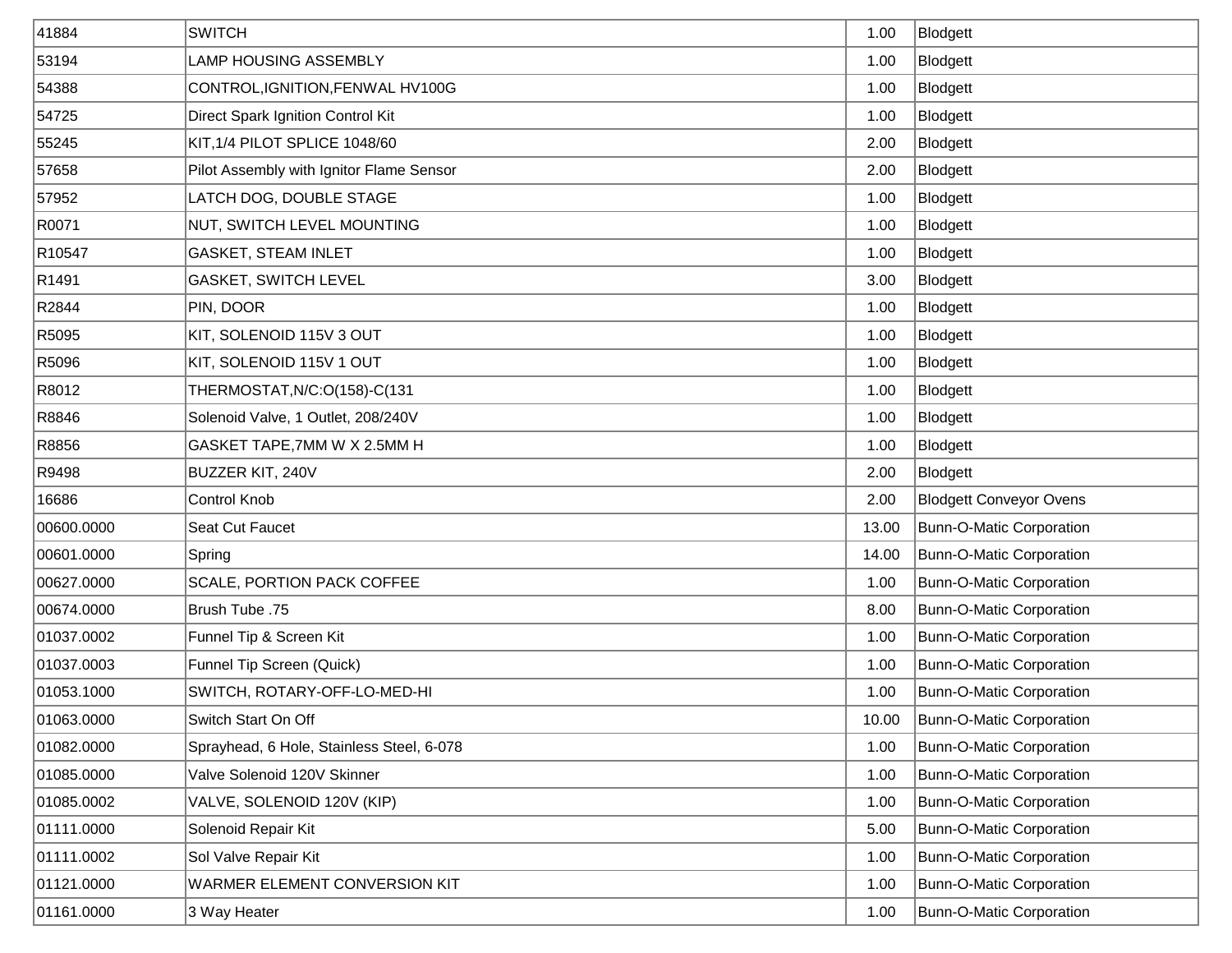| 01171.0001 | <b>Check Valve</b>               | 2.00  | Bunn-O-Matic Corporation        |
|------------|----------------------------------|-------|---------------------------------|
| 01188.0000 | Spring De-Liming                 | 4.00  | Bunn-O-Matic Corporation        |
| 01200.0000 | <b>Tank Intel Fitting</b>        | 2.00  | Bunn-O-Matic Corporation        |
| 01201.0000 | Gasket                           | 4.00  | Bunn-O-Matic Corporation        |
| 01975.0000 | Solenoid 240V                    | 5.00  | Bunn-O-Matic Corporation        |
| 02056.1000 | Relay Assy 120V                  | 1.00  | Bunn-O-Matic Corporation        |
| 02536.0000 | Grommet                          | 5.00  | Bunn-O-Matic Corporation        |
| 02596.1009 | Faucet Kit                       | 2.00  | Bunn-O-Matic Corporation        |
| 02628.0000 | Momentary Start Switch           | 5.00  | Bunn-O-Matic Corporation        |
| 02645.1000 | Probe Kit                        | 3.00  | Bunn-O-Matic Corporation        |
| 02746.0000 | Gasket                           | 1.00  | Bunn-O-Matic Corporation        |
| 02747.0000 | Gasket                           | 1.00  | <b>Bunn-O-Matic Corporation</b> |
| 02753.0000 | Switch                           | 1.00  | <b>Bunn-O-Matic Corporation</b> |
| 02766.0000 | Faucet Seat Cup                  | 11.00 | Bunn-O-Matic Corporation        |
| 02803.1000 | Probe Kit                        | 3.00  | Bunn-O-Matic Corporation        |
| 03287.0002 | Faucet Asy Crm w Orange Handle   | 1.00  | Bunn-O-Matic Corporation        |
| 03287.0003 | Faucet Crm Body                  | 2.00  | Bunn-O-Matic Corporation        |
| 03311.0000 | <b>Warmer Assy</b>               | 1.00  | Bunn-O-Matic Corporation        |
| 03697.0000 | Warmer Assy 100W 120V            | 2.00  | Bunn-O-Matic Corporation        |
| 03803.0000 | Liquid Level Switch              | 2.00  | Bunn-O-Matic Corporation        |
| 04221.0000 | <b>Tank Lid Gasket</b>           | 1.00  | Bunn-O-Matic Corporation        |
| 04236.1000 | TANK HEATER KIT, 1320W 120V      | 2.00  | Bunn-O-Matic Corporation        |
| 04274.0012 | Funnel with Decal                | 2.00  | Bunn-O-Matic Corporation        |
| 04314.0001 | Kit Thermostat w Knob Grommets   | 2.00  | Bunn-O-Matic Corporation        |
| 04636.1000 | ANK HEATER KIT, 1800W 120V       | 1.00  | Bunn-O-Matic Corporation        |
| 04646.0000 | <b>Start Switch</b>              | 6.00  | <b>Bunn-O-Matic Corporation</b> |
| 05037.1000 | Element 3500W 240V               | 2.00  | Bunn-O-Matic Corporation        |
| 05110.1000 | <b>Float Switch Bracket Assy</b> | 1.00  | Bunn-O-Matic Corporation        |
| 05515.0000 | Spray Head Tube Gasket           | 2.00  | Bunn-O-Matic Corporation        |
| 05815.0000 | <b>Start Switch</b>              | 3.00  | <b>Bunn-O-Matic Corporation</b> |
| 05916.0000 | Collector Hopper to Burr Housi   | 3.00  | Bunn-O-Matic Corporation        |
| 05939.0003 | Solonoid W Leads                 | 1.00  | Bunn-O-Matic Corporation        |
| 05954.0000 | Dechaffing Assy                  | 5.00  | Bunn-O-Matic Corporation        |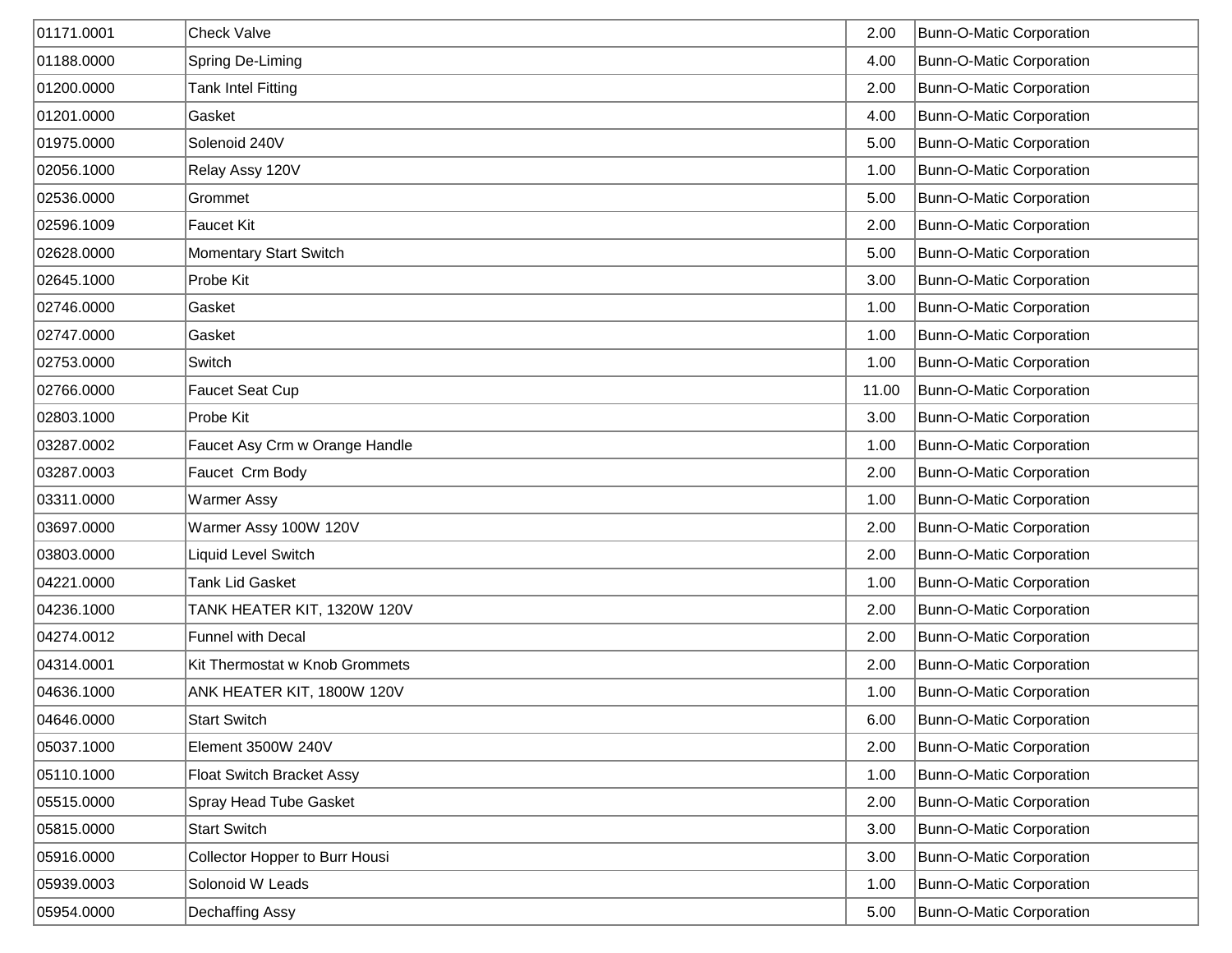| 05969.0000 | Slide Plate Assy                    | 1.00  | <b>Bunn-O-Matic Corporation</b> |
|------------|-------------------------------------|-------|---------------------------------|
| 05995.0000 | <b>Dechaffer Plate</b>              | 2.00  | Bunn-O-Matic Corporation        |
| 06866.0000 | TEE .38-X.38-X.25-.(BUNN-O-MA       | 1.00  | <b>Bunn-O-Matic Corporation</b> |
| 07038.0000 | <b>Terminal Block</b>               | 1.00  | Bunn-O-Matic Corporation        |
| 07061.0000 | Shank                               | 1.00  | Bunn-O-Matic Corporation        |
| 07073.0001 | <b>Grommet Thermostat</b>           | 4.00  | Bunn-O-Matic Corporation        |
| 07074.1000 | Control Liquid Level---discontinued | 1.00  | Bunn-O-Matic Corporation        |
| 07074.1033 | Control Board Liq Low Voltagel 120V | 1.00  | Bunn-O-Matic Corporation        |
| 07079.0000 | Gasket Faucet Shank                 | 4.00  | Bunn-O-Matic Corporation        |
| 07094.0001 | <b>Faucet Red Handle</b>            | 3.00  | Bunn-O-Matic Corporation        |
| 07096.0002 | <b>Faucet Handle Black</b>          | 3.00  | <b>Bunn-O-Matic Corporation</b> |
| 07244.0000 | Faucet Handle Red Locking           | 4.00  | <b>Bunn-O-Matic Corporation</b> |
| 11191.0001 | <b>Shaft Extension</b>              | 2.00  | <b>Bunn-O-Matic Corporation</b> |
| 11192.0000 | <b>Spring Compression Auger</b>     | 2.00  | <b>Bunn-O-Matic Corporation</b> |
| 11431.0002 | Sprayhead Tube                      | 2.00  | Bunn-O-Matic Corporation        |
| 11517.0008 | Kit-Dispensing Valve Rep            | 3.00  | Bunn-O-Matic Corporation        |
| 11633.0000 | Momentary Switch                    | 2.00  | Bunn-O-Matic Corporation        |
| 12377.0000 | Gasket Tank Lid                     | 1.00  | <b>Bunn-O-Matic Corporation</b> |
| 12398.0002 | <b>Gasket Heater Tank</b>           | 4.00  | Bunn-O-Matic Corporation        |
| 12422.0001 | Clamp                               | 12.00 | Bunn-O-Matic Corporation        |
| 12516.1005 | Ind. Light                          | 1.00  | <b>Bunn-O-Matic Corporation</b> |
| 12517.0001 | Led Repl. Kit                       | 4.00  | Bunn-O-Matic Corporation        |
| 12527.0002 | TRIAC/HEAT SINK ASSEMBLY, HI-WATT   | 1.00  | Bunn-O-Matic Corporation        |
| 12570.0000 | GROMMET, TEMP SENSOR                | 1.00  | Bunn-O-Matic Corporation        |
| 12586.0000 | Thermistor Asy 240V                 | 4.00  | Bunn-O-Matic Corporation        |
| 12915.0000 | Faucet                              | 6.00  | <b>Bunn-O-Matic Corporation</b> |
| 12928.0000 | Grommet                             | 4.00  | Bunn-O-Matic Corporation        |
| 12984.0002 | Lamp Assy Green 125V                | 3.00  | Bunn-O-Matic Corporation        |
| 12984.0004 | Lamp Assy                           | 3.00  | <b>Bunn-O-Matic Corporation</b> |
| 13054.0000 | Stem                                | 4.00  | <b>Bunn-O-Matic Corporation</b> |
| 13055.0000 | <b>FAUCET SPRING</b>                | 3.00  | Bunn-O-Matic Corporation        |
| 13056.0000 | Seat                                | 16.00 | Bunn-O-Matic Corporation        |
| 13058.1000 | Kit Faucet Aerator Asy              | 8.00  | Bunn-O-Matic Corporation        |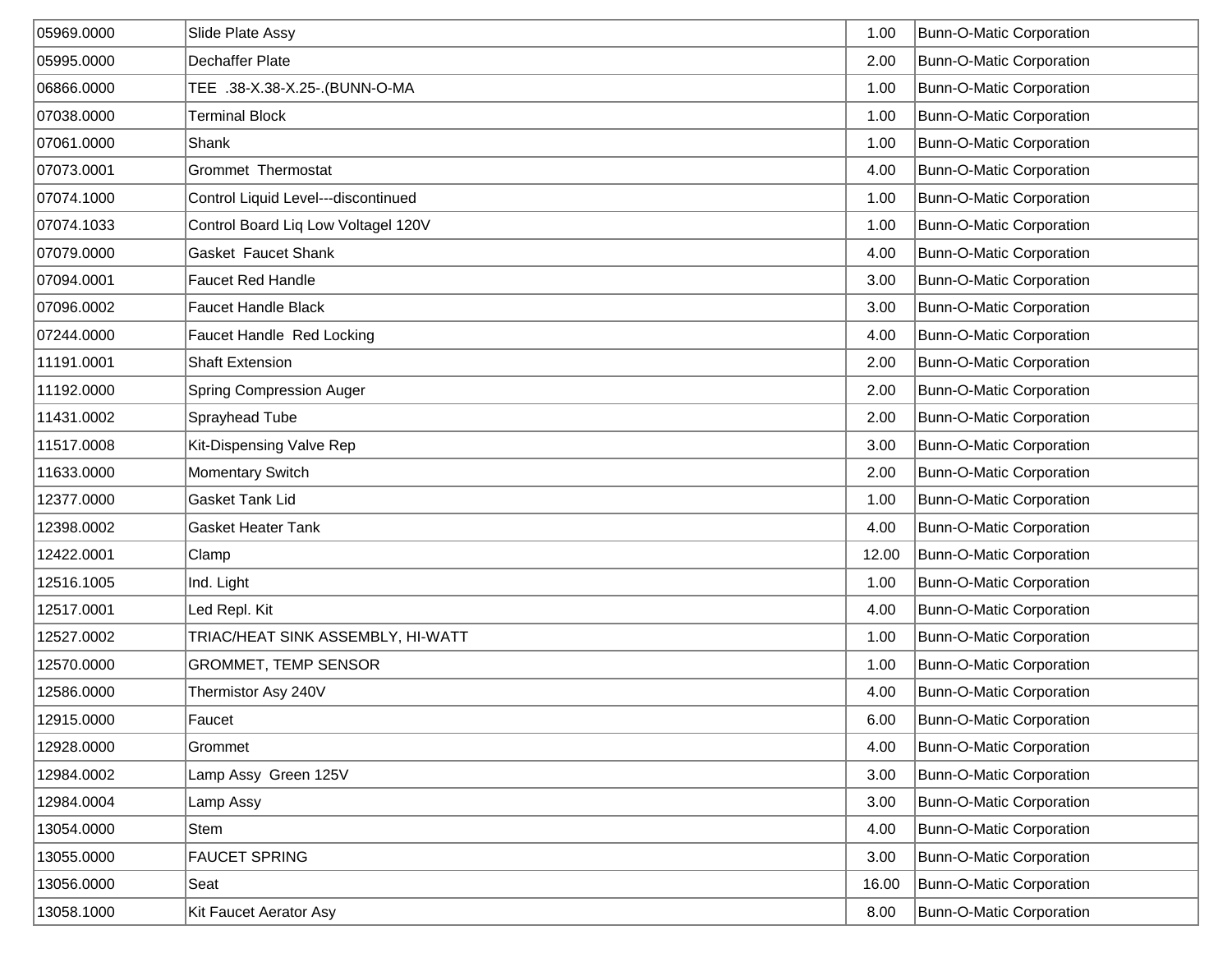| 13061.0000 | Faucet Handle(Red)            | 10.00 | Bunn-O-Matic Corporation        |
|------------|-------------------------------|-------|---------------------------------|
| 20211.0100 | Fuse                          | 8.00  | Bunn-O-Matic Corporation        |
| 20234.0000 | On Off On Switch              | 1.00  | Bunn-O-Matic Corporation        |
| 20317.0000 | Power Switch                  | 4.00  | Bunn-O-Matic Corporation        |
| 20526.1195 | <b>Flow Washer</b>            | 1.00  | Bunn-O-Matic Corporation        |
| 20526.1222 | <b>Flow Washer</b>            | 1.00  | Bunn-O-Matic Corporation        |
| 20526.1500 | Washer gasket set 500gpm flow | 7.00  | Bunn-O-Matic Corporation        |
| 20526.1750 | <b>Flow Washer</b>            | 8.00  | Bunn-O-Matic Corporation        |
| 20528.1175 | <b>Flow Control Assy</b>      | 1.00  | Bunn-O-Matic Corporation        |
| 20528.1222 | <b>Flow Control</b>           | 1.00  | Bunn-O-Matic Corporation        |
| 20583.0003 | Funnel W Decals Blk Plast     | 4.00  | Bunn-O-Matic Corporation        |
| 20883.0000 | <b>Gasket Tank</b>            | 3.00  | <b>Bunn-O-Matic Corporation</b> |
| 20933.0000 | <b>Dispensing Valve</b>       | 2.00  | <b>Bunn-O-Matic Corporation</b> |
| 20936.1000 | Probe Kit                     | 1.00  | <b>Bunn-O-Matic Corporation</b> |
| 22300.0222 | <b>Strainer Flow Control</b>  | 2.00  | Bunn-O-Matic Corporation        |
| 23522.0000 | 00627.0000                    | 4.00  | Bunn-O-Matic Corporation        |
| 23522.1000 | Switch                        | 4.00  | Bunn-O-Matic Corporation        |
| 23717.0001 | Hi Limit                      | 3.00  | <b>Bunn-O-Matic Corporation</b> |
| 23721.0000 | Screen                        | 1.00  | Bunn-O-Matic Corporation        |
| 23820.1000 | <b>Water Strainer</b>         | 1.00  | <b>Bunn-O-Matic Corporation</b> |
| 23918.0000 | Spring                        | 6.00  | Bunn-O-Matic Corporation        |
| 23920.0000 | Pivot Pin                     | 2.00  | Bunn-O-Matic Corporation        |
| 25102.0000 | bracket                       | 2.00  | Bunn-O-Matic Corporation        |
| 25732.0000 | <b>Steam Collector</b>        | 1.00  | Bunn-O-Matic Corporation        |
| 25733.0000 | <b>Mixing Chamber</b>         | 2.00  | Bunn-O-Matic Corporation        |
| 25734.0000 | Whip Chamber                  | 3.00  | Bunn-O-Matic Corporation        |
| 25736.0000 | <b>Dispenser Tip</b>          | 4.00  | Bunn-O-Matic Corporation        |
| 25803.0000 | Water Inlet Mixing Chamb      | 3.00  | Bunn-O-Matic Corporation        |
| 25902.0000 | Frother                       | 16.00 | <b>Bunn-O-Matic Corporation</b> |
| 25948.0000 | Relay 120V                    | 3.00  | <b>Bunn-O-Matic Corporation</b> |
| 26116.1002 | Kit Liquid Dispense Valve     | 1.00  | Bunn-O-Matic Corporation        |
| 26135.1001 | Valve Solenoid Kit 120V       | 1.00  | Bunn-O-Matic Corporation        |
| 26247.0000 | Pin                           | 3.00  | Bunn-O-Matic Corporation        |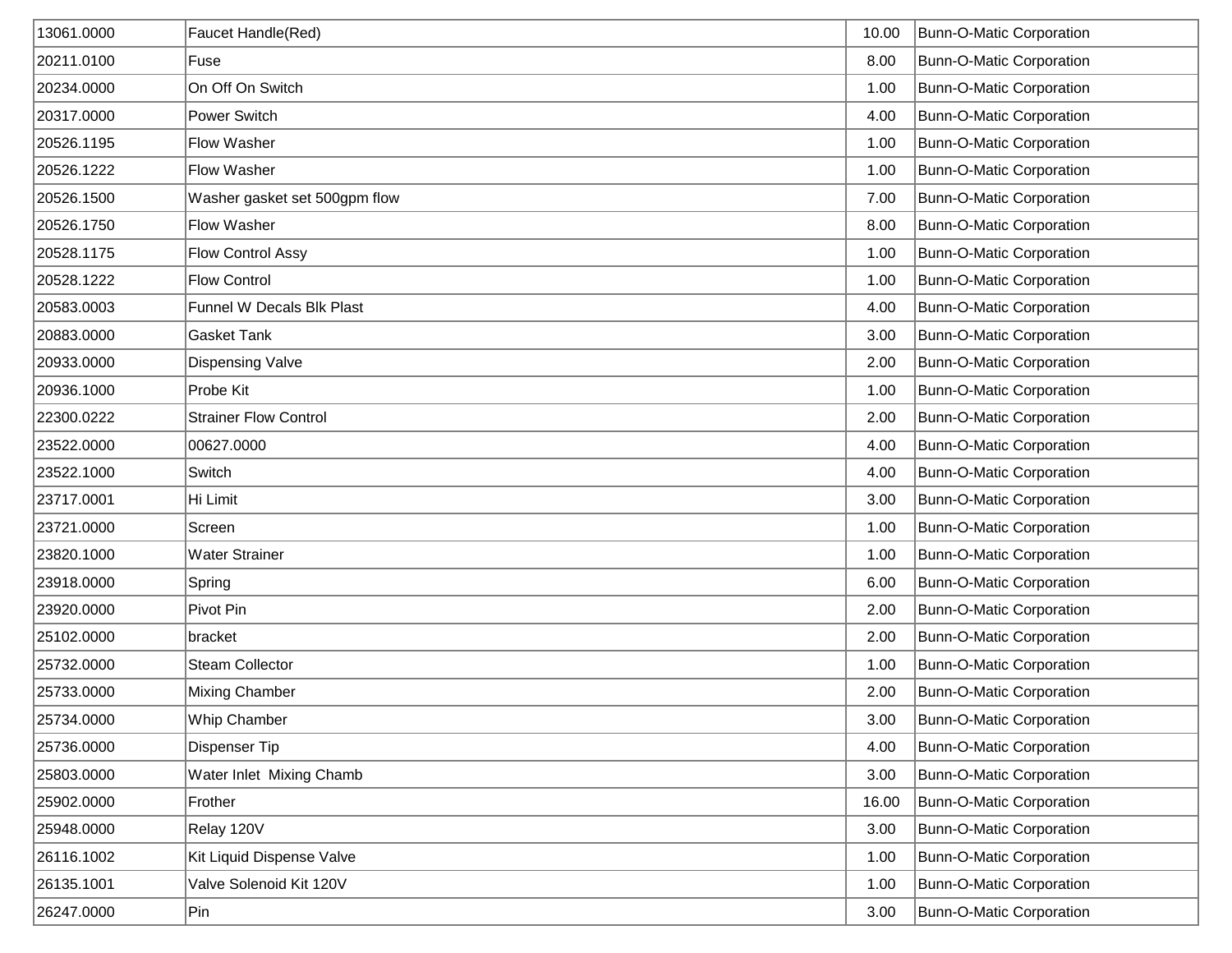| 26359.0000 | Receptacle Whipper Chambe                | 4.00  | <b>Bunn-O-Matic Corporation</b> |
|------------|------------------------------------------|-------|---------------------------------|
| 26369.1000 | <b>Plug Assembly</b>                     | 1.00  | <b>Bunn-O-Matic Corporation</b> |
| 26531.0000 | PARTS CATALOG, HC2/HC3                   | 2.00  | Bunn-O-Matic Corporation        |
| 26665.1000 | PROBE REPL KIT HC-1/HC-2/HC-3            | 3.00  | Bunn-O-Matic Corporation        |
| 26780.0000 | Seal                                     | 2.00  | Bunn-O-Matic Corporation        |
| 26792.0000 | Seal Hopper Drum                         | 3.00  | Bunn-O-Matic Corporation        |
| 26846.0000 | Valve Assy Sprayhead                     | 2.00  | Bunn-O-Matic Corporation        |
| 27223.0000 | Spring                                   | 2.00  | Bunn-O-Matic Corporation        |
| 27370.0000 | Valve Assy Plastic                       | 1.00  | Bunn-O-Matic Corporation        |
| 27407.0000 | <b>OVERLOAD PROTECTOR</b>                | 1.00  | Bunn-O-Matic Corporation        |
| 27437.0000 | On Off Switch                            | 2.00  | Bunn-O-Matic Corporation        |
| 27619.0000 | Starter, Lamp                            | 1.00  | <b>Bunn-O-Matic Corporation</b> |
| 27787.0002 | Heater Blanket 72W 24VDC                 | 1.00  | <b>Bunn-O-Matic Corporation</b> |
| 28173.1000 | Kit Thermal Cutoff w Lead                | 2.00  | <b>Bunn-O-Matic Corporation</b> |
| 28187.0000 | Disp Valve Diaphragm                     | 4.00  | Bunn-O-Matic Corporation        |
| 28296.0000 | Switch Mom Dpst                          | 1.00  | Bunn-O-Matic Corporation        |
| 28319.0000 | <b>Thermostat Kit</b>                    | 2.00  | Bunn-O-Matic Corporation        |
| 28428.1000 | Motor                                    | 1.00  | <b>Bunn-O-Matic Corporation</b> |
| 28706.0000 | Faucet Repair Kit                        | 6.00  | <b>Bunn-O-Matic Corporation</b> |
| 28710.0000 | Faucet Repair Kit Red Hdl                | 4.00  | <b>Bunn-O-Matic Corporation</b> |
| 29006.0003 | Switch, Membrane, 1 Lower/2 Upper Warmer | 1.00  | Bunn-O-Matic Corporation        |
| 29128.0000 | Preventive Maintenance Kit               | 12.00 | Bunn-O-Matic Corporation        |
| 29165.0001 | <b>Faucet Bonnet Brown</b>               | 2.00  | Bunn-O-Matic Corporation        |
| 29327.0000 | Temperature Probe Kit                    | 1.00  | Bunn-O-Matic Corporation        |
| 29329.1000 | Thermostat Hi-Limit                      | 6.00  | Bunn-O-Matic Corporation        |
| 29350.0000 | Shock Arrester Water 025 CPRSN           | 5.00  | Bunn-O-Matic Corporation        |
| 29763.0000 | Resistor Asy Probe Detector              | 1.00  | Bunn-O-Matic Corporation        |
| 29973.0000 | Switch Membrane Single DBC WFCT          | 1.00  | Bunn-O-Matic Corporation        |
| 32126.1004 | Switch Membrane Kit                      | 1.00  | <b>Bunn-O-Matic Corporation</b> |
| 32133.0000 | Valve Assy Solenoid                      | 3.00  | <b>Bunn-O-Matic Corporation</b> |
| 32189.0000 | Auger Nose Bushing                       | 1.00  | Bunn-O-Matic Corporation        |
| 32256.0000 | Filter Dryer Asy                         | 1.00  | Bunn-O-Matic Corporation        |
| 32400.0000 | Timer Kit Dgtl 120V                      | 5.00  | Bunn-O-Matic Corporation        |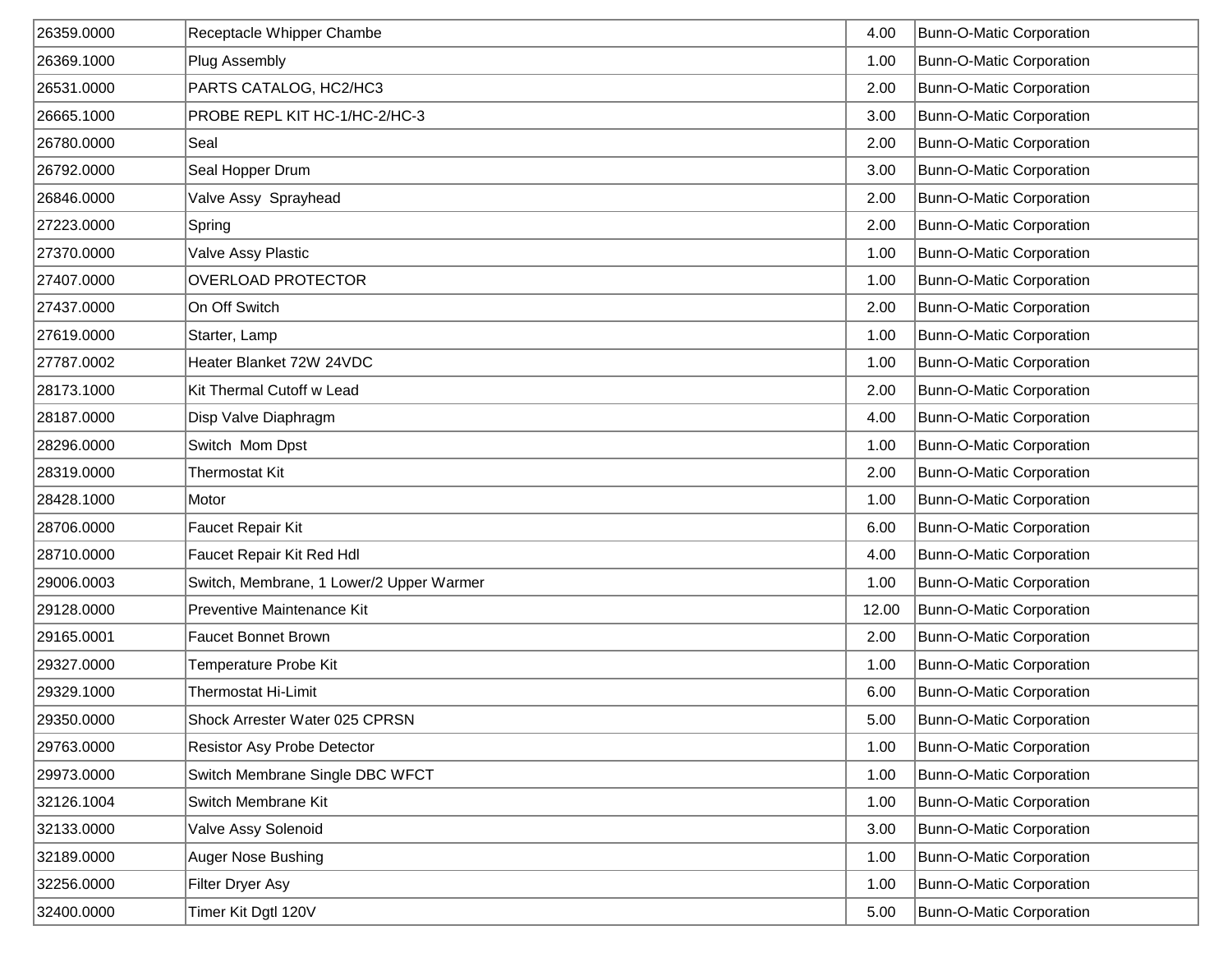| 32591.1001          | Tube Silicone .50 x 13 Inch                 | 3.00  | <b>Bunn-O-Matic Corporation</b> |
|---------------------|---------------------------------------------|-------|---------------------------------|
| 33213.0000          | SWITCH, LIGHTED-SPST                        | 1.00  | <b>Bunn-O-Matic Corporation</b> |
| 34836.0002          | Drive Pin                                   | 6.00  | Bunn-O-Matic Corporation        |
| 34868.0000          | SEAL, SPRAYHEAD                             | 1.00  | <b>Bunn-O-Matic Corporation</b> |
| 37593.0000          | Drum Seal                                   | 4.00  | <b>Bunn-O-Matic Corporation</b> |
| 38714.1000          | <b>Board Control Temp</b>                   | 2.00  | <b>Bunn-O-Matic Corporation</b> |
| 38948.0000          | FITTING, TEE .50 BARB - PVDF                | 1.00  | <b>Bunn-O-Matic Corporation</b> |
| 41185.0000          | Control Board Retrofit Kit, H5              | 1.00  | <b>Bunn-O-Matic Corporation</b> |
| 41579.1000          | Valve Assembly                              | 3.00  | <b>Bunn-O-Matic Corporation</b> |
| 42533.1001          | Control Board Assembly, Axiom, 120V, RoHS   | 1.00  | <b>Bunn-O-Matic Corporation</b> |
| 12137               | <b>EXTERNAL GASKET</b>                      | 2.00  | Cambro                          |
| 18600-0010          | Control Thermostat, 220F Max                | 2.00  | Carter Hoffman, LLC             |
| 215                 | Series Cam-Lift Edgemount Hinge             | 2.00  | Case Parts Company              |
| 1245-C000           | Series Cam-Lift Hinge                       | 2.00  | Case Parts Company              |
| $ C-513-50$         | Zinc Shelf Clip (Pack of 50)                | 38.00 | Case Parts Company              |
| R50-2851-H          | Rev Cam-Lift Hinge w/Spring - 1-1/4         | 2.00  | Case Parts Company              |
| A537-154            | Solenoid Valve, Water Fill, 120V, Rt Mtg    | 1.00  | Cecilware Corp                  |
| CD <sub>241</sub> L | VALVE DUAL INLET .87 GPM - 110V -           | 2.00  | Cecilware Corp                  |
| CD418               | VALVE INLET 240V .35 GP- URN                | 1.00  | Cecilware Corp                  |
| L027A               | Hi-Limit Control, EL120/250/310/500         | 1.00  | Cecilware Corp                  |
| L <sub>111AL</sub>  | HI LIMIT-CS SPARE PART                      | 1.00  | Cecilware Corp                  |
| L <sub>155</sub> A  | SWITCH RED ROCKER-POWER/QB/URN              | 5.00  | Cecilware Corp                  |
| L265AL              | TIMER 120V-CS/FTC/C2000G SPARE              | 1.00  | Cecilware Corp                  |
| L <sub>291</sub> AL | SWITCH GREEN BREW 120V -IT BRE              | 5.00  | Cecilware Corp                  |
| L383AL              | SWITCH GREEN BREW-IT BREWER                 | 1.00  | Cecilware Corp                  |
| L560AL              | <b>SWITCH GREEN-TB</b>                      | 2.00  | Cecilware Corp                  |
| L573AL              | HI LIMIT-16AMP- GB/LTB/C2000/BC/BT          | 1.00  | Cecilware Corp                  |
| <b>L656AL</b>       | SWITCH HI LIMIT CUT OUT- GB/HDW/JA          | 2.00  | Cecilware Corp                  |
| L681AL              | THERMOSTAT-LTB/BT/APT/GB/C2000/QBD          | 2.00  | Cecilware Corp                  |
| L780A               | Control Thermostat, 203F, FE/CL/CH75/CH100N | 1.00  | Cecilware Corp                  |
| M461AL              | <b>BUSHING SILICONE 12MM ()</b>             | 14.00 | Cecilware Corp                  |
| M491QL              | KIT REPAIR F/ L467A DUMP VALVE              | 4.00  | Cecilware Corp                  |
| M494AL              | PLUG HOLE 20MM                              | 3.00  | Cecilware Corp                  |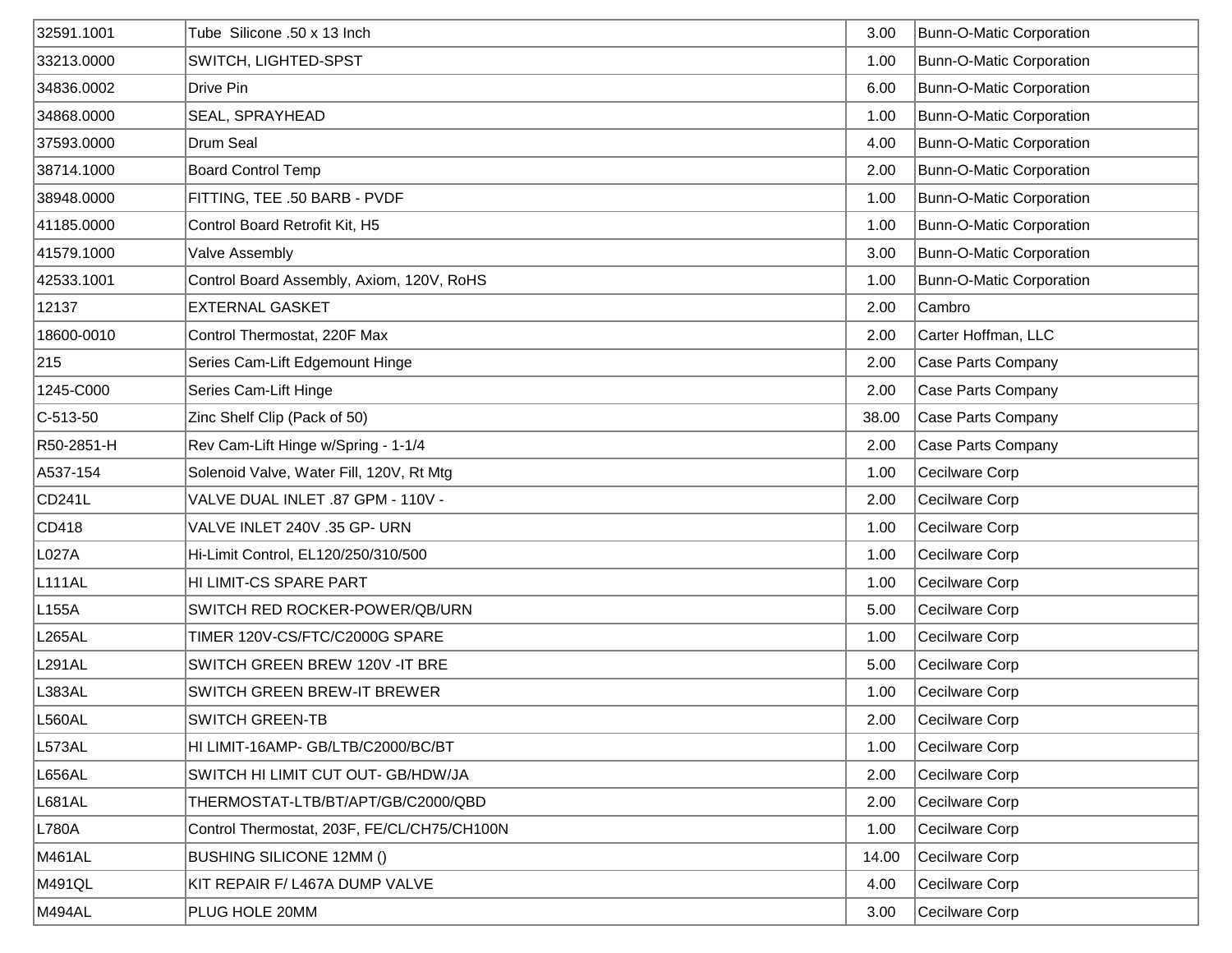| <b>M600A</b> | <b>GASKET SILICON - GB/LTB/APT</b>       | 3.00   | Cecilware Corp             |
|--------------|------------------------------------------|--------|----------------------------|
| 100038       | <b>SEAL 1 INCH</b>                       | 2.00   | <b>Champion Industries</b> |
| 100125       | THERMOMETER 7 FOOT LEAD                  | 2.00   | <b>Champion Industries</b> |
| 100135       | PRESSURE GAUGE 0-60 PSI.                 | 1.00   | <b>Champion Industries</b> |
| 100500       | Vacuum Breaker, Bronze, 1/2"             | 1.00   | <b>Champion Industries</b> |
| 100868       | STUD, CROSSHEAD ROLLER 1/2-13            | 1.00   | <b>Champion Industries</b> |
| 102324       | TIMER 60 SECOND 120V, 60A C11C036        | 1.00   | <b>Champion Industries</b> |
| 103180       | <b>Wiper Ring</b>                        | 3.00   | <b>Champion Industries</b> |
| 104005       | Nozzle Spray                             | 1.00   | <b>Champion Industries</b> |
| 104414       | O-Ring, Pump Outlet, 1", 01-214          | 10.00  | <b>Champion Industries</b> |
| 104682       | THERMOMETER 1/2 IN NPT STEM CB           | 1.00   | <b>Champion Industries</b> |
| 104889       | COMPOUND1/16 X 1/2IGREY (PER F           | 6.00   | <b>Champion Industries</b> |
| 106251       | <b>BEARING</b>                           | 2.00   | <b>Champion Industries</b> |
| 106253       | <b>BEARING</b>                           | 1.00   | <b>Champion Industries</b> |
| 106734       | CAP 1/2 INCH PLASTIC                     | 1.00   | <b>Champion Industries</b> |
| 107065       | Adapter 1/4Od X 1/4Mpt Pl                | 1.00   | <b>Champion Industries</b> |
| 107332       | Nozzle Bottom Wash                       | 4.00   | <b>Champion Industries</b> |
| 107336       | Screw M4 X 12 Pan Head                   | 4.00   | <b>Champion Industries</b> |
| 107337       | Nut Plain M4                             | 3.00   | <b>Champion Industries</b> |
| 107350       | CONTACT BLOCK SWITCH                     | 1.00   | <b>Champion Industries</b> |
| 107354       | <b>SWITCH PRESSURE</b>                   | 1.00   | <b>Champion Industries</b> |
| 108016       | O-Ring #010 Buna                         | 14.00  | <b>Champion Industries</b> |
| 108021       | O-Ring                                   | 21.00  | <b>Champion Industries</b> |
| 108122       | Contactor, 12A, 3 Pole                   | 1.00   | <b>Champion Industries</b> |
| 108345       | Gasket 3X3X1 8In 2In Hole                | 4.00   | <b>Champion Industries</b> |
| 108820       | GASKET, BEARING HOUSING                  | 1.00   | Champion Industries        |
| 108875       | COTTER PIN, 3/32" X 1/2"                 | 139.00 | <b>Champion Industries</b> |
| 109064       | TRANSFORMER 250VA 240/480,230/           | 1.00   | <b>Champion Industries</b> |
| 109069       | Thermostat w/ Capillary - 110-195 Degree | 3.00   | <b>Champion Industries</b> |
| 109464       | <b>STRAINER</b>                          | 1.00   | <b>Champion Industries</b> |
| 109466       | O-RING, LOWER WASH ARM HUB               | 1.00   | <b>Champion Industries</b> |
| 109689       | ADAPTER TEE FILL/RINSE                   | 1.00   | <b>Champion Industries</b> |
| 109696       | WHEEL-PULLEY PP28 COMENDA                | 2.00   | <b>Champion Industries</b> |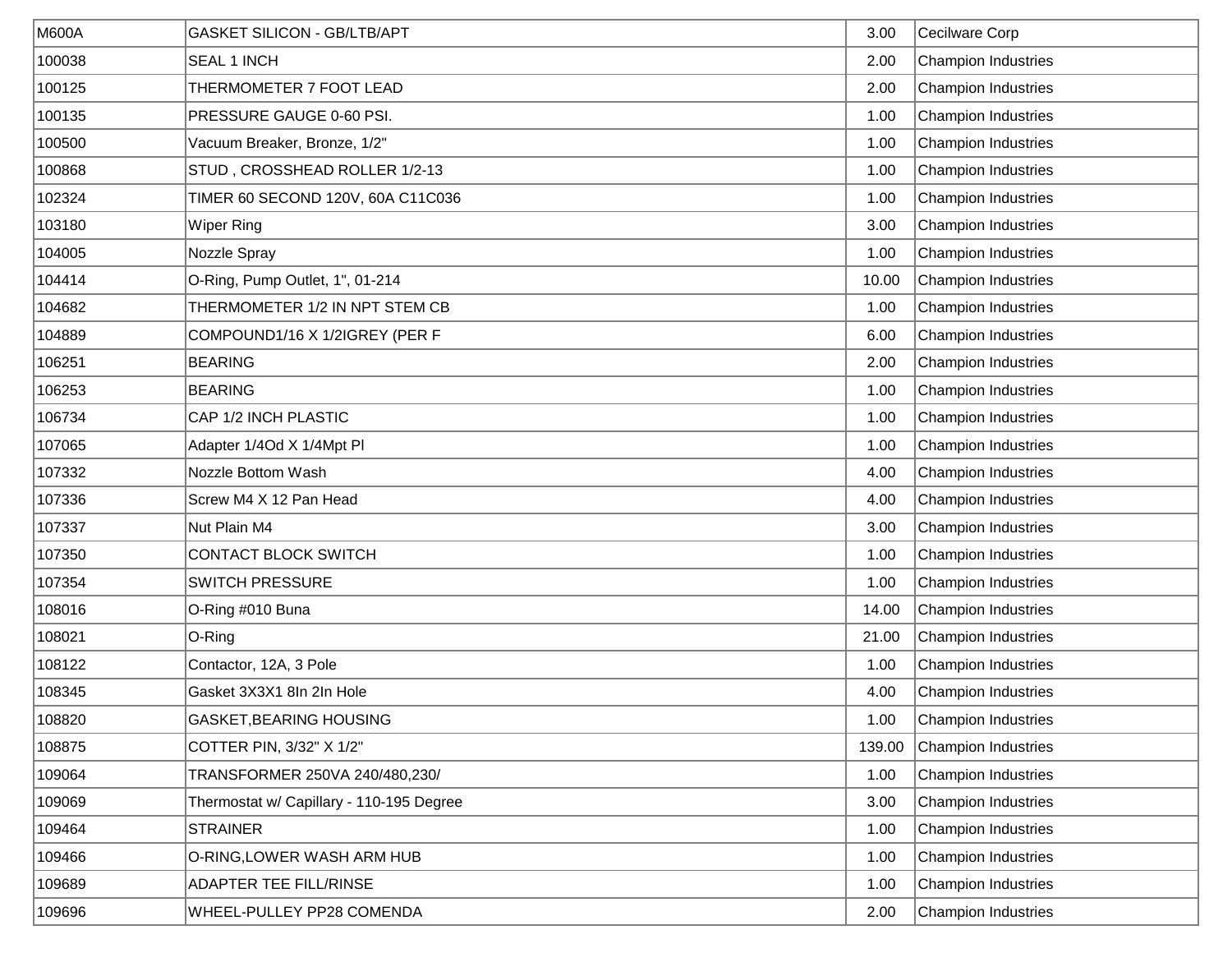| 109854 | GASKET, STANDPIPE, EPDM                  | 3.00 | <b>Champion Industries</b> |
|--------|------------------------------------------|------|----------------------------|
| 109887 | Solenoid Valve, 3/4" NPT Steam           | 1.00 | <b>Champion Industries</b> |
| 109934 | SWITCH(MAGNETIC-DOOR SFTY                | 1.00 | <b>Champion Industries</b> |
| 109985 | Electric Heater Flange Seal              | 9.00 | <b>Champion Industries</b> |
| 110092 | LINK,CONVEYOR BELT,UPRIGHT UC            | 8.00 | <b>Champion Industries</b> |
| 110341 | BEARING(POLYESTER) WASH ARM              | 6.00 | <b>Champion Industries</b> |
| 110392 | BEARING, CAST HUB POLY. LONG             | 1.00 | <b>Champion Industries</b> |
| 110561 | Hi-Limit Fixed Thermostat - 1/2 Inch - 2 | 1.00 | <b>Champion Industries</b> |
| 110562 | THERMOSTAT, FIXED, SNAP, 240F            | 1.00 | <b>Champion Industries</b> |
| 110738 | AIR TRAP HOSE-INTAKE TUBE                | 1.00 | <b>Champion Industries</b> |
| 111029 | CAM FNL RNSE ACTUATOR                    | 1.00 | <b>Champion Industries</b> |
| 111030 | CAM IDLE PUM SHUT OFF NG                 | 1.00 | <b>Champion Industries</b> |
| 111036 | <b>Relay Socket</b>                      | 5.00 | <b>Champion Industries</b> |
| 111067 | Relay, Ice Cube, 24V, 10A, 2Pdt          | 4.00 | <b>Champion Industries</b> |
| 111068 | Relay, Dpdt, 120V, 10A                   | 2.00 | <b>Champion Industries</b> |
| 111090 | Reed Switch, Hamlin                      | 2.00 | <b>Champion Industries</b> |
| 111437 | Valve - 3/4 Inch                         | 1.00 | <b>Champion Industries</b> |
| 111532 | O-RING, DRAIN 1.600 ID X.210, SILICONE   | 2.00 | <b>Champion Industries</b> |
| 111833 | <b>TERMINAL BLOCK</b>                    | 1.00 | <b>Champion Industries</b> |
| 111941 | GASKET, PUMP .0085 THK. (1 NOTCH)        | 3.00 | <b>Champion Industries</b> |
| 111942 | GASKET, PUMP .015 THK. (2 NOTCHES)       | 2.00 | <b>Champion Industries</b> |
| 111943 | GASKET, PUMP .032 THK. (3 NOTCHES)       | 1.00 | <b>Champion Industries</b> |
| 112022 | Nozzle, Rinse                            | 2.00 | <b>Champion Industries</b> |
| 112257 | O-Ring                                   | 2.00 | <b>Champion Industries</b> |
| 112493 | NOZZLE 1/8NPTM WL3/4 90303SST            | 6.00 | <b>Champion Industries</b> |
| 112632 | PROBE, WTR LVL CONTROL, U/CTR 98         | 1.00 | Champion Industries        |
| 112849 | HOSE, DRAIN PUMP INTAKE U/CTR98          | 2.00 | <b>Champion Industries</b> |
| 112850 | 112849                                   | 1.00 | <b>Champion Industries</b> |
| 113028 | TOP RINSE CONNECTOR                      | 2.00 | <b>Champion Industries</b> |
| 113514 | Rinse Arm Bearing                        | 5.00 | <b>Champion Industries</b> |
| 113518 | Element, 15/16.3KW, 460-480V             | 1.00 | <b>Champion Industries</b> |
| 113538 | Gasket                                   | 1.00 | <b>Champion Industries</b> |
| 113555 | Plug, Washarm, E-Series                  | 4.00 | Champion Industries        |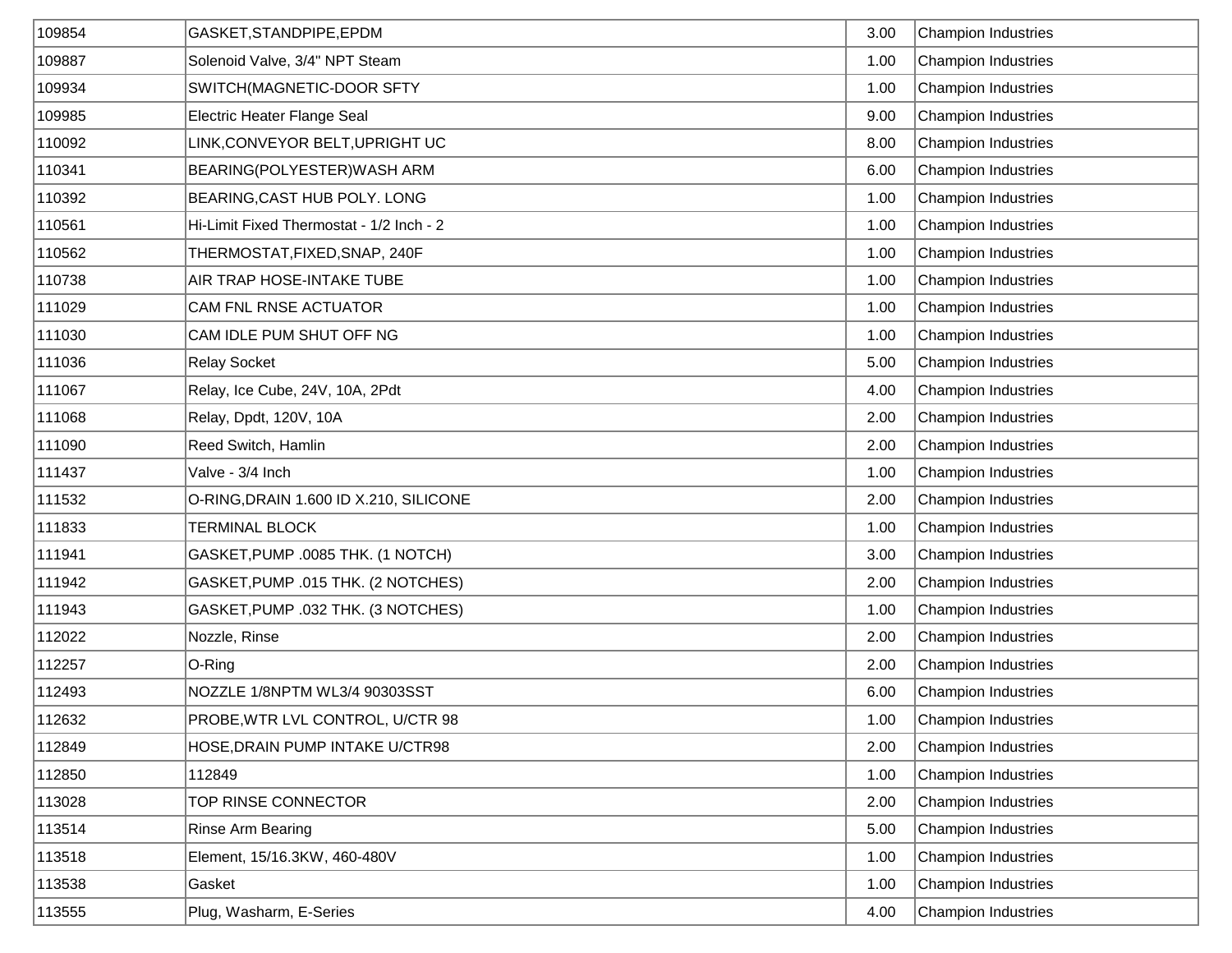| 113622  | Thermometer, 20-220F                               | 1.00  | <b>Champion Industries</b> |
|---------|----------------------------------------------------|-------|----------------------------|
| 113828  | ROD CURTAIN 5/16 X 21 1/2 304S                     | 2.00  | <b>Champion Industries</b> |
| 113937  | Magnet, Large, Stainless Steel                     | 1.00  | <b>Champion Industries</b> |
| 114031  | Heater 6KW 480/60/3                                | 3.00  | <b>Champion Industries</b> |
| 114236  | Thermometer, 8' Capillary, 20-220F                 | 1.00  | <b>Champion Industries</b> |
| 114251  | SWITCH, TABLE LIMIT NYLON ROD 6MM OD 12 INCH LONG  | 7.00  | <b>Champion Industries</b> |
| 114420  | HEATER: 1.5KW 200/220V SCRW                        | 2.00  | <b>Champion Industries</b> |
| 114435  | Thermistor Probe, 10K, 36" Lead                    | 1.00  | <b>Champion Industries</b> |
| 114470  | timer Board, Infitec DM                            | 1.00  | <b>Champion Industries</b> |
| 114536  | Roller, Plastic, Conveyor                          | 20.00 | <b>Champion Industries</b> |
| 115101  | CONNECTOR MALE 1/2 NPT X 1/2 37¦ FLARE JIC - BRASS | 2.00  | <b>Champion Industries</b> |
| 115102  | FEMALE JIC 37¦ SWIVEL 1/2 HOSE X 1/2 F 37¦ FLARE J | 2.00  | <b>Champion Industries</b> |
| 115333  | RINSE AID FITTING DH5000/5000T                     | 1.00  | <b>Champion Industries</b> |
| 115648  | Solid State Relay Crydom 90 Amps                   | 3.00  | <b>Champion Industries</b> |
| 116166  | Contactor 60 Amp 3 Pole                            | 1.00  | <b>Champion Industries</b> |
| 116609  | O-RING QUAD AS568-327 BUNA 70                      | 2.00  | <b>Champion Industries</b> |
| 116626  | TOP HEATER ELEMENT 9KW                             | 1.00  | <b>Champion Industries</b> |
| 116730  | SEAL ASSEMBLY, CAR/VITON, MP P                     | 1.00  | <b>Champion Industries</b> |
| 180060  | Fuse T 70A 250V Fast Act                           | 2.00  | <b>Champion Industries</b> |
| 202386  | CRANK PATT 1094 MACHINED                           | 1.00  | <b>Champion Industries</b> |
| 202392  | ROLLER PIN SST                                     | 1.00  | <b>Champion Industries</b> |
| 206303  | GASKET, BEARING HOUSING                            | 1.00  | <b>Champion Industries</b> |
| 0312840 | Arm Rinse Reamed                                   | 1.00  | <b>Champion Industries</b> |
| 338341  | MANIFOLD WELDMENT, R-L, FINAL RINSE, PRO-SERIES    | 1.00  | Champion Industries        |
| 407400  | Table Limit Switch Kit, New Style                  | 1.00  | <b>Champion Industries</b> |
| 0501881 | GASKET, MOULDED 500HT                              | 1.00  | Champion Industries        |
| 0502666 | PVC Tubing                                         | 1.00  | <b>Champion Industries</b> |
| 0502667 | Hose PVC 1/4ID x 3/8OD                             | 6.00  | <b>Champion Industries</b> |
| 0507444 | NUT, RINSE ARM D/M                                 | 2.00  | <b>Champion Industries</b> |
| 0512123 | MOTOR, DRAIN 115V                                  | 1.00  | <b>Champion Industries</b> |
| 0512216 | CONTACT, MOMENTARY N.O. (ROLD)                     | 1.00  | <b>Champion Industries</b> |
| 0512217 | HOUSING, SWITCH (ROLD) SQUARE                      | 1.00  | <b>Champion Industries</b> |
| 0512218 | BUTTON, SWITCH GREEN SQUARE                        | 1.00  | <b>Champion Industries</b> |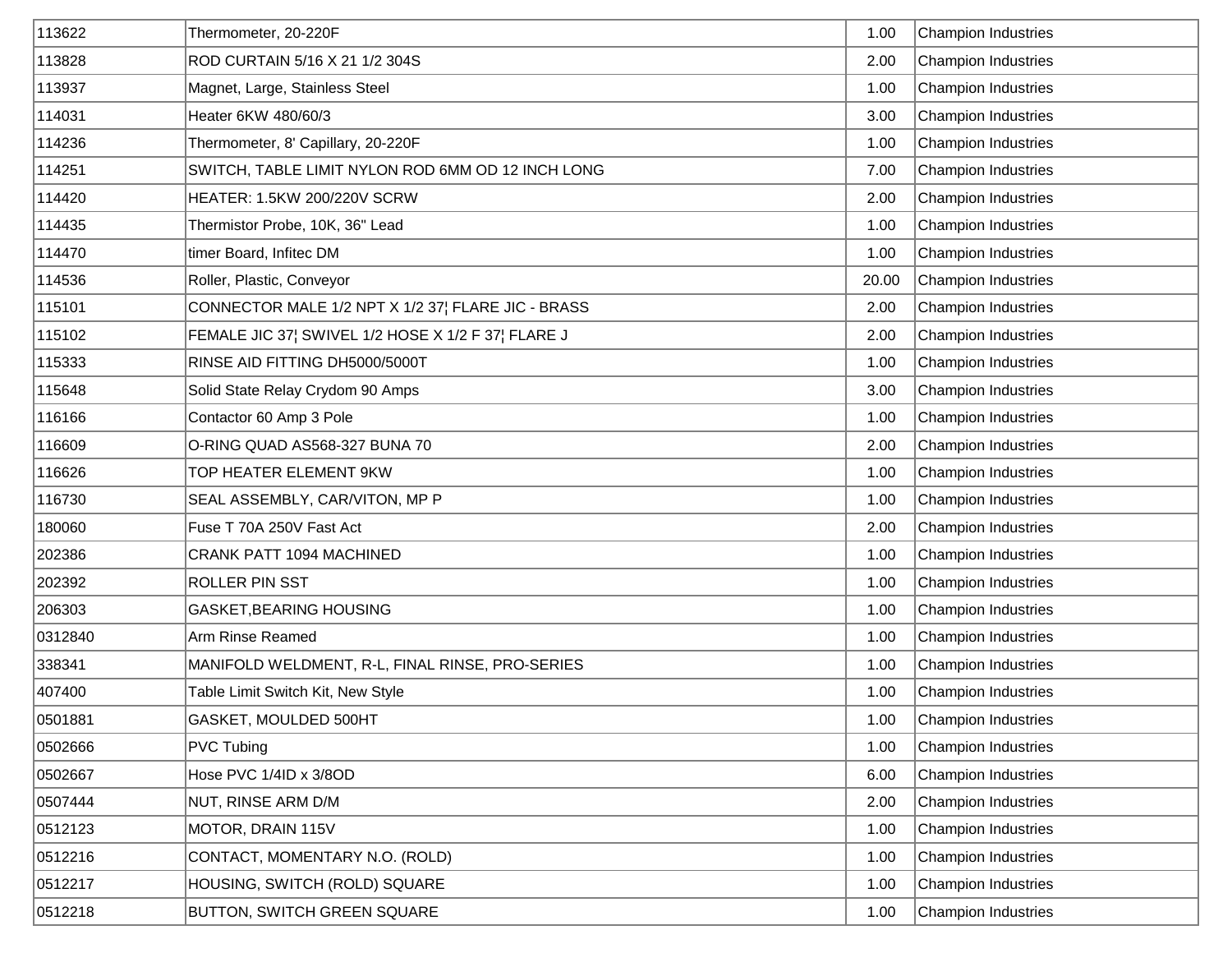| 0512227            | PUMP, DRAIN 115V 60 HZ. U/C                   | 2.00 | <b>Champion Industries</b> |
|--------------------|-----------------------------------------------|------|----------------------------|
| 0513310            | Thermistor                                    | 2.00 | <b>Champion Industries</b> |
| 0513841            | VALVE, ANTISIPHON BODY 383                    | 1.00 | <b>Champion Industries</b> |
| 0513842            | NUT, ANITSIPHON VALVE 383                     | 2.00 | <b>Champion Industries</b> |
| 0513843            | BALL, 3/8 DIA S/S                             | 1.00 | <b>Champion Industries</b> |
| 0513847            | ORING, 5/16ID X 9/16 OD X 1/8                 | 1.00 | <b>Champion Industries</b> |
| 0513848            | WASHER, SILICONE 7/8 ID X 1 5/                | 1.00 | <b>Champion Industries</b> |
| 0514315            | DISPLAY, TEMPERTURE CONTROL UH                | 1.00 | <b>Champion Industries</b> |
| 0712834            | ARM, RINSE ASSY 351HT/UC65E                   | 1.00 | <b>Champion Industries</b> |
| 900164             | KIT UHB, UH1, ULF PUMP ASSEMBLY               | 1.00 | <b>Champion Industries</b> |
| 900836             | Vacuum Breaker Repair Kit, 1/4" And 1/2"      | 3.00 | <b>Champion Industries</b> |
| 900837             | Kit-Repair 3/4 Vacuum Breaker                 | 1.00 | <b>Champion Industries</b> |
| 1-100XKJKABNF      | LEFT HINGE CERAMIC CARTRIDGE                  | 1.00 | <b>Champion Industries</b> |
| 328610-5           | RESTRICTOR PRO SYS 1 1/8 DIA                  | 1.00 | <b>Champion Industries</b> |
| H160121            | HOSE 5X9 EPDM BLACK                           | 1.00 | <b>Champion Industries</b> |
| H <sub>25011</sub> | COVER, AIR TRAP                               | 1.00 | <b>Champion Industries</b> |
| H25239             | O RING, #122, 0.103 WIDE X 1.                 | 1.00 | <b>Champion Industries</b> |
| 1-099XTJKABNF      | <b>RH QUATURN CARTRIDGE</b>                   | 2.00 | Chicago Faucet             |
| 1-100-245JK        | <b>STIM</b>                                   | 1.00 | Chicago Faucet             |
| 892-202 KJKNF      | <b>REPAIR KIT</b>                             | 3.00 | Chicago Faucet             |
| C1099XTJKABNF      | LF RH QUATURN CART                            | 1.00 | Chicago Faucet             |
| C1100XKJKABNF      | LF LH CRMC CART                               | 1.00 | Chicago Faucet             |
| 03202              | Circuit Breaker 2 amp                         | 1.00 | Cleveland Range LLC        |
| 03506              | Contactor, 3 Pole, 75A                        | 2.00 | Cleveland Range LLC        |
| 03525              | SOCKET;RELAY                                  | 1.00 | <b>Cleveland Range LLC</b> |
| 03546              | Ignition Module, Direct Spark, Honeywell      | 1.00 | Cleveland Range LLC        |
| 05101              | Ignitor Electrode                             | 1.00 | Cleveland Range LLC        |
| 07128              | Flange Heater Gasket - 3 Inch                 | 8.00 | Cleveland Range LLC        |
| 08504              | HOSE; WHITE EPDM; 1/2 IN ID; FDA              | 5.00 | Cleveland Range LLC        |
| 08511              | HOSE; WHITE EPDM; 3/4 IN ID; FDA              | 5.00 | Cleveland Range LLC        |
| 19923              | STUD; INNER DOOR MOUNT CONV; STE              | 2.00 | Cleveland Range LLC        |
| 19947              | SWITCH; PRESS. CONTROL                        | 1.00 | Cleveland Range LLC        |
| 19994              | Rocker Switch, DPDT, Amber Lighted, Momentary | 1.00 | Cleveland Range LLC        |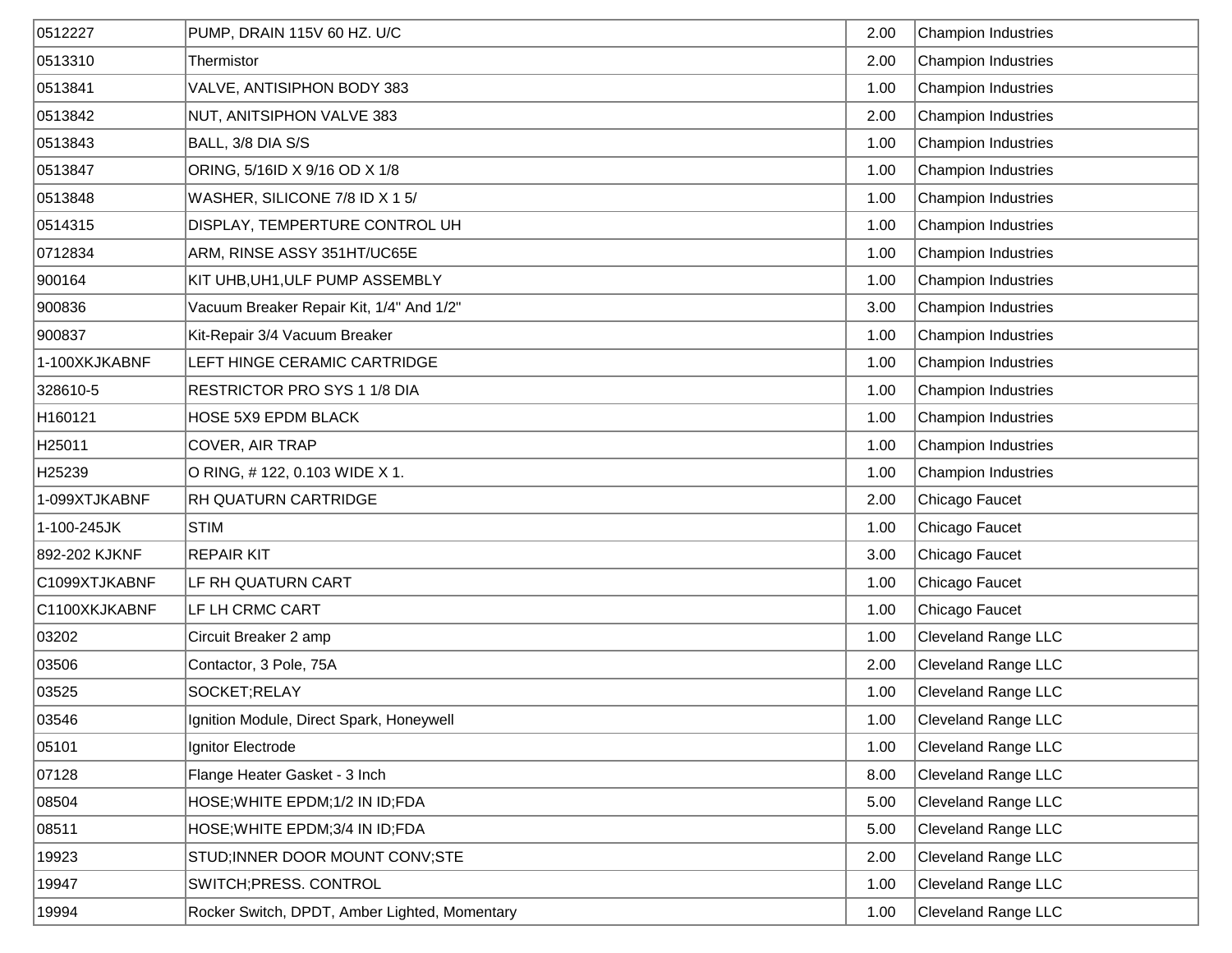| 19995    | float switch                               | 3.00  | <b>Cleveland Range LLC</b> |
|----------|--------------------------------------------|-------|----------------------------|
| 20340    | TERMINAL RING INSULATED # STUD             | 1.00  | <b>Cleveland Range LLC</b> |
| 20477    | TIMER, SOLID STATE, 3 SEC DELAY            | 2.00  | <b>Cleveland Range LLC</b> |
| 20552    | Thermostatic Trap, Threaded Outlet         | 1.00  | <b>Cleveland Range LLC</b> |
| 20559    | Steam Trap, Thermostatic, 1/4MPT           | 1.00  | <b>Cleveland Range LLC</b> |
| 22218    | Solenoid Valve - 1/4 Inch - 120V           | 2.00  | <b>Cleveland Range LLC</b> |
| 22223    | Solenoid Valve                             | 1.00  | Cleveland Range LLC        |
| 23198    | <b>Water Level Control</b>                 | 1.00  | <b>Cleveland Range LLC</b> |
| 40462    | Water Level Probe with Lockwasher          | 2.00  | <b>Cleveland Range LLC</b> |
| 100330   | Handhole Generator Gasket                  | 1.00  | <b>Cleveland Range LLC</b> |
| 100333   | NUT;HEAVY HEX;3/4-10UNC-2B;SS              | 1.00  | <b>Cleveland Range LLC</b> |
| 101207   | Thermal Trap w/ Polished Seat - 1/4 Inch   | 1.00  | <b>Cleveland Range LLC</b> |
| 101466   | Probe Extension Set - 2 pc                 | 1.00  | <b>Cleveland Range LLC</b> |
| 103641   | <b>BUSHING; DOOR HINGE</b>                 | 1.00  | <b>Cleveland Range LLC</b> |
| 104224   | Rocker Switch, Dpdt                        | 2.00  | <b>Cleveland Range LLC</b> |
| 104379   | HOSE; SILICONE; 1/4 IN ID 1/2 IN           | 8.00  | <b>Cleveland Range LLC</b> |
| 104386   | GASKET; HEATER; DRYING ELEM; S/C           | 1.00  | <b>Cleveland Range LLC</b> |
| 104457   | SPRING BRACKET ASSEMBLY; INNER (SERV       | 1.00  | <b>Cleveland Range LLC</b> |
| 105279   | Silicone Hose, 3/8" Id X 5/8" Od, Per Foot | 2.00  | <b>Cleveland Range LLC</b> |
| 105469   | HOSE;EPDM;BLK;WATER;1 IN ID X1             | 10.00 | Cleveland Range LLC        |
| 105784   | Pilot Assembly                             | 1.00  | <b>Cleveland Range LLC</b> |
| 106541   | TIMER;1MIN ON; 8SEC OFF TDS OP             | 1.00  | <b>Cleveland Range LLC</b> |
| 106736   | <b>Tail Piece</b>                          | 1.00  | <b>Cleveland Range LLC</b> |
| 109152   | Hi-Limit Switch, Snap Disc, 400F           | 2.00  | <b>Cleveland Range LLC</b> |
| 109239   | CLE TIMER, RECYCLING INTERVAL, 3 SE        | 1.00  | <b>Cleveland Range LLC</b> |
| 110248   | GASKET; INSPCTION OPENING ROUND            | 3.00  | Cleveland Range LLC        |
| 110330   | NUT SEALING; 5/8-11                        | 1.00  | <b>Cleveland Range LLC</b> |
| 110661   | <b>KNOB; EAGLE TIMER</b>                   | 1.00  | <b>Cleveland Range LLC</b> |
| 110764   | Nut Sealing 3/8-16                         | 2.00  | <b>Cleveland Range LLC</b> |
| 300150   | CLE TIMER; SOLID STATE; 60 MINUTE          | 1.00  | <b>Cleveland Range LLC</b> |
| 2656838  | HINGE TOP FOR TABLE TOP MODEL              | 1.00  | <b>Cleveland Range LLC</b> |
| 2656839  | HINGE BOTTOM FOR TABLE TOP MOD             | 1.00  | <b>Cleveland Range LLC</b> |
| 61620012 | SPRING;CATCH;CCG227X/CCG210X               | 1.00  | Cleveland Range LLC        |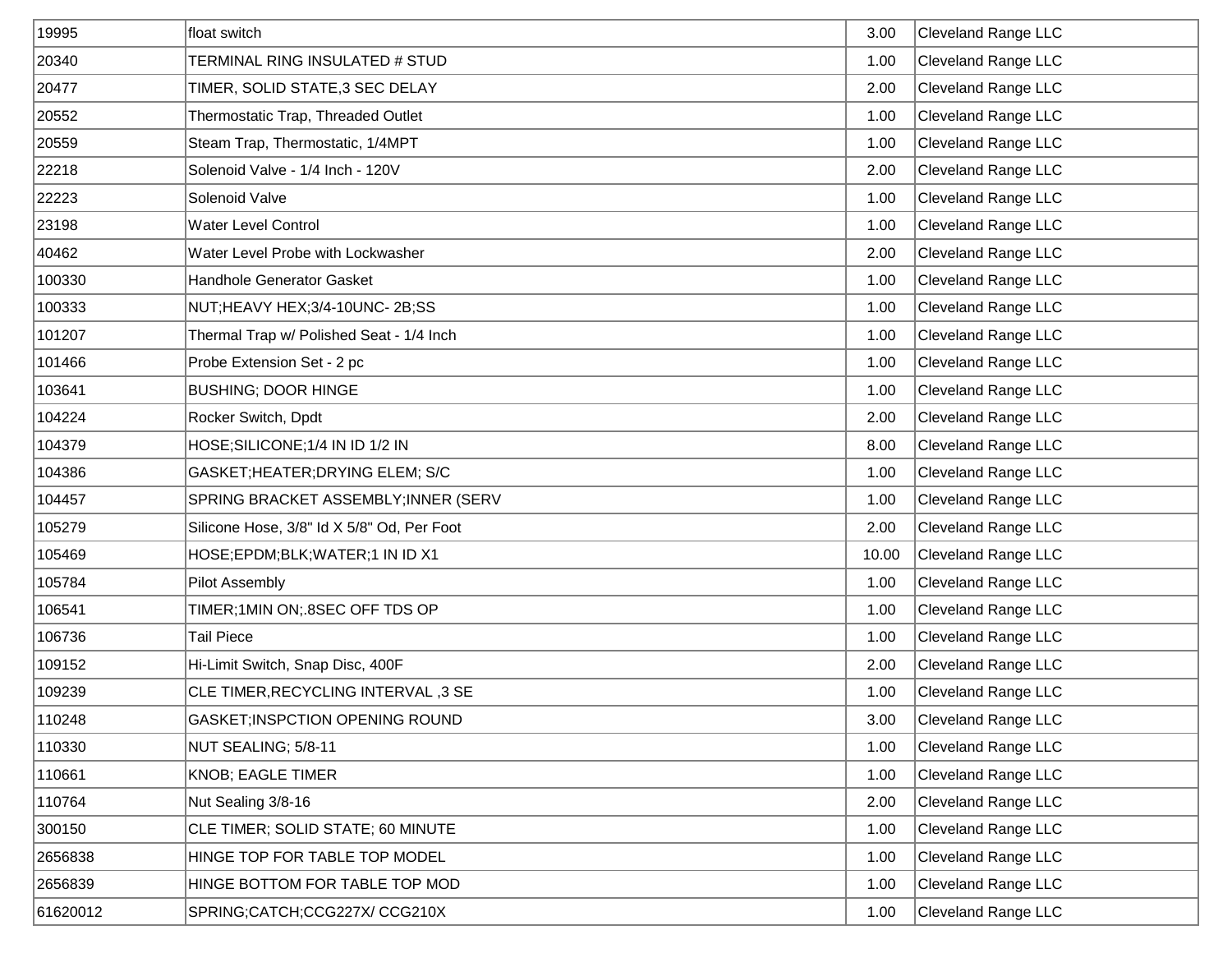| 70060010   | SLEEVE; SILICON; 30 DIA.; CCG227         | 2.00 | <b>Cleveland Range LLC</b> |
|------------|------------------------------------------|------|----------------------------|
| 70060040   | SLEEVE; SILICON; 50X50X3 CCG227X         | 1.00 | <b>Cleveland Range LLC</b> |
| 70060060   | SLEEVE; SILICON; 15X19X80                | 2.00 | <b>Cleveland Range LLC</b> |
| 076005-3   | Safety Relief Valve, 8 PSI, 3/4          | 3.00 | <b>Cleveland Range LLC</b> |
| 14555-CLE  | CLE NOZZLE; SPRAY; 1/8IN FULL CONE S     | 2.00 | <b>Cleveland Range LLC</b> |
| FA05002-12 | O-RING; EPDM-E50 (A-110                  | 2.00 | <b>Cleveland Range LLC</b> |
| FA05002-35 | O-RING; VITON (A-018)                    | 4.00 | <b>Cleveland Range LLC</b> |
| FA05002-37 | O-RING; VITON (A-117)                    | 8.00 | <b>Cleveland Range LLC</b> |
| FA21501-1  | <b>ACORN NUT; 7/16-20 S S</b>            | 3.00 | <b>Cleveland Range LLC</b> |
| FA95007-1  | RET RING;SP-NR#R3100 -150 STL            | 1.00 | <b>Cleveland Range LLC</b> |
| FA95087-1  | EYE BOLT MCMASTER-CARR #9489T            | 1.00 | <b>Cleveland Range LLC</b> |
| FK03641    | KIT-FITTING, BULKHEAD, 1/4 IN, IPS       | 1.00 | <b>Cleveland Range LLC</b> |
| FK07301    | Water Gauge Glass Kit Includes Gauge Gla | 1.00 | <b>Cleveland Range LLC</b> |
| FK07302    | sight glass                              | 2.00 | <b>Cleveland Range LLC</b> |
| FK103726   | <b>Float Switch Kit</b>                  | 1.00 | <b>Cleveland Range LLC</b> |
| FK104009   | KIT-FITTING, ASSEMBLY, STM SUPPLY, ATMOS | 1.00 | <b>Cleveland Range LLC</b> |
| FK104077   | Door Pin/Bushing Kit                     | 2.00 | <b>Cleveland Range LLC</b> |
| FK105575   | elief Valve Kit, 5PSI, 2 Ends Threaded   | 2.00 | <b>Cleveland Range LLC</b> |
| FK105693   | <b>IGNIITION MOD. FIELD KIT</b>          | 1.00 | <b>Cleveland Range LLC</b> |
| FK19947    | <b>Pressure Switch Kit</b>               | 1.00 | <b>Cleveland Range LLC</b> |
| KE000714-4 | KIT TO REPLACE KE50429-3 PRESS           | 1.00 | <b>Cleveland Range LLC</b> |
| KE00458-1  | Control Box KET/KGL/T                    | 1.00 | <b>Cleveland Range LLC</b> |
| KE50567-1  | OLD LIGHT; RED, LEVEL INDICAT249         | 1.00 | <b>Cleveland Range LLC</b> |
| KE50569-1  | Knob for Potentiometer                   | 1.00 | <b>Cleveland Range LLC</b> |
| KE51005    | ROTARY SEAL;#N9030 X 1/4 (APM-           | 1.00 | <b>Cleveland Range LLC</b> |
| KE51713    | WASHER, STEAM VALVE                      | 2.00 | <b>Cleveland Range LLC</b> |
| KE53437-3  | Hot Surface Ignitor                      | 1.00 | <b>Cleveland Range LLC</b> |
| KE54941-5  | Safety Valve - 1/2 Inch x 1/2 Inch - 50p | 2.00 | <b>Cleveland Range LLC</b> |
| KE601979   | LIMIT SWITCH; TR (UL) MOUJEN             | 1.00 | <b>Cleveland Range LLC</b> |
| S103643    | Paddle Type Door Latch                   | 1.00 | <b>Cleveland Range LLC</b> |
| S104390    | TRANSFORMER ASY. FOR USE WITH            | 1.00 | <b>Cleveland Range LLC</b> |
| S105990    | TERMINAL BLOCK ASY;4POLE ;WITH           | 1.00 | <b>Cleveland Range LLC</b> |
| S40462     | Probe Assembly With Lock-Washer-Screw    | 1.00 | Cleveland Range LLC        |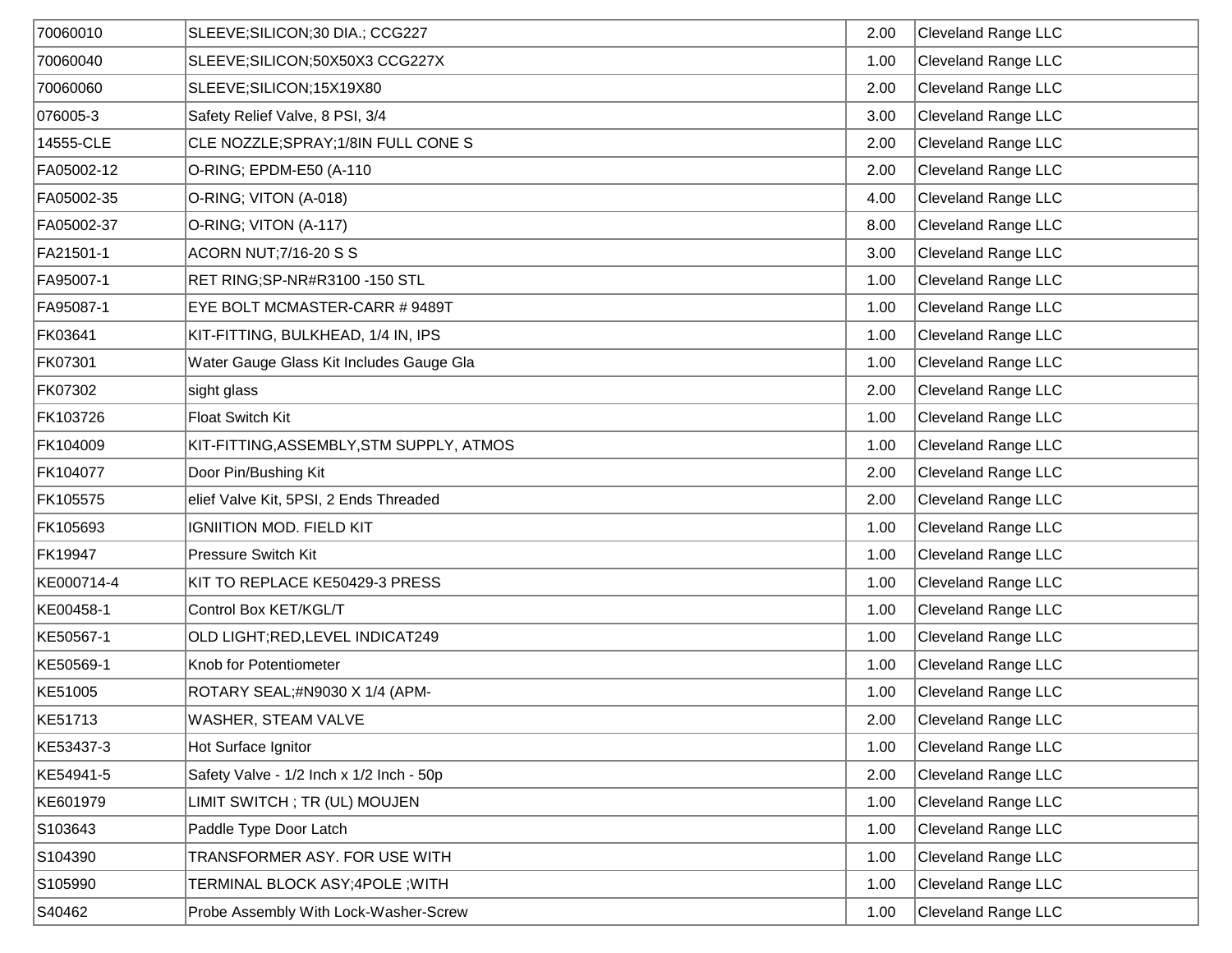| S41350        | Buzzer Assembly, 120V, 50/60Hz, Continuous Duty | 2.00  | <b>Cleveland Range LLC</b> |
|---------------|-------------------------------------------------|-------|----------------------------|
| SE00114       | Potentiometer Kit/On-Off Switch with Seal       | 1.00  | <b>Cleveland Range LLC</b> |
| WR50263       | CIRCUIT BREAKER;1.8AMP                          | 1.00  | <b>Cleveland Range LLC</b> |
| 00205.00      | PUMP GASKET 4 HOLE ROUND                        | 2.00  | <b>CMA Dishmachines</b>    |
| 00411.00      | Microswitch                                     | 3.00  | <b>CMA Dishmachines</b>    |
| 02100.29      | Relay                                           | 1.00  | <b>CMA Dishmachines</b>    |
| 02100.47      | UC 50E PILOT LIGHT 220V                         | 1.00  | <b>CMA Dishmachines</b>    |
| 05007.61      | CMA-180UC VACUUM BREAKER LINE                   | 1.00  | <b>CMA Dishmachines</b>    |
| 15518.11      | <b>RED SILICONE HEATER GASKET</b>               | 1.00  | <b>CMA Dishmachines</b>    |
| 20006016      | <b>15 KW ELEMENT</b>                            | 1.00  | Coates                     |
| 0769165       | VENT FAN, 115V                                  | 1.00  | Cres-Cor                   |
| 0808125       | Switch Kit, Lighted, Push Button                | 1.00  | Cres-Cor                   |
| 1246011       | Spring Compression Latch Kit, H339-188          | 1.00  | Cres-Cor                   |
| 0519074K      | Door Hinge Kit, Non-Rise, Edge Mount            | 1.00  | Cres-Cor                   |
| 0808 113 01 K | Light Switch Kit 20 Amp 240 Volt                | 1.00  | Cres-Cor                   |
| 0808116K      | Switch, Power, 120/240V, 20A                    | 1.00  | Cres-Cor                   |
| 5238 030 K    | Hot Cabinet Thermometer - 20-200 Degree         | 1.00  | Cres-Cor                   |
| 5238030K      | Thermometer Kit, Analog, Hot Cabinet            | 1.00  | Cres-Cor                   |
| IC551090151   | MOTOR-FAN SUNON DP200A 220240                   | 1.00  | Cres-Cor                   |
| 2194007       | Element, 208/230V, Hot Well                     | 1.00  | Delfield Company, The      |
| 2194335       | Thermostat, Non Adjustable                      | 1.00  | Delfield Company, The      |
| 6150201       | Spring, Heavy Tension                           | 10.00 | Delfield Company, The      |
| 6150202       | Spring, Medium Tension                          | 5.00  | Delfield Company, The      |
| 6160008       | BLADE, FAN, 3DIA, ALUM, DIS                     | 1.00  | Delfield Company, The      |
| 2194110KT-S   | Infinite Control Switch, Robertshaw, 240V, 15A  | 6.00  | Delfield Company, The      |
| 014004105     | SPRING (5 PK)                                   | 2.00  | Dinex International, Inc.  |
| 1675BPQ36BX   | Blue hose                                       | 3.00  | Dormont Mfg. Co.           |
| 1675BPQ48BX   | Gas Hose Blue 3/4" x 48"                        | 3.00  | Dormont Mfg. Co.           |
| 1675KIT48     | Blue Hose SnapFast Gas Safety System Kit        | 5.00  | Dormont Mfg. Co.           |
| 1675NPFS36    | 36 Inch Hose                                    | 1.00  | Dormont Mfg. Co.           |
| A100          | DORMONT QUICK DISCONNECT                        | 2.00  | Dormont Mfg. Co.           |
| A75           | Quick Disconnect, 3/4" Snapfast                 | 14.00 | Dormont Mfg. Co.           |
| <b>SM100</b>  | SWIVEL MAX, 1", MULTI-PLANE ROTATION FITTING    | 3.00  | Dormont Mfg. Co.           |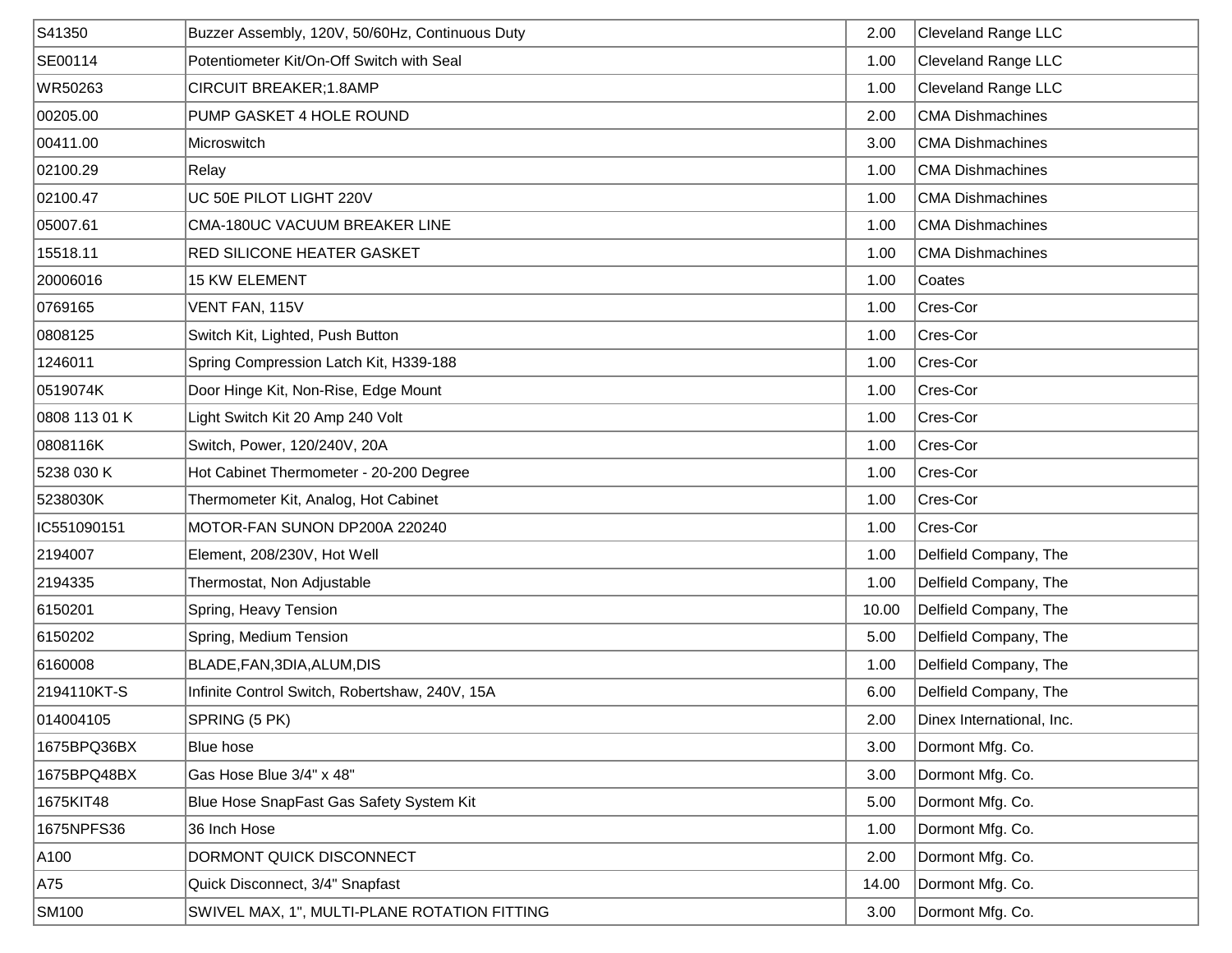| <b>SM75</b> | DORMONT SWIVEL MAX 3/4 IN                         | 3.00  | Dormont Mfg. Co.              |
|-------------|---------------------------------------------------|-------|-------------------------------|
| SNG75       | SNAP'N GO BLUE HOSE HOLSTERING SYSTEM FOR 3/4 HOS | 5.00  | Dormont Mfg. Co.              |
| W50QD       | WATER QD 2-WAY COUPLING, 1/2 DIA.                 | 9.00  | Dormont Mfg. Co.              |
| 218828      | Relay, Mini, Normally Open, 20A, 240V-24V         | 1.00  | Duke                          |
| 223592      | Infinite Switch Knob                              | 4.00  | Duke                          |
| 512814      | SWITCH, DOOR AHPO-6/18                            | 1.00  | Duke                          |
| 553466      | KIT, TOGGLE SWITCH RETRO REPLACE LIGHTED ROCKER   | 1.00  | Duke                          |
| 553511      | KIT, RTD REPLACEMENT TACO BELL                    | 3.00  | Duke                          |
| 553512      | KIT, HIGH LIMIT REPLACEMENT TACO BELL             | 1.00  | Duke                          |
| 600305      | <b>Kit Timer</b>                                  | 1.00  | Duke                          |
| 5578-2      | NFINITE SWITCH 208V--S                            | 1.00  | <b>Duke</b>                   |
| 5580-2      | Infinite Control Switch, EGO, 120V, 13A           | 2.00  | Duke                          |
| 303163      | Element, 120V, 500W                               | 1.00  | Eagle Metal Masters           |
| KT1100 KIT  | #1, REPLACEMENT PARTS                             | 5.00  | Edlund Company, Inc.          |
| 002626      | <b>LAMP HOLDER GASKET</b>                         | 1.00  | Electrolux Professional, Inc. |
| 002692      | S Plug. Deliming Port                             | 1.00  | Electrolux Professional, Inc. |
| 007055      | <b>LAMP HOLDER</b>                                | 1.00  | Electrolux Professional, Inc. |
| 049621      | <b>REED SWITCH</b>                                | 1.00  | Electrolux Professional, Inc. |
| 052125      | PIPE FITTING; M10X1; HOLE DIAM.4MM                | 1.00  | Electrolux Professional, Inc. |
| 052127      | DOUBLE CONE, DIA 4MM                              | 2.00  | Electrolux Professional, Inc. |
| 088267      | RELAY, COIL 200-240VAC                            | 1.00  | Electrolux Professional, Inc. |
| OC1201      | LEVEL PROBE, ASSEMBLY                             | 1.00  | Electrolux Professional, Inc. |
| OC1879      | GAS VALVE, 220V 60HZ, USA                         | 1.00  | Electrolux Professional, Inc. |
| OC2673      | <b>TERMINAL BOARD</b>                             | 2.00  | Electrolux Professional, Inc. |
| OC4093      | <b>GASKET</b>                                     | 1.00  | Electrolux Professional, Inc. |
| OC4102      | GASKET, FOR FAN                                   | 2.00  | Electrolux Professional, Inc. |
| OC4103      | FAN, COMPLETE                                     | 1.00  | Electrolux Professional, Inc. |
| OC4105      | IGNITER, 220-240V, 50/60HZ                        | 2.00  | Electrolux Professional, Inc. |
| 0C4260      | LAME CONTROL DEVICE, 579DBC                       | 1.00  | Electrolux Professional, Inc. |
| OC5515      | WATER SOLENOID VALVE; 1 VIA/180                   | 1.00  | Electrolux Professional, Inc. |
| OC5517      | WATER SOLENOID VALVE, 2 VIE/18                    | 1.00  | Electrolux Professional, Inc. |
| OC7033      | 50.00.070                                         | 2.00  | Electrolux Professional, Inc. |
| 0D0669      | PIN, 10 PIECES                                    | 10.00 | Electrolux Professional, Inc. |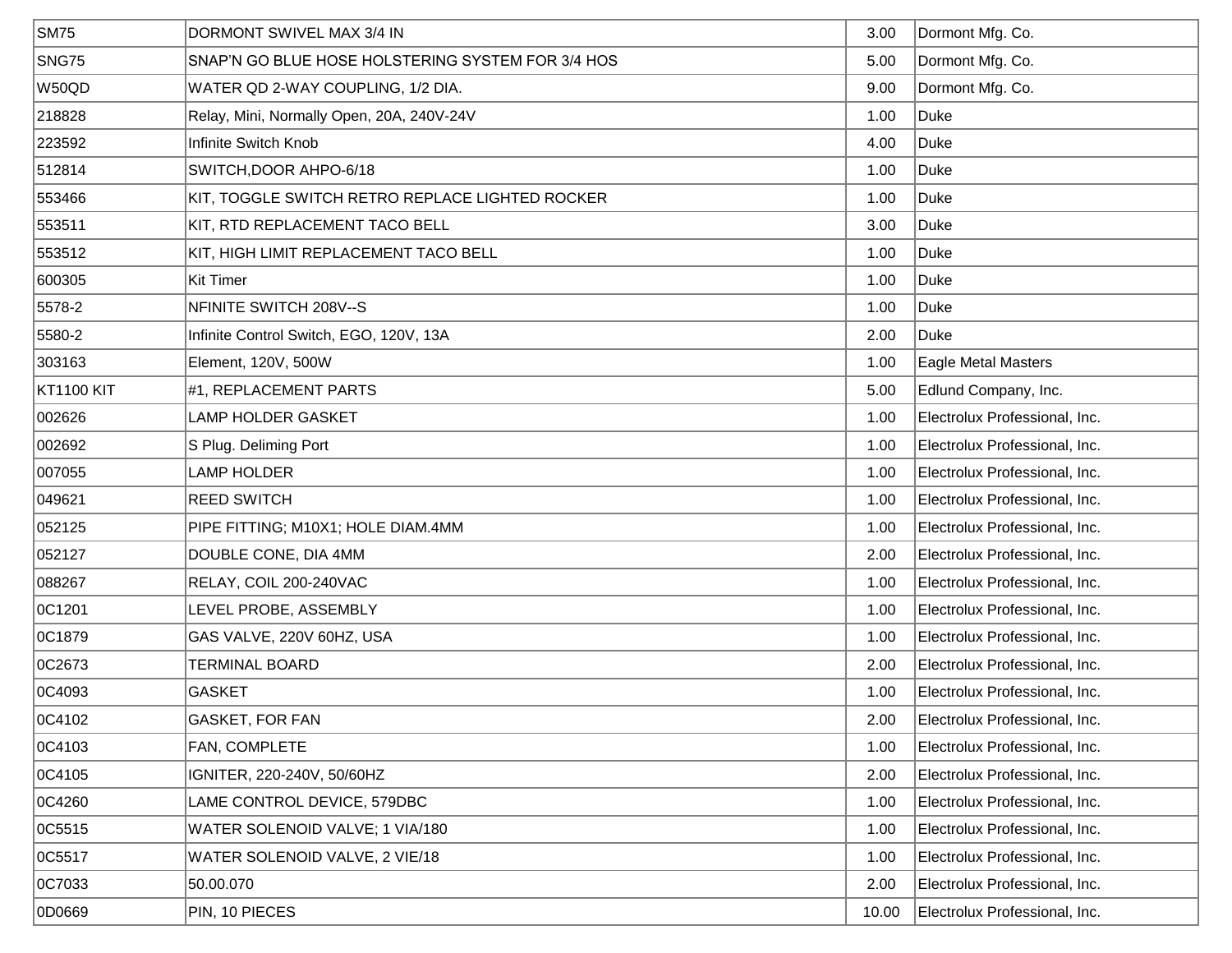| 0D5259        | <b>BEARING CLIP CPL B3M</b>         | 3.00  | Electrolux Professional, Inc. |
|---------------|-------------------------------------|-------|-------------------------------|
| OH6043        | <b>Spring Cotter</b>                | 2.00  | Electrolux Professional, Inc. |
| OKQ572        | SEALING, 10 PIECES                  | 29.00 | Electrolux Professional, Inc. |
| E2000821      | BOTTOM HINGE PLATE D2K 61011 C      | 1.00  | <b>ELOMA</b>                  |
| E2000822      | TOP HINGE PLATE D2K 61011 COMP      | 1.00  | <b>ELOMA</b>                  |
| $ SS-10 $     | <b>Scale Stick</b>                  | 8.00  | Everpure                      |
| 1052.00003.00 | <b>Power Switch/Circuit Breaker</b> | 1.00  | Fetco Corporation             |
| 1058.00009.00 | LAMP, READY INDICATOR, GREEN,       | 2.00  | <b>Fetco Corporation</b>      |
| 1058.00018.00 | LAMP READY INDICATOR GREEN 230      | 2.00  | <b>Fetco Corporation</b>      |
| 1102.00295.00 | ASSEMBLY SOLENOID LATCH, 120VAC, C  | 1.00  | <b>Fetco Corporation</b>      |
| 2002          | SNAP RING RC                        | 3.00  | <b>Fisher Manufacturing</b>   |
| 2913          | Handle, Insulated, 3/4-14 X 3/4-14  | 2.00  | <b>Fisher Manufacturing</b>   |
| 2922          | ADAPTER 1/4F X 3/4-14F              | 3.00  | <b>Fisher Manufacturing</b>   |
| 3043          | <b>SINK DIPPERWELL AS</b>           | 1.00  | <b>Fisher Manufacturing</b>   |
| 6130          | <b>SPANNER WRENCH</b>               | 1.00  | <b>Fisher Manufacturing</b>   |
| 11274         | <b>GASKET CLAMPING RING</b>         | 2.00  | <b>Fisher Manufacturing</b>   |
| 11355         | REPAIR KIT SPRAY VALVE BRS          | 4.00  | <b>Fisher Manufacturing</b>   |
| 12114         | HOSE PR 12                          | 1.00  | <b>Fisher Manufacturing</b>   |
| 18880         | DISK RETAINER CHECK FLAT ASSY       | 8.00  | <b>Fisher Manufacturing</b>   |
| 70696         | SS ADPTR HOSE/PIPE 3/8X1/4          | 5.00  | <b>Fisher Manufacturing</b>   |
| 73496         | CLOSE NIPPLE 3/8 303 RC             | 4.00  | <b>Fisher Manufacturing</b>   |
| 73569         | ADAPTER STEM 3/4 LH NL BRS RC       | 1.00  | <b>Fisher Manufacturing</b>   |
| 73570         | ADAPTER STEM 3/4 RH NL BRS RC       | 1.00  | <b>Fisher Manufacturing</b>   |
| 73836         | CENTER SWIVEL ADAPTER               | 1.00  | <b>Fisher Manufacturing</b>   |
| 89613         | STEM KIT 1/2 LEFT HAND SWIVEL       | 9.00  | <b>Fisher Manufacturing</b>   |
| 89621         | STEM KIT 1/2 RIGHT HAND SWIVEL      | 11.00 | <b>Fisher Manufacturing</b>   |
| 8072819       | Fuse, 20A                           | 1.00  | <b>Fisher Manufacturing</b>   |
| 8101845       | HOSE, 24X .500ID OIL DISCHARGE      | 1.00  | <b>Fisher Manufacturing</b>   |
| 1000-0019     | repair kit                          | 1.00  | <b>Fisher Manufacturing</b>   |
| 1000-3303     | TEE 3/8F NL BRS PC                  | 4.00  | <b>Fisher Manufacturing</b>   |
| 1000-5003     | SEAT WASHER SOFT GF/SV              | 14.00 | <b>Fisher Manufacturing</b>   |
| 1000-7502     | SCREW MACHINE 10-24 X 1/2           | 20.00 | <b>Fisher Manufacturing</b>   |
| 2000-0004     | Stem Kit, 1/2 Rh Check              | 2.00  | <b>Fisher Manufacturing</b>   |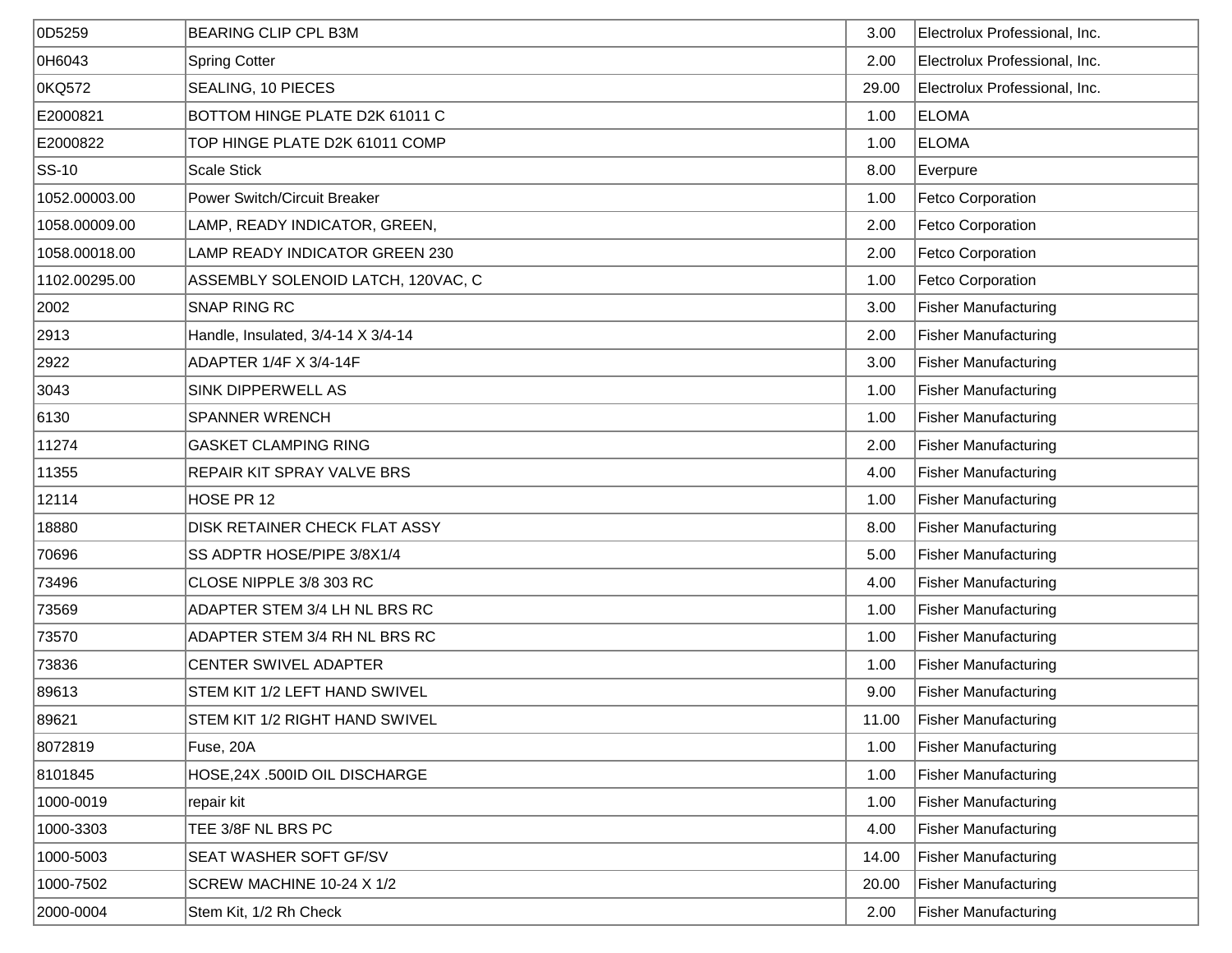| 2000-0005  | Cold Stem, Left Hand, 1/2" Check Repair Kit | 2.00  | <b>Fisher Manufacturing</b> |
|------------|---------------------------------------------|-------|-----------------------------|
| 2000-5003  | SEAT WASHER HARD 1/2 STEM                   | 6.00  | <b>Fisher Manufacturing</b> |
| 2000-6000  | SPRING CHECK VALVE                          | 6.00  | <b>Fisher Manufacturing</b> |
| 2200-3402  | FLANGE 1/2 303 BN DLP                       | 4.00  | <b>Fisher Manufacturing</b> |
| 2200-5000  | <b>GASKET ECCENTRIC 1/2</b>                 | 2.00  | <b>Fisher Manufacturing</b> |
| 2902-12    | <b>WALL BRACKET</b>                         | 2.00  | <b>Fisher Manufacturing</b> |
| 2912-0001  | <b>Repair Kit</b>                           | 1.00  | <b>Fisher Manufacturing</b> |
| 2912-2501  | LEVER SQUEEZE BLACK LONG                    | 2.00  | <b>Fisher Manufacturing</b> |
| 2916-151/2 | HOSE PR 15                                  | 1.00  | <b>Fisher Manufacturing</b> |
| 2924-6000  | Spring, Pre-Rinse                           | 1.00  | <b>Fisher Manufacturing</b> |
| 2925-6300  | HOSE HOOK PC                                | 3.00  | <b>Fisher Manufacturing</b> |
| 2926-3300  | ADAPTER HOSE/PIPE 3/8 X 1/4                 | 1.00  | <b>Fisher Manufacturing</b> |
| 2949-9000  | <b>BUMPER SPRAY VALVE BLACK</b>             | 1.00  | <b>Fisher Manufacturing</b> |
| 3000-0000  | STEM KIT 1/2 RIGHT HAND SWIVEL              | 3.00  | <b>Fisher Manufacturing</b> |
| 3000-0001  | STEM KIT 1/2 LEFT HAND SWIVEL               | 9.00  | <b>Fisher Manufacturing</b> |
| 3000-3304  | ADAPTER STEM 1/2 RIGHT HAND BRS             | 5.00  | <b>Fisher Manufacturing</b> |
| 3000-3305  | ADAPTER STEM 1/2 LEFT HAND NL BR            | 6.00  | <b>Fisher Manufacturing</b> |
| 3000-5001  | <b>GASKET GRAY FIBER</b>                    | 14.00 | Fisher Manufacturing        |
| 5000-0010  | Right Hand 3/4 Inch Swivel Stem Kit         | 4.00  | <b>Fisher Manufacturing</b> |
| 5000-0011  | Left Hand 3/4 Inch Swivel Stem Kit          | 4.00  | <b>Fisher Manufacturing</b> |
| 5000-0013  | STEM KIT 3/4 LEFT HAND CHECK L              | 1.00  | <b>Fisher Manufacturing</b> |
| 11004      | Mounting Flange, Disposal                   | 1.00  | Frymaster L.L.C.            |
| 2301206    | DEFLECTOR, REAR 45 SERIES SS                | 5.00  | Frymaster L.L.C.            |
| 8060183    | Thermostat Assembly, Operating              | 1.00  | Frymaster L.L.C.            |
| 8063660    | Sound Device, High Output                   | 2.00  | Frymaster L.L.C.            |
| 8064206    | PROBE ASSEMBLY MINCO                        | 4.00  | Frymaster L.L.C.            |
| 8070041    | Switch                                      | 1.00  | Frymaster L.L.C.            |
| 8070107    | Gearmotor, Basket Lift                      | 1.00  | Frymaster L.L.C.            |
| 8070160    | CONNECTOR, 12 PIN, MALE                     | 1.00  | Frymaster L.L.C.            |
| 8070833    | RELAY LATCH/VALVE (DPDT)7A 12V              | 1.00  | Frymaster L.L.C.            |
| 8070834    | Relay, Basket Lift, 12V, 15A                | 1.00  | Frymaster L.L.C.            |
| 8070855    | Transformer, 120/12V, 20Va                  | 1.00  | Frymaster L.L.C.            |
| 8071006    | Ignition Module                             | 2.00  | Frymaster L.L.C.            |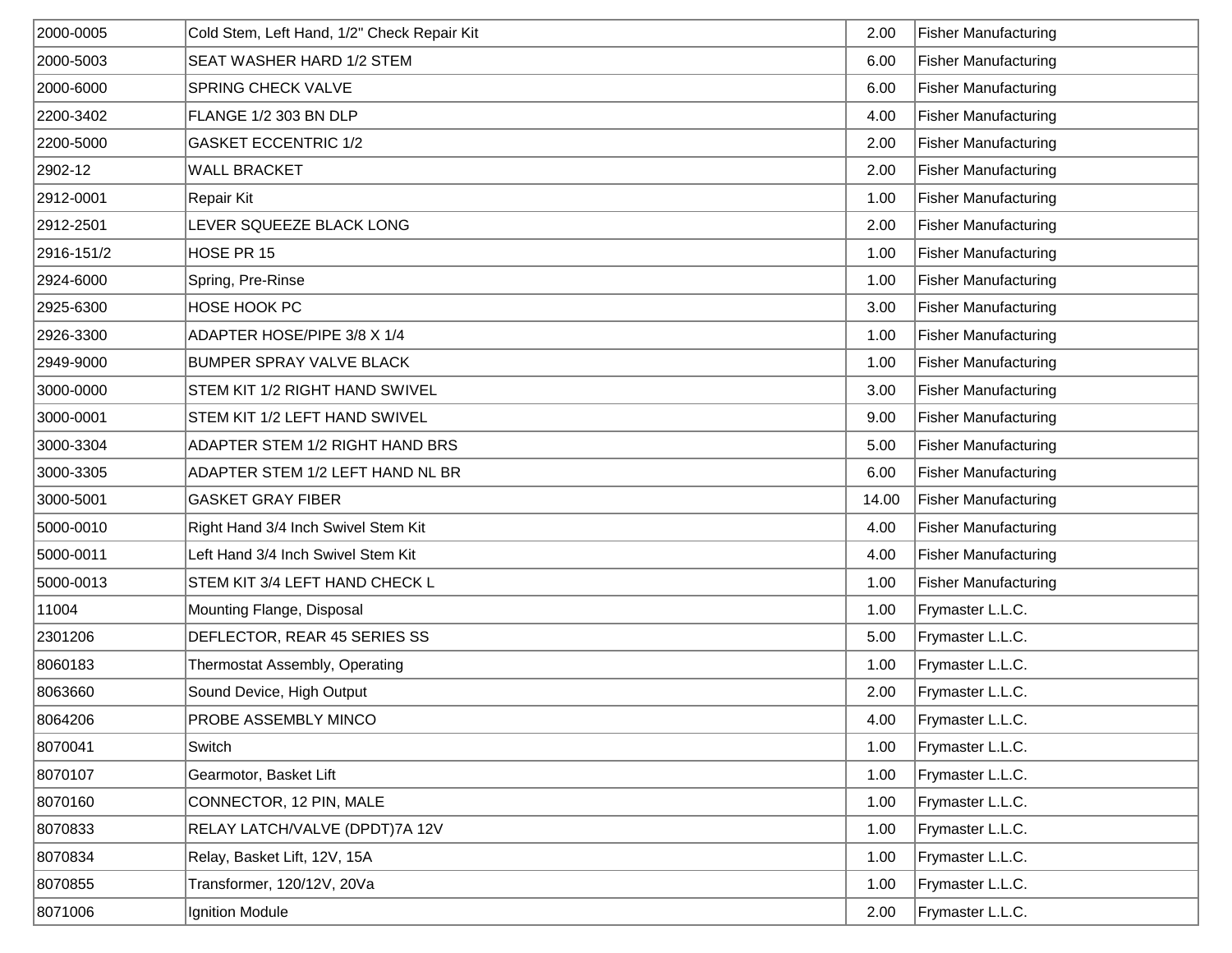| 8071200 | Ignition Cable - H50/52 - 27 Inch                  | 1.00 | Frymaster L.L.C. |
|---------|----------------------------------------------------|------|------------------|
| 8071321 | HOLDER, TYPE HKP-AH FUSE                           | 1.00 | Frymaster L.L.C. |
| 8071472 | Heater Tape, 120V, 40W, 56"                        | 1.00 | Frymaster L.L.C. |
| 8072103 | SWITCH, MICRO 3VL104D9                             | 5.00 | Frymaster L.L.C. |
| 8072104 | Micro Switch - CE Roller                           | 2.00 | Frymaster L.L.C. |
| 8072434 | RELAY, PUMP/HEATER 24V COIL 18AMP                  | 1.00 | Frymaster L.L.C. |
| 8072820 | Fuse Block, 2 Pole, .25" x 1.25"                   | 2.00 | Frymaster L.L.C. |
| 8073308 | Switch, Uhc, Dpst, On/Off, Nonlighted              | 1.00 | Frymaster L.L.C. |
| 8073582 | LIGHT INDICATOR,GREEN FLUSH                        | 2.00 | Frymaster L.L.C. |
| 8073611 | RELAY, MEC GL-DPDT-24A                             | 2.00 | Frymaster L.L.C. |
| 8076084 | Relay Latch/Valve 7A 12V                           | 1.00 | Frymaster L.L.C. |
| 8100159 | PILOT GENERATOR CARTRIDGE PG9                      | 3.00 | Frymaster L.L.C. |
| 8100490 | Quick Disconnect, Female, 1/2"                     | 1.00 | Frymaster L.L.C. |
| 8100691 | <b>TUBE VENT</b>                                   | 3.00 | Frymaster L.L.C. |
| 8101353 | Flexline Hose, Stainless Steel, 3/8" OD x 9"       | 2.00 | Frymaster L.L.C. |
| 8101354 | Flexline Hose, Stainless Steel, 3/8" OD x 12"      | 5.00 | Frymaster L.L.C. |
| 8101355 | Flexline Hose, Stainless Steel, 3/8" OD x 15"      | 4.00 | Frymaster L.L.C. |
| 8101668 | Adapter, Male 5/8" OD x 1/2"                       | 2.00 | Frymaster L.L.C. |
| 8101873 | Thermocouple, ITT                                  | 1.00 | Frymaster L.L.C. |
| 8102113 | Filter Hose, Wash Down, 61 1/2 Long, 1/2 x 3/8 Fit | 1.00 | Frymaster L.L.C. |
| 8102493 | FITTNG, QUICK CNNCT TUBE 90 DEG                    | 1.00 | Frymaster L.L.C. |
| 8102762 | Quick Disconnect With Radial Collar, 3/8", Female, | 1.00 | Frymaster L.L.C. |
| 8103904 | FITTNG, QUICK CNNCT 1/4 90 DEG                     | 1.00 | Frymaster L.L.C. |
| 8104353 | Drain Valve, 1 1/4", M5G30U                        | 1.00 | Frymaster L.L.C. |
| 8130035 | BUSHING, BRZ BUNTING .641/.640 ID                  | 1.00 | Frymaster L.L.C. |
| 8160032 | Gasket, Square Drain                               | 1.00 | Frymaster L.L.C. |
| 8160059 | Gasket, Ignitor, Hi Efficiency                     | 2.00 | Frymaster L.L.C. |
| 8160083 | O RING                                             | 2.00 | Frymaster L.L.C. |
| 8160091 | GROMMET 1 1/4                                      | 8.00 | Frymaster L.L.C. |
| 8160092 | Drain Grommet, 1"                                  | 4.00 | Frymaster L.L.C. |
| 8160093 | GASKET, PUMP/MOTOR                                 | 1.00 | Frymaster L.L.C. |
| 8160117 | O-RING .609 I.D.                                   | 1.00 | Frymaster L.L.C. |
| 8160135 | O-Ring, Drain                                      | 3.00 | Frymaster L.L.C. |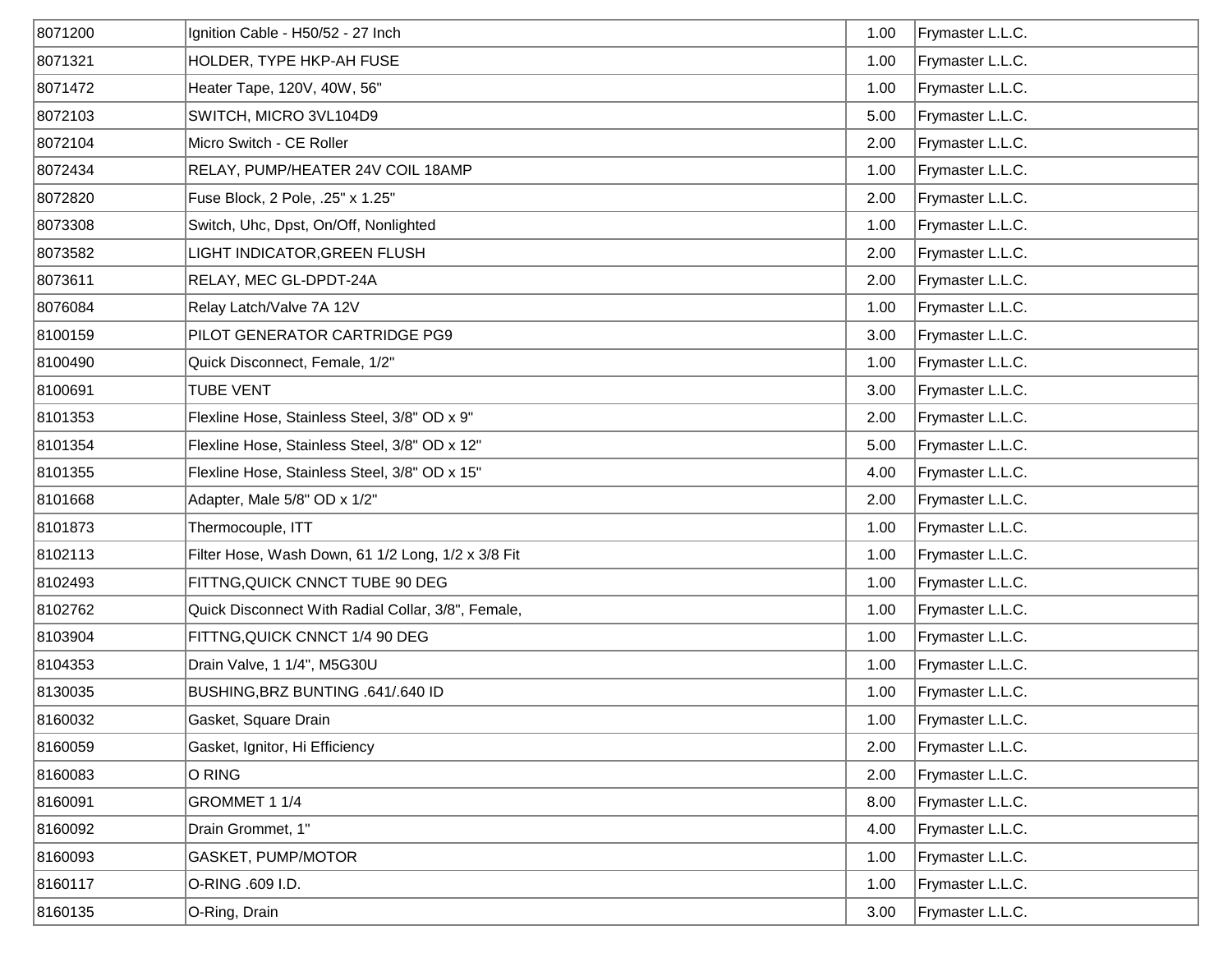| 8160544   | O RING SEAL                                     | 5.00  | Frymaster L.L.C.                     |
|-----------|-------------------------------------------------|-------|--------------------------------------|
| 8260981   | Ignitor & Gasket Kit - Natural Gas              | 5.00  | Frymaster L.L.C.                     |
| 8261051   | Kit O-Ring MCBIF                                | 1.00  | Frymaster L.L.C.                     |
| 8261122   | Gas Valve, Natural Gas, Honeywell               | 1.00  | Frymaster L.L.C.                     |
| 8261155   | IGNITOR KIT, MJ45 PIEZO                         | 1.00  | Frymaster L.L.C.                     |
| 8261177   | <b>Thermostat Hi-Limit</b>                      | 1.00  | Frymaster L.L.C.                     |
| 8261341   | Pin, Female Wire Connector, Pack Of 25          | 1.00  | Frymaster L.L.C.                     |
| 8261342   | Pin, Male Connector, Pack Of 25                 | 18.00 | Frymaster L.L.C.                     |
| 8261392   | O-RING, (8160596) QTY. 5                        | 10.00 | Frymaster L.L.C.                     |
| 8261393   | FUSE, (8070910) QTY. 10 (PDS                    | 7.00  | Frymaster L.L.C.                     |
| 8262014   | Kit Thermostat 375F                             | 1.00  | Frymaster L.L.C.                     |
| 8262146   | <b>Float Switch Kit</b>                         | 2.00  | Frymaster L.L.C.                     |
| 806-5816  | THERMOSTAT ASSY W/INLINE CONN                   | 1.00  | Frymaster L.L.C.                     |
| 8160597PK | O-Ring, Check Valve, Pack Of 6                  | 9.00  | Frymaster L.L.C.                     |
| R6328     | TUBE, FLEX 3/8 X 18                             | 2.00  | Frymaster L.L.C.                     |
| 222076    | GARLAND BURNER, SHEET METAL U                   | 1.00  | <b>Garland Commercial Ranges Ltd</b> |
| 224022    | DIAL-OVEN, BJ TYPE                              | 2.00  | <b>Garland Commercial Ranges Ltd</b> |
| 1224500   | THERMOSTAT BJWA-1-4-A                           | 1.00  | <b>Garland Commercial Ranges Ltd</b> |
| 1269899   | Transformer, 120 To 24V                         | 1.00  | <b>Garland Commercial Ranges Ltd</b> |
| 1415703   | HI-TEMP BASO VALVE                              | 1.00  | <b>Garland Commercial Ranges Ltd</b> |
| 1611900   | Thermostat, K-410-72, E56/G56                   | 1.00  | <b>Garland Commercial Ranges Ltd</b> |
| 1935701   | Gas Solenoid Valve with Dual Coils, Natural Gas | 2.00  | <b>Garland Commercial Ranges Ltd</b> |
| 1955401   | On/Off/On Rocker Switch DPDT                    | 1.00  | <b>Garland Commercial Ranges Ltd</b> |
| 2200700   | Pilot R/H                                       | 2.00  | <b>Garland Commercial Ranges Ltd</b> |
| 2200702   | Pilot Orifice - Natural Gas                     | 1.00  | <b>Garland Commercial Ranges Ltd</b> |
| 2200708   | Spark Electrode                                 | 3.00  | Garland Commercial Ranges Ltd        |
| 2527700   | Knob Adaptor, BJWA Thermostat                   | 1.00  | <b>Garland Commercial Ranges Ltd</b> |
| 3043200   | HUB, NON FF                                     | 1.00  | <b>Garland Commercial Ranges Ltd</b> |
| 4512223   | UNIV. DIAL KIT PX-C/W INSERTS                   | 1.00  | <b>Garland Commercial Ranges Ltd</b> |
| 4518817   | Thermocouple, 18"                               | 1.00  | <b>Garland Commercial Ranges Ltd</b> |
| 4523506   | Oven Thermocouple, 60"                          | 1.00  | <b>Garland Commercial Ranges Ltd</b> |
| 4524123   | Gas Valve, Manual, Hi-Lo                        | 11.00 | <b>Garland Commercial Ranges Ltd</b> |
| 4525399   | <b>Thermostat Griddle Cnrtl</b>                 | 2.00  | <b>Garland Commercial Ranges Ltd</b> |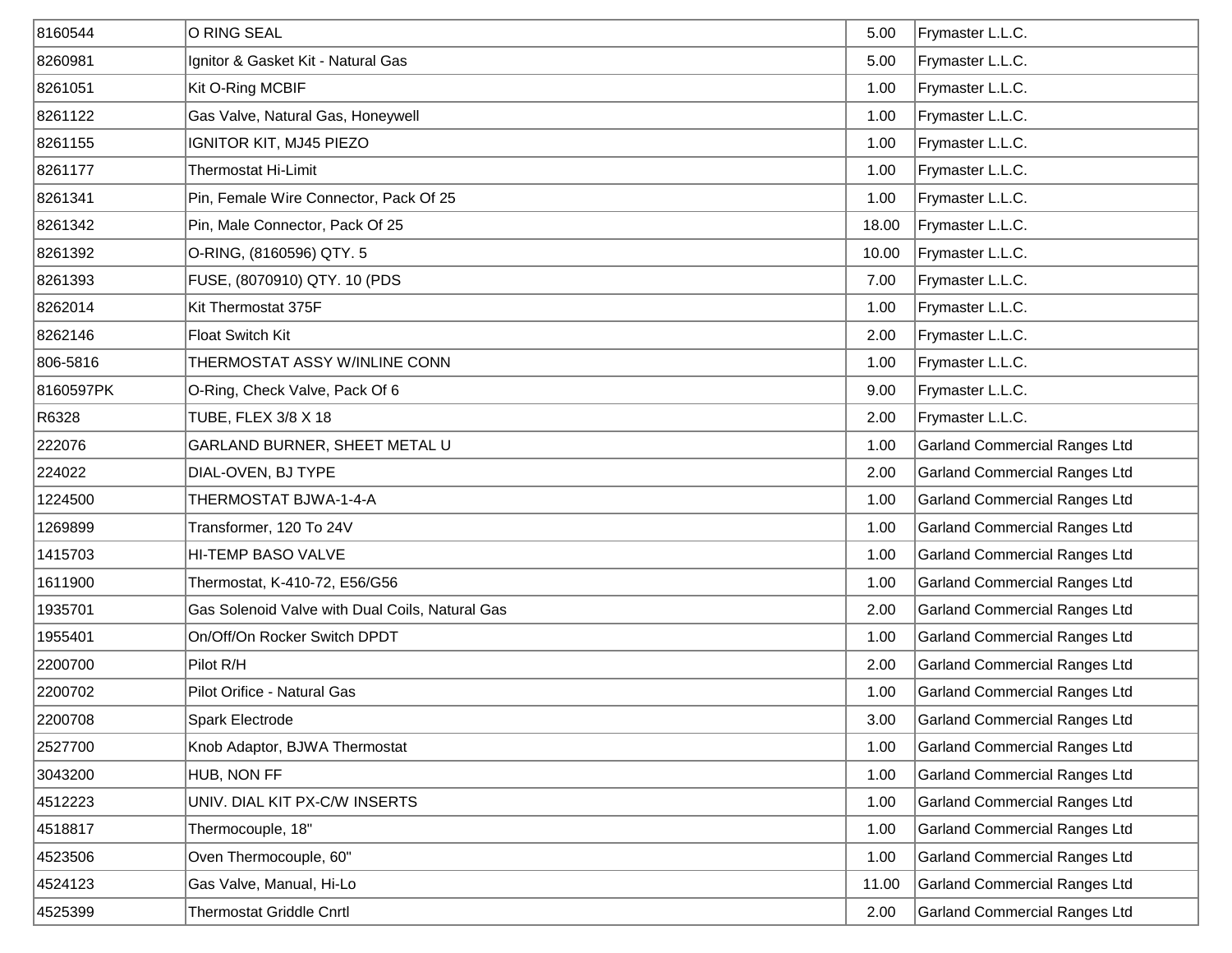| 4528378   | <b>Support Radiant</b>                            | 10.00 | <b>Garland Commercial Ranges Ltd</b>  |
|-----------|---------------------------------------------------|-------|---------------------------------------|
| 4530177   | Thermostat SIT, Griddle, GT/UT                    | 1.00  | <b>Garland Commercial Ranges Ltd</b>  |
| 078206-1  | <b>JOYSTICK</b>                                   | 1.00  | <b>Garland Commercial Ranges Ltd</b>  |
| 54-1037   | Safety Valve                                      | 2.00  | Garland Commercial Ranges Ltd         |
| CK4533053 | Ignition Module Kit with Adaptor                  | 1.00  | <b>Garland Commercial Ranges Ltd</b>  |
| G4859-57F | VALVE-TOP BURNER PROPANE                          | 6.00  | <b>Garland Commercial Ranges Ltd</b>  |
| P077001-2 | TIMER;60MIN, 120/60 CA1E #011-                    | 1.00  | <b>Garland Commercial Ranges Ltd</b>  |
| 21154     | THERMOCOUPLE, J-TYPE, 9, BENT, GRND               | 1.00  | Giles Enterprises, Inc                |
| 47-B      | <b>BEARING, SMALL</b>                             | 3.00  | Globe Food Equipment Company          |
| 1MUC8     | 140 gear oil                                      | 2.00  | Granger                               |
| 1PAH8     | <b>WIRE WHEEL</b>                                 | 1.00  | Granger                               |
| 4Z154     | <b>Grinde Stand</b>                               | 1.00  | Granger                               |
| 100934    | VALVE, WATER INLET SINGLE OUTL                    | 2.00  | <b>Groen Products, Unified Brands</b> |
| 102297    | VALVE SAFETY RELIEF 15 PSI                        | 1.00  | Groen Products, Unified Brands        |
| 106209    | Gasket Door                                       | 1.00  | Groen Products, Unified Brands        |
| 107172    | THERMOSTAT ADAPTER                                | 2.00  | Groen Products, Unified Brands        |
| 108554    | SIGHT GLASS 1-1/4 NPT                             | 2.00  | Groen Products, Unified Brands        |
| 110887    | Pinch Tube Drain Hose                             | 1.00  | Groen Products, Unified Brands        |
| 112953    | HOSE, OVEN                                        | 1.00  | Groen Products, Unified Brands        |
| 123580    | PILOT BURNER, Q345A 1313                          | 2.00  | Groen Products, Unified Brands        |
| 123815    | Johnson Controls Gas Valve - Natural Gas          | 1.00  | Groen Products, Unified Brands        |
| 124849    | Door Gasket, Hyper Steam 3 Pan Units              | 1.00  | Groen Products, Unified Brands        |
| 125907    | <b>Gasket Door Silicone HY5</b>                   | 1.00  | <b>Groen Products, Unified Brands</b> |
| 137597    | KIT, FIELD SERVICE, HFP/2                         | 2.00  | Groen Products, Unified Brands        |
| 138451    | HOSE, 1/2 I.D. X 24.0 LONG                        | 1.00  | Groen Products, Unified Brands        |
| 140867    | Pressure Relief Valve, 1/2 PSI, 3/8" NPT          | 1.00  | Groen Products, Unified Brands        |
| 145248    | Thermostat Disc, Drain Box                        | 1.00  | Groen Products, Unified Brands        |
| 146373    | Switch, Mercury, Braising Pan                     | 1.00  | <b>Groen Products, Unified Brands</b> |
| 147303    | OVERLAY, BRAISING PAN, POWER TILT-GAS             | 1.00  | <b>Groen Products, Unified Brands</b> |
| 149880    | Probe Float Black                                 | 1.00  | Groen Products, Unified Brands        |
| 153505    | Fan, Muffin, 24VDC, 80MM                          | 1.00  | Groen Products, Unified Brands        |
| 505100    | TUBING CLEAR SILICONE 1/2ID X (REVIEW COMMENTS FO | 1.00  | Groen Products, Unified Brands        |
| 123103S   | KIT, HEATING ELEMENT, HY-3, 480/8KW               | 1.00  | Groen Products, Unified Brands        |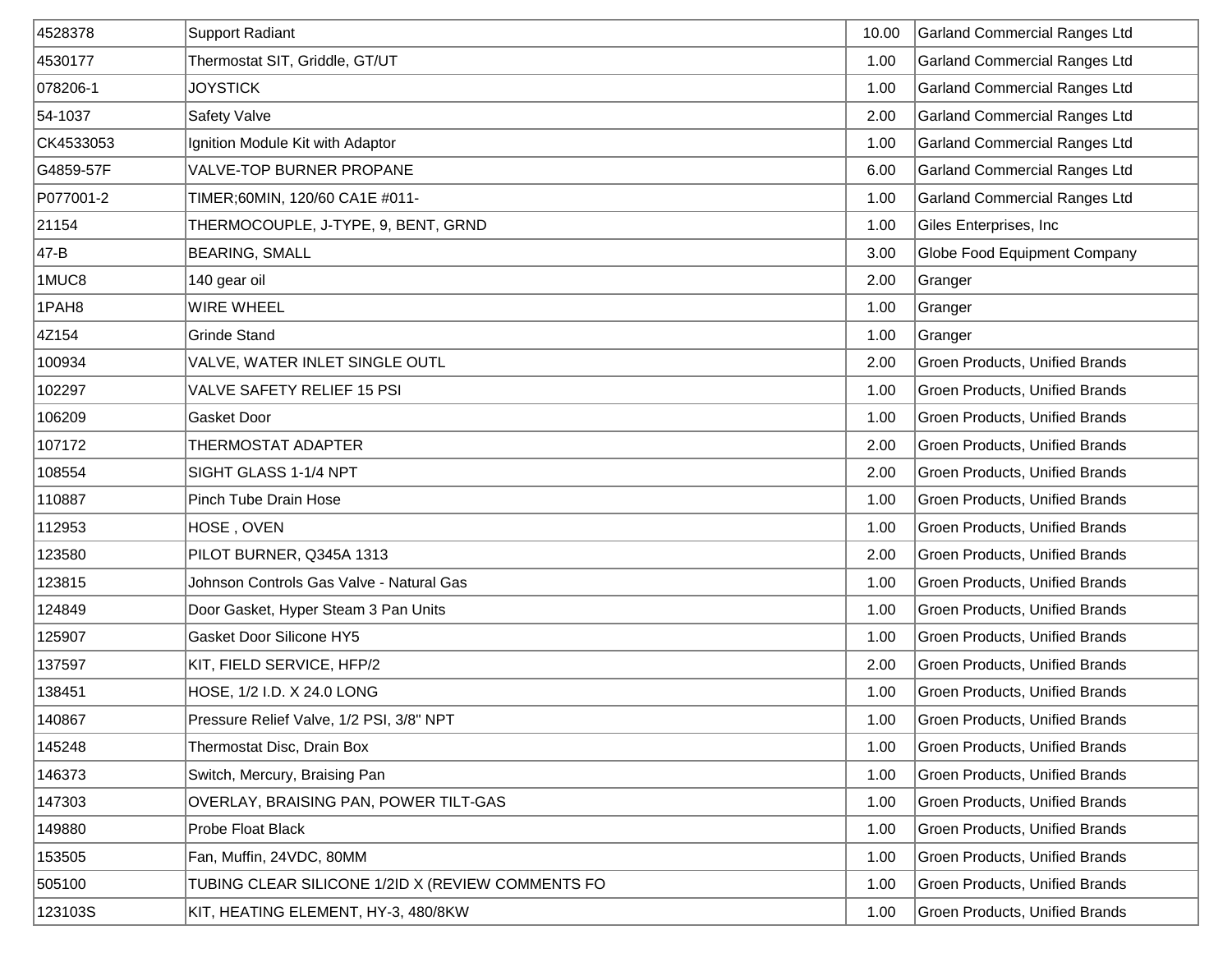| 141183S  | Element Kit with Gasket, 208V, 8KW, HY-3E     | 1.00 | Groen Products, Unified Brands |
|----------|-----------------------------------------------|------|--------------------------------|
| NT1018   | Door Gasket, 6 Pan Unit                       | 1.00 | Groen Products, Unified Brands |
| Z000279  | Spud Orifice, 3/4"                            | 1.00 | Groen Products, Unified Brands |
| Z000280  | ORIFICE SPUD #15 (0.180) 1/2 HEX              | 1.00 | Groen Products, Unified Brands |
| Z002648S | Gas Valve, Natural Gas, Robershaw             | 1.00 | Groen Products, Unified Brands |
| Z002651  | FUSE 3 AMP BUSS #BAF-3                        | 1.00 | Groen Products, Unified Brands |
| Z002790  | Roller Bearing, 3/4" Id                       | 1.00 | Groen Products, Unified Brands |
| Z002868  | <b>Thermostat Knob</b>                        | 3.00 | Groen Products, Unified Brands |
| Z002982  | MICRO SWITCH V7 SERIES                        | 2.00 | Groen Products, Unified Brands |
| Z003328  | SENSING PROBE W/                              | 3.00 | Groen Products, Unified Brands |
| Z003494  | GASKET 1/8 X 2-1/2                            | 6.00 | Groen Products, Unified Brands |
| Z003750  | <b>BURNER PILOT NATURAL GAS</b>               | 1.00 | Groen Products, Unified Brands |
| Z003823  | NUT HEXAGON JAM                               | 2.00 | Groen Products, Unified Brands |
| Z003908  | KNOB THERMOSTAT 200 TO                        | 1.00 | Groen Products, Unified Brands |
| Z006904  | SWITCH SPST ON/OFF                            | 1.00 | Groen Products, Unified Brands |
| Z007937S | <b>KIT, BOTTOM PLATE GASKET</b>               | 1.00 | Groen Products, Unified Brands |
| Z008742  | <b>GLASS WATER LEVEL</b>                      | 1.00 | Groen Products, Unified Brands |
| Z008917  | Gasket, 5/8" Gauge Glass                      | 2.00 | Groen Products, Unified Brands |
| Z009730  | Kettle Thermostat - 100-290 Degree Fahre      | 1.00 | Groen Products, Unified Brands |
| Z012023  | Worm Gear, 1-5/8 Bore                         | 2.00 | Groen Products, Unified Brands |
| Z012313  | <b>Thermostat Kettle</b>                      | 1.00 | Groen Products, Unified Brands |
| Z012314  | Knob, Thermostat, Off-1-10                    | 5.00 | Groen Products, Unified Brands |
| Z012695  | Handle and Ball Knob Assembly                 | 1.00 | Groen Products, Unified Brands |
| Z012733  | <b>SPACER</b>                                 | 4.00 | Groen Products, Unified Brands |
| Z013481  | Hi Limit Thermostat                           | 1.00 | Groen Products, Unified Brands |
| Z016028  | INDICATOR LIGHT 250V RED                      | 1.00 | Groen Products, Unified Brands |
| Z026753  | WITCH 3POS TOGGLE                             | 1.00 | Groen Products, Unified Brands |
| Z040809  | BURNER JET #654 - #57 (0.0430) 1/8-27 NPT     | 1.00 | Groen Products, Unified Brands |
| Z042366  | ∣gasket                                       | 6.00 | Groen Products, Unified Brands |
| Z047712  | Handle Assembly, Domed Cover, Knob and Handle | 1.00 | Groen Products, Unified Brands |
| Z054285  | Coil Ignitor 115V                             | 1.00 | Groen Products, Unified Brands |
| Z071234  | Valve Drain 1 2 ID                            | 2.00 | Groen Products, Unified Brands |
| Z074665  | Water Level Electrode                         | 1.00 | Groen Products, Unified Brands |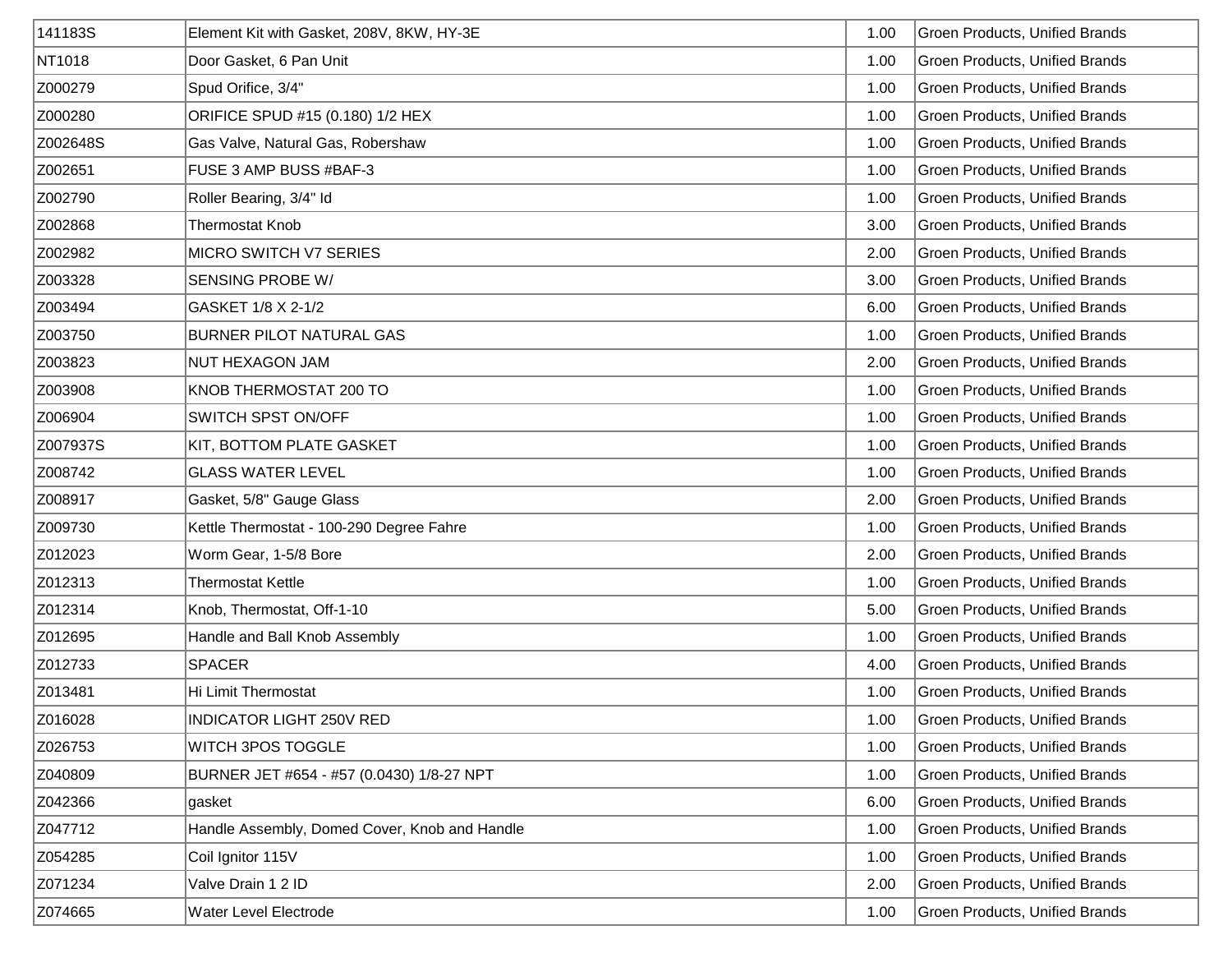| Z078619       | TIMER ASSEMBLY 115V 50/60HZ               | 1.00  | <b>Groen Products, Unified Brands</b> |
|---------------|-------------------------------------------|-------|---------------------------------------|
| Z078911       | Door Spring                               | 1.00  | Groen Products, Unified Brands        |
| Z078914       | PIN-DOOR LATCH                            | 1.00  | Groen Products, Unified Brands        |
| Z084208       | Gauge                                     | 1.00  | <b>Groen Products, Unified Brands</b> |
| Z088865       | THERMOSTAT, SENSOR W/STUD 3/8             | 2.00  | <b>Groen Products, Unified Brands</b> |
| Z088876       | SWITCH, SEALED ROCKER DPST 250V           | 1.00  | <b>Groen Products, Unified Brands</b> |
| Z088880       | HOSE, STEAM INLET 1 1/8 I.D.              | 1.00  | <b>Groen Products, Unified Brands</b> |
| Z090662       | VALVE SAFETY 15 PSI TOP OUTLET            | 2.00  | <b>Groen Products, Unified Brands</b> |
| Z090742       | HOSE DRAIN 2LG CC20-G                     | 2.00  | <b>Groen Products, Unified Brands</b> |
| Z092272       | <b>DRAIN TUBE SMALL</b>                   | 1.00  | Groen Products, Unified Brands        |
| Z094156       | FUSE 8AG FAST BLO 1/4 X 1                 | 1.00  | Groen Products, Unified Brands        |
| Z096705       | PILOT BURNER NATURAL GAS                  | 1.00  | Groen Products, Unified Brands        |
| Z096728       | HI VOLTAGE SPARK IGNITION CABLE, 36"      | 1.00  | Groen Products, Unified Brands        |
| Z096771       | TUBE CONDENSATE 14 -1/4                   | 1.00  | Groen Products, Unified Brands        |
| Z096807       | CONDENSATE HOSE 26-1/2 LONG               | 5.00  | Groen Products, Unified Brands        |
| Z096868       | SEAL STEAMER MOTOR                        | 1.00  | Groen Products, Unified Brands        |
| Z097001       | Gas Valve, 3/4", Basotrol                 | 1.00  | Groen Products, Unified Brands        |
| Z097024       | Pilot Burner/Ignitor Assembly, No Orifice | 1.00  | Groen Products, Unified Brands        |
| Z099156       | GAUGE COMPOUND PRESSURE W/DUAL            | 1.00  | Groen Products, Unified Brands        |
| Z099250       | GASKET, STEAM-IN MANIFOLD                 | 1.00  | <b>Groen Products, Unified Brands</b> |
| 02.01.016.00  | Contactor, 3 Pole, 208/240V, 50RES        | 1.00  | Hatco Corporation                     |
| 02.01.017.00  | Contactor 120V 50Amp 4Pole                | 4.00  | Hatco Corporation                     |
| 02.01.028.00  | Relay, Cube, 120V, 10A, Spdt              | 1.00  | Hatco Corporation                     |
| 02.01.088.00  | REL, MINI, 120AC, SPDT, 30RES             | 1.00  | Hatco Corporation                     |
| 02.07.006.00  | Element Ceramic, 120V, 375W, 1/2 Size     | 3.00  | Hatco Corporation                     |
| 02.11.012.00  | <b>Gasket Element</b>                     | 38.00 | Hatco Corporation                     |
| 02.15.003.00  | <b>TERMINAL BLOCK</b>                     | 1.00  | Hatco Corporation                     |
| 02.15.021.00  | T-BLOCK 3P #2/0 WIRE                      | 1.00  | Hatco Corporation                     |
| 02.16.002.00  | T-STAT CONT MECH DRY 81-192               | 1.00  | Hatco Corporation                     |
| 02.16.003.00  | Thermostat Mech Wet 112 192               | 3.00  | Hatco Corporation                     |
| 02.16.024.00  | Thermostat Mech Wet 192                   | 1.00  | Hatco Corporation                     |
| 02.16.025A.00 | Thermostat Mech Wet 210F                  | 5.00  | Hatco Corporation                     |
| 02.16.071.00  | THERMOSTAT LIMIT MECH BULB 220F           | 1.00  | Hatco Corporation                     |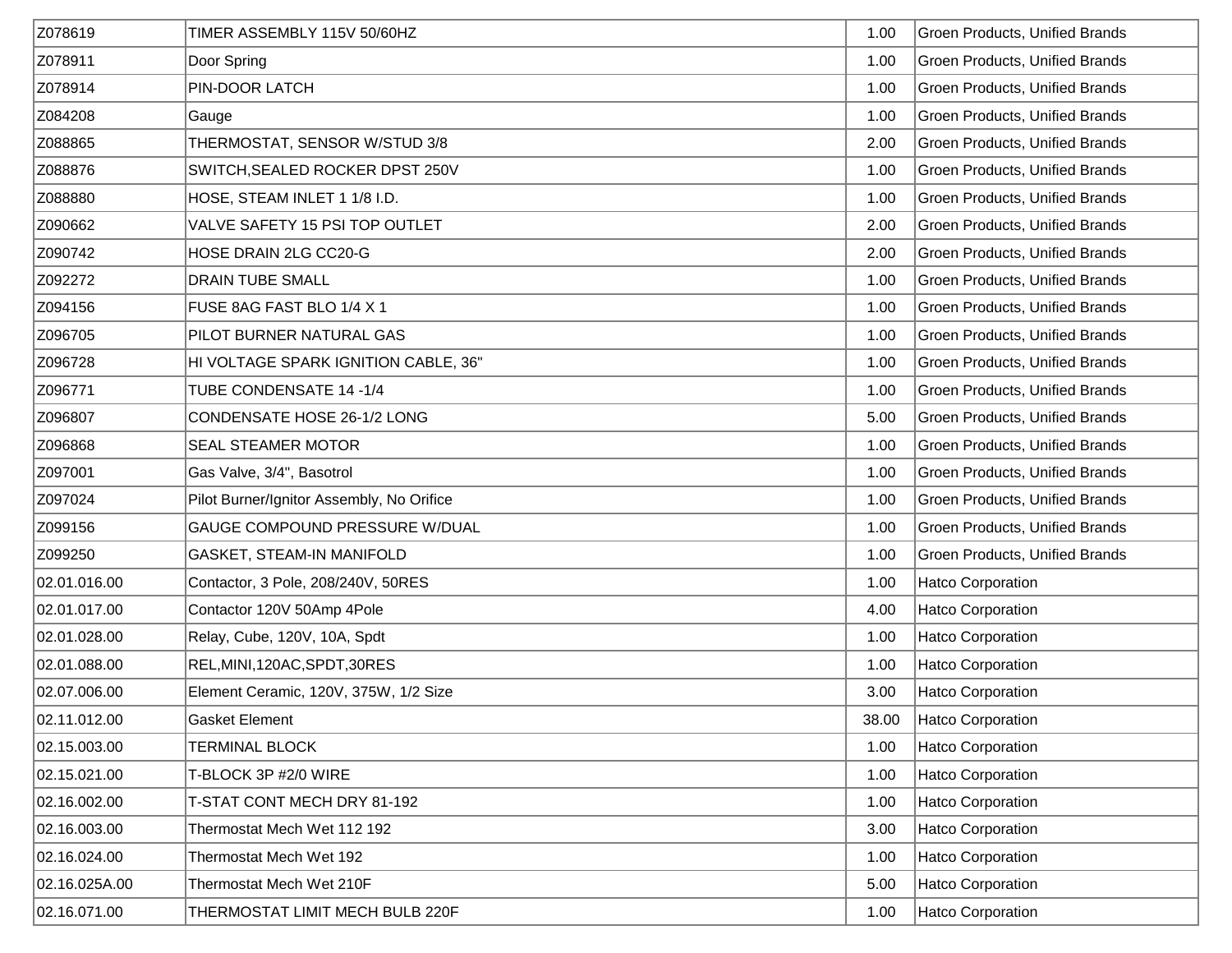| 02.16.116.00   | Thermostat Limit Mechinal Wet 210 Degree | 2.00  | <b>Hatco Corporation</b> |
|----------------|------------------------------------------|-------|--------------------------|
| 02.16.131.00   | Control Thermostat, 48" Cap, 608F        | 1.00  | <b>Hatco Corporation</b> |
| 02.17.049.00   | TRANS 120VSEC: 208/240PRI 25VA           | 2.00  | <b>Hatco Corporation</b> |
| 02.19.080.00   | On/Off Rocker Switch - 16A - 125V        | 5.00  | <b>Hatco Corporation</b> |
| 02.30.044.00   | Single Lamp Socket - 24 Inch Leads       | 1.00  | Hatco Corporation        |
| 02.30.087.00   | Light Socket, Twin, 30" Leads            | 2.00  | <b>Hatco Corporation</b> |
| 02.40.001.00   | LIQUID LEVEL SENSING PROBE BO            | 1.00  | <b>Hatco Corporation</b> |
| 03.01.003.00   | Gauge, Temperature/Pressure              | 18.00 | <b>Hatco Corporation</b> |
| 04.09.078BK.00 | <b>BLACK PLASTIC BULLNOSE CORNER</b>     | 5.00  | <b>Hatco Corporation</b> |
| 04.24.023.00   | FDW-1 HINGE PIN                          | 1.00  | <b>Hatco Corporation</b> |
| 04.37.085.00   | END CVR, SUPPORT, 2.813", .260           | 1.00  | <b>Hatco Corporation</b> |
| 05.02.011.00   | <b>Bearing Hub Assembly</b>              | 15.00 | <b>Hatco Corporation</b> |
| 05.03.006.00   | CHAIN 34 PITCH W/LINK                    | 1.00  | Hatco Corporation        |
| 05.03.039.00   | Cable Pullbox Plus, 5LB                  | 3.00  | Hatco Corporation        |
| 05.07.008.00   | UPPER SHAFT 2/S CONVEYOR                 | 1.00  | Hatco Corporation        |
| 05.30.043.00   | Knob, EGO Infinite Switch                | 6.00  | <b>Hatco Corporation</b> |
| 05.30.047.00   | KNOB HDW CONTROL EGO                     | 1.00  | <b>Hatco Corporation</b> |
| R00.02.0047.00 | Sensor Kit Autofill                      | 1.00  | <b>Hatco Corporation</b> |
| R02.03.010.02  | <b>FUSE 35A 600V-2 PACK</b>              | 2.00  | <b>Hatco Corporation</b> |
| R02.03.011.02  | Fuse Kit, JJS-40, 40A, Pack of 2         | 1.00  | <b>Hatco Corporation</b> |
| R02.03.012.02  | Fuse Package Of Two                      | 2.00  | <b>Hatco Corporation</b> |
| R02.03.013.02  | Fuse Kit, 600V, 1A, Pack of 2            | 2.00  | Hatco Corporation        |
| R02.03.031.02  | Fuse, 300V, 40A, Pack of 2               | 2.00  | <b>Hatco Corporation</b> |
| R02.03.033.02  | Fuse Kit, 300V, 60A, Pack Of 2           | 9.00  | <b>Hatco Corporation</b> |
| R02.04.400.00  | Element Booster 208V 4000W               | 3.00  | Hatco Corporation        |
| R02.04.401.00  | Element, 240V, 4000W, 11-1/2"            | 2.00  | Hatco Corporation        |
| R02.04.500.00  | KIT, ELE, 5000W, 208V, 11.5              | 6.00  | <b>Hatco Corporation</b> |
| R02.04.502.00  | KIT, ELE, 5000W, 480V, 11 1/2            | 2.00  | <b>Hatco Corporation</b> |
| R02.04.600.00  | Element, 208V, 5750W, 13-5/16"           | 4.00  | Hatco Corporation        |
| R02.04.600A.00 | KIT, ELE, 6000W, 208V, 13 5/16"          | 6.00  | Hatco Corporation        |
| R02.04.603.00  | KIT, ELEMENT, 6000W, 240V, 13 5/16       | 10.00 | Hatco Corporation        |
| R02.04.605.00  | KIT, ELEMENT, 6000W, 480V, 13 5/16       | 4.00  | Hatco Corporation        |
| R02.04.700.00  | Element Kit, 208V, 7500W, 15-1/4"        | 3.00  | Hatco Corporation        |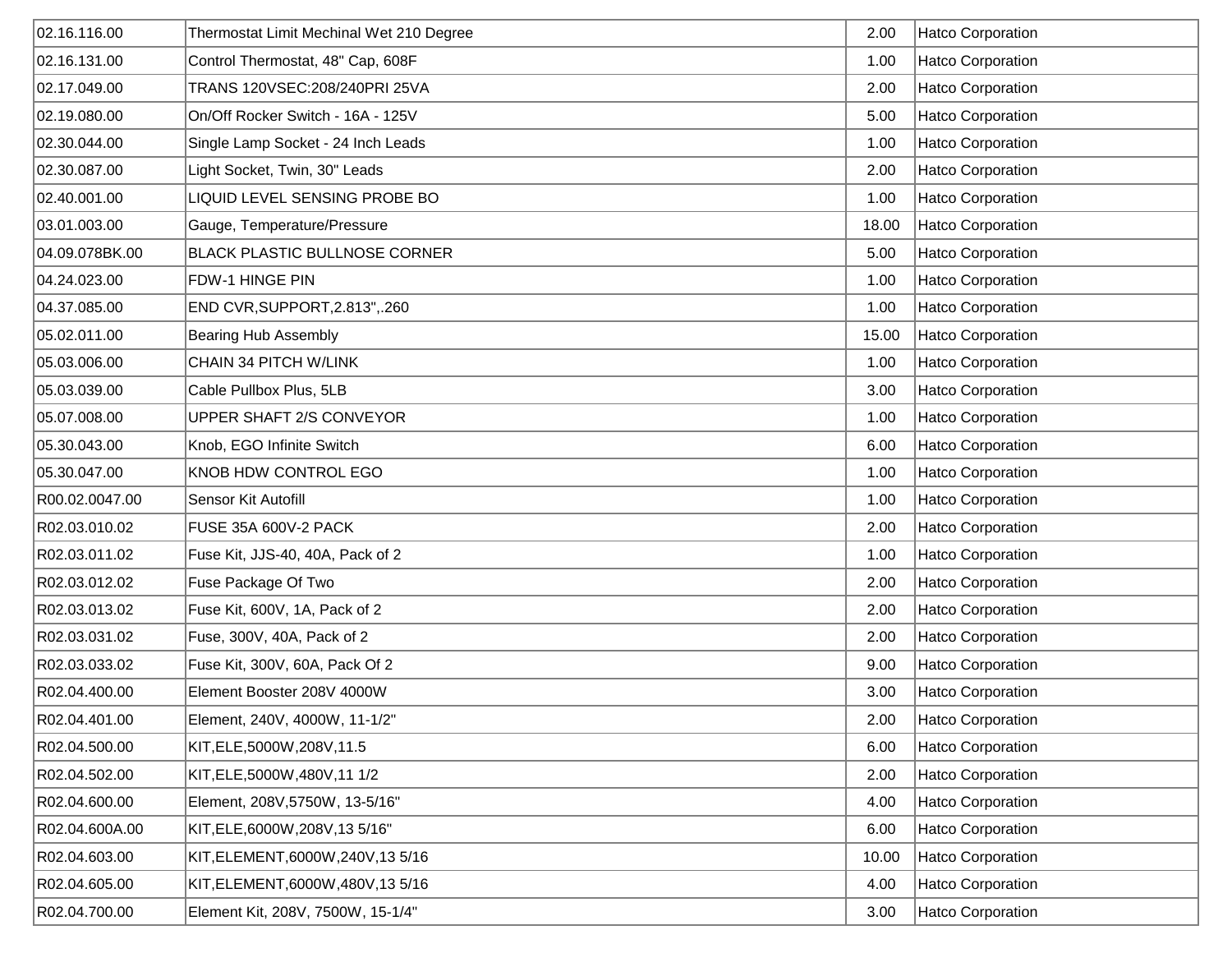| R02.04.703.00   | Element Kit, 480V, 7500W, 15-1/4"                 | 1.00  | Hatco Corporation         |
|-----------------|---------------------------------------------------|-------|---------------------------|
| R02.04.710.00   | Element Kit, 208V, 9000W, 15-1/4"                 | 1.00  | Hatco Corporation         |
| R02.04.711.00   | KIT, ELEMENT, 9000W, 240V, 15 1/4                 | 1.00  | Hatco Corporation         |
| R02.04.720      | KIT, ELEMENT, 9500W, 208V, 15 1/4                 | 1.00  | Hatco Corporation         |
| R02.04.731.00   | KIT, ELEMENT, 9500W, 208V, 15 1/4                 | 1.00  | Hatco Corporation         |
| R02.05.011.00   | Air Element with Connectors, 120V, 1050W, FDW/FSD | 1.00  | Hatco Corporation         |
| R02.06.450.00   | Element Kit, 208V, 4500W                          | 3.00  | Hatco Corporation         |
| R02.06.480.00   | Element Kit, 208V, 4500W                          | 1.00  | Hatco Corporation         |
| R02.06.481.00   | KIT, ELEMENT, 300W & 4500W 240V                   | 1.00  | Hatco Corporation         |
| R02.13.111.00   | Rheostat Kit, 25W 200 Ohm                         | 1.00  | Hatco Corporation         |
| R02.15.046.00   | KIT, TERMINAL BLOCK 3-POLE                        | 1.00  | Hatco Corporation         |
| R02.16.046.00   | Temperature Control with Knob, HDW                | 1.00  | Hatco Corporation         |
| R02.16.057.00   | Digital Thermometer/Sensor Kit                    | 1.00  | Hatco Corporation         |
| R02.19.016.00   | Switch Kit, Toggle, Spst, 125V, 15A               | 4.00  | Hatco Corporation         |
| R02.19.017.00   | Infinite Switch Kit - 208V                        | 5.00  | Hatco Corporation         |
| R02.19.018.00   | Infinite Switch Kit - 120V                        | 2.00  | Hatco Corporation         |
| R02.19.083.00   | KIT, SELECTOR SWITCH-TQ-300                       | 1.00  | Hatco Corporation         |
| R05.30.009.00   | KIT, STRAINER ASSY, 3CS/FR                        | 3.00  | Hatco Corporation         |
| 7CB5            | cartage filter                                    | 6.00  | Heathco International     |
| 00-067500-00002 | O RING                                            | 2.00  | <b>Hobart Corporation</b> |
| 00-067500-00007 | O RING                                            | 10.00 | <b>Hobart Corporation</b> |
| 00-067500-00009 | O RING                                            | 2.00  | <b>Hobart Corporation</b> |
| 00-067500-00012 | O RING                                            | 5.00  | <b>Hobart Corporation</b> |
| 00-067500-00019 | O RING                                            | 7.00  | <b>Hobart Corporation</b> |
| 00-067500-00057 | Oring                                             | 2.00  | <b>Hobart Corporation</b> |
| 00-067500-00059 | O RING                                            | 1.00  | Hobart Corporation        |
| 00-067500-00069 | O RING                                            | 14.00 | <b>Hobart Corporation</b> |
| 00-067500-00072 | O RING                                            | 5.00  | <b>Hobart Corporation</b> |
| 00-067500-00082 | O RING                                            | 1.00  | <b>Hobart Corporation</b> |
| 00-067500-00097 | O RING                                            | 1.00  | <b>Hobart Corporation</b> |
| 00-067500-00098 | O RING                                            | 1.00  | <b>Hobart Corporation</b> |
| 00-067500-00102 | O RING                                            | 1.00  | <b>Hobart Corporation</b> |
| 00-067500-00110 | O-Ring 3 PC                                       | 1.00  | <b>Hobart Corporation</b> |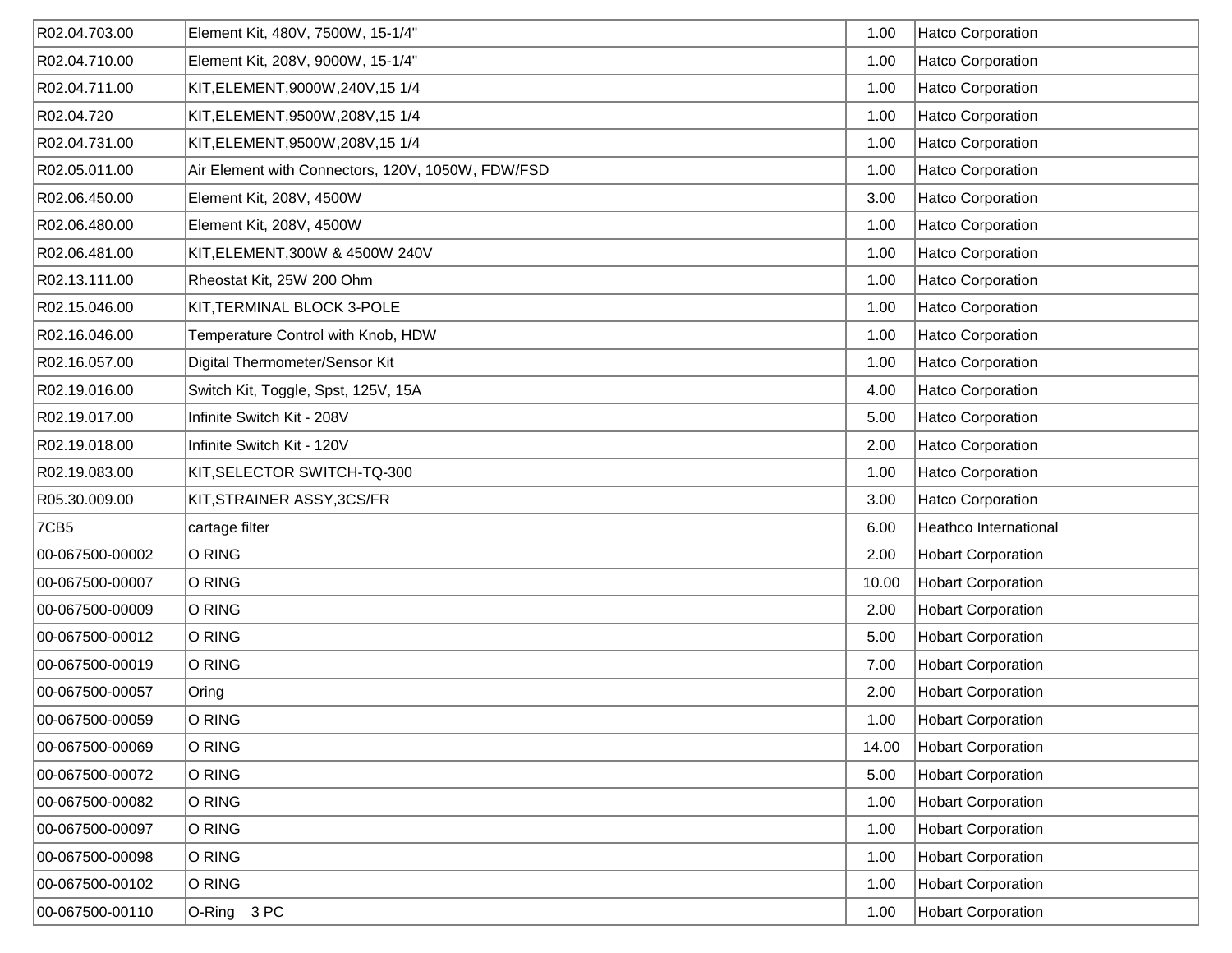| 00-067500-00118 | O RING                               | 3.00  | <b>Hobart Corporation</b> |
|-----------------|--------------------------------------|-------|---------------------------|
| 00-067500-00120 | O-Ring, Overflow Tube                | 4.00  | <b>Hobart Corporation</b> |
| 00-067500-00150 | $O$ ring                             | 1.00  | <b>Hobart Corporation</b> |
| 00-067500-00151 | $ O \text{ ring}$                    | 1.00  | <b>Hobart Corporation</b> |
| 00-087711-301-1 | SWITCH, REED                         | 1.00  | <b>Hobart Corporation</b> |
| 00-087714-042-1 | RELAY, 2 POLE                        | 1.00  | <b>Hobart Corporation</b> |
| 00-105437       | <b>SWITCH</b>                        | 5.00  | <b>Hobart Corporation</b> |
| 00-108197-00001 | <b>THUMB SCREW</b>                   | 1.00  | <b>Hobart Corporation</b> |
| 00-111941       | MAGNET                               | 1.00  | <b>Hobart Corporation</b> |
| 00-112378-00049 | Door Slide, 26 1/8 Door Height       | 2.00  | <b>Hobart Corporation</b> |
| 00-112467       | RETAINER-FLOAT                       | 1.00  | <b>Hobart Corporation</b> |
| 00-114696       | SHAFT, SEAL ASSY                     | 3.00  | <b>Hobart Corporation</b> |
| 00-116198-00003 | NUT, FILL AIR GAP                    | 5.00  | <b>Hobart Corporation</b> |
| 00-119050       | <b>GASKET</b>                        | 2.00  | <b>Hobart Corporation</b> |
| 00-119051       | <b>GASKET PUMP DRAIN</b>             | 13.00 | <b>Hobart Corporation</b> |
| 00-119054       | <b>GASKET</b>                        | 1.00  | <b>Hobart Corporation</b> |
| 00-119079-00002 | <b>SPRING CONTERBALAN</b>            | 1.00  | <b>Hobart Corporation</b> |
| 00-119306       | LOWER WASH TEE                       | 1.00  | <b>Hobart Corporation</b> |
| 00-120151-00001 | Curtain, Splash                      | 1.00  | <b>Hobart Corporation</b> |
| 00-120603       | <b>GASKETGASKET</b>                  | 1.00  | <b>Hobart Corporation</b> |
| 00-122632       | WASHER-THRUST                        | 1.00  | <b>Hobart Corporation</b> |
| 00-122674       | Float kit                            | 14.00 | <b>Hobart Corporation</b> |
| 00-185097-00001 | <b>CHEMICAL PUMP MTR</b>             | 1.00  | <b>Hobart Corporation</b> |
| 00-270399-00003 | VALVE DRAIN                          | 1.00  | <b>Hobart Corporation</b> |
| 00-270942       | <b>GASKET, BEARING HO</b>            | 4.00  | <b>Hobart Corporation</b> |
| 00-270968       | GASKET, WASH PIPE                    | 2.00  | Hobart Corporation        |
| 00-271123       | PROTECTOR, HIGH LIMIT                | 1.00  | <b>Hobart Corporation</b> |
| 00-271621       | Switch & Probe Assy. (4-Wire) (Long) | 1.00  | <b>Hobart Corporation</b> |
| 00-271623       | PROBE & SWITCH ASY                   | 1.00  | <b>Hobart Corporation</b> |
| 00-271839-00002 | COIL, VALVE, SOLEN                   | 1.00  | <b>Hobart Corporation</b> |
| 00-274227-00004 | <b>GASKET</b>                        | 3.00  | <b>Hobart Corporation</b> |
| 00-274227-00006 | <b>SEAL</b>                          | 3.00  | <b>Hobart Corporation</b> |
| 00-274324       | <b>RUBBER SEAL WASHER</b>            | 1.00  | <b>Hobart Corporation</b> |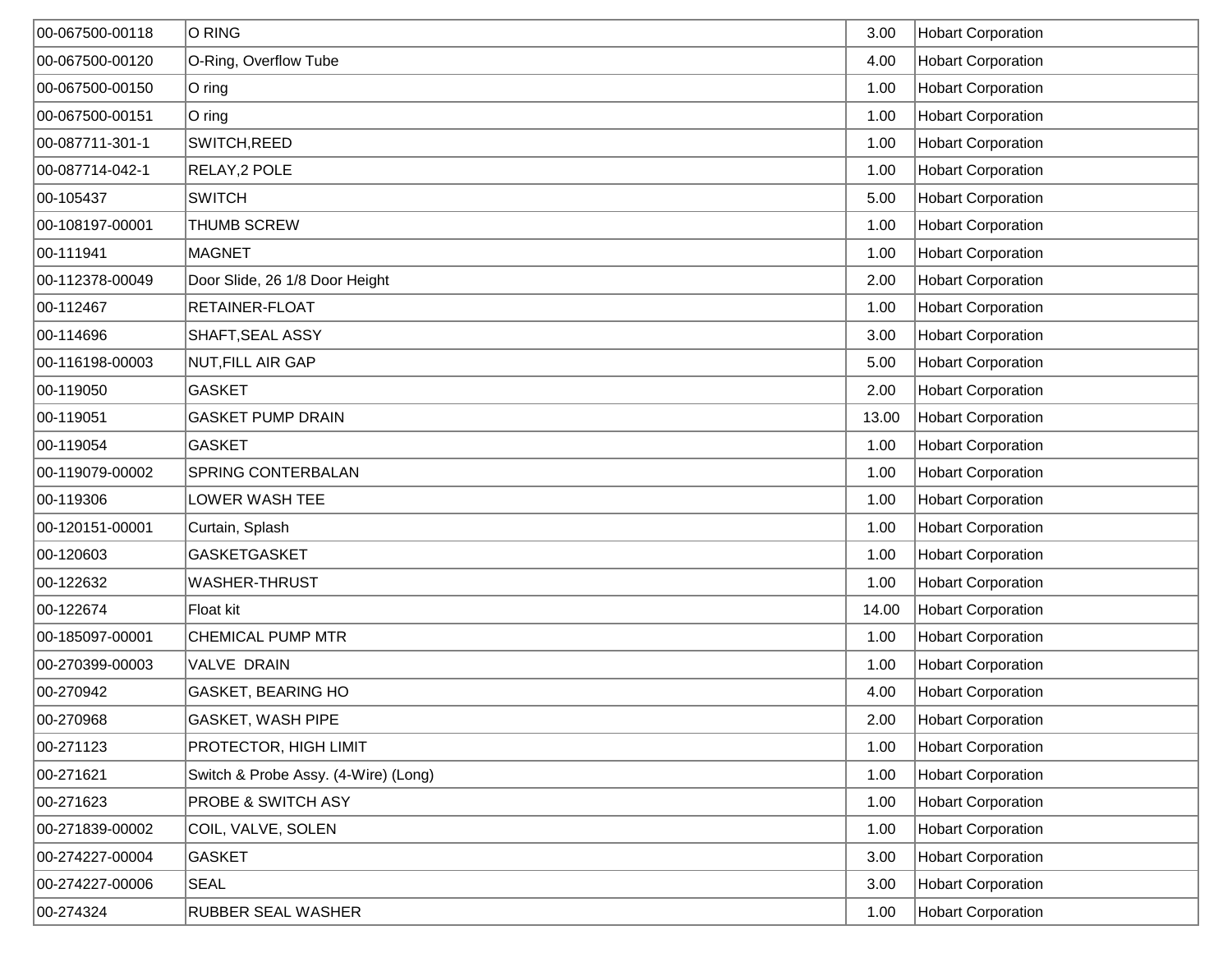| 00-274325       | <b>LOCKING HANDLE ASS</b>       | 1.00 | <b>Hobart Corporation</b> |
|-----------------|---------------------------------|------|---------------------------|
| 00-274326       | <b>ACTIVATOR ASSY</b>           | 1.00 | <b>Hobart Corporation</b> |
| 00-274524-00002 | BLOWER MOTOR & SWI 115/230V     | 1.00 | <b>Hobart Corporation</b> |
| 00-276407       | <b>GASKET</b>                   | 3.00 | <b>Hobart Corporation</b> |
| 00-277836       | <b>SHIM KIT</b>                 | 2.00 | <b>Hobart Corporation</b> |
| 00-286947       | <b>RET BALL</b>                 | 4.00 | <b>Hobart Corporation</b> |
| 00-288961-00002 | <b>HOUSING-CYCLE SW</b>         | 3.00 | <b>Hobart Corporation</b> |
| 00-288963       | <b>GASKET</b>                   | 1.00 | <b>Hobart Corporation</b> |
| 00-291750       | <b>INSULATOR</b>                | 1.00 | <b>Hobart Corporation</b> |
| 00-293014       | <b>GASKET</b>                   | 1.00 | <b>Hobart Corporation</b> |
| 00-293598       | <b>GASKET-MTG HEATER</b>        | 2.00 | <b>Hobart Corporation</b> |
| 00-293858       | CAP END-HEX                     | 6.00 | <b>Hobart Corporation</b> |
| 00-328998       | GASKET, WASH ARM SU             | 7.00 | <b>Hobart Corporation</b> |
| 00-329006       | <b>TUBE, TORSION BAR</b>        | 1.00 | <b>Hobart Corporation</b> |
| 00-329224       | MAGNET, DOOR, CERAMI            | 1.00 | <b>Hobart Corporation</b> |
| 00-329241       | <b>BODY, DRAIN VALVE A</b>      | 1.00 | <b>Hobart Corporation</b> |
| 00-417414-00001 | <b>TUBING-PILOT</b>             | 2.00 | <b>Hobart Corporation</b> |
| 00-417810-00003 | SPRING, COMPRESSION             | 2.00 | <b>Hobart Corporation</b> |
| 00-437612       | <b>BUSHING, NYLINER (LI</b>     | 3.00 | <b>Hobart Corporation</b> |
| 00-473011       | SOLENOID, LEDEX                 | 1.00 | <b>Hobart Corporation</b> |
| 00-473109-00004 | Door Switch Assembly, AM15      | 1.00 | <b>Hobart Corporation</b> |
| 00-473415       | SWITCH, REED, ENCAPSULATED      | 1.00 | <b>Hobart Corporation</b> |
| 00-474117       | RECEIVER, PUSH-ON               | 1.00 | <b>Hobart Corporation</b> |
| 00-474569       | GASKET, ELECTRIC HEAT BOX       | 1.00 | <b>Hobart Corporation</b> |
| 00-475087       | PLUG, WASH ARM                  | 1.00 | <b>Hobart Corporation</b> |
| 00-475812       | Thermostat SS                   | 1.00 | Hobart Corporation        |
| 00-475967       | <b>BRACKET, HIGH LIMIT</b>      | 1.00 | <b>Hobart Corporation</b> |
| 00-812776       | PLATE, SUPPORT                  | 1.00 | <b>Hobart Corporation</b> |
| 00-812936       | BRACKET, ASSY, INTERLOCK SWITCH | 1.00 | <b>Hobart Corporation</b> |
| 00-892934-00001 | BOARD, RELAY ASSY, LXI/AM15     | 2.00 | <b>Hobart Corporation</b> |
| 00-893014-00001 | SPACER, DOOR LINK, UPPER        | 2.00 | <b>Hobart Corporation</b> |
| 00-893024       | Hose, Discharge                 | 2.00 | <b>Hobart Corporation</b> |
| 00-893052       | SHAFT, RINSE ARM                | 1.00 | <b>Hobart Corporation</b> |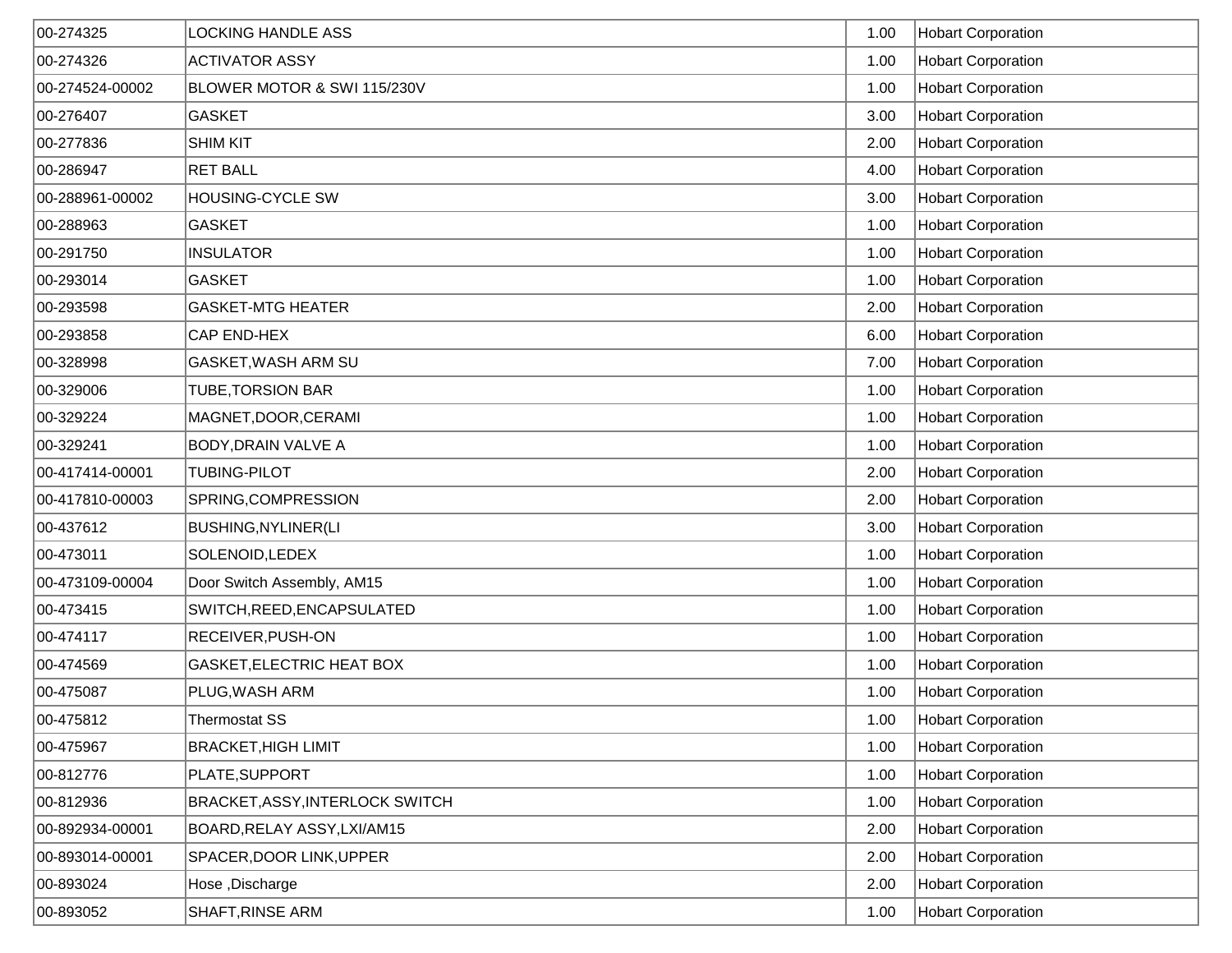| 00-893103       | Gasket                                        | 1.00  | <b>Hobart Corporation</b>                    |
|-----------------|-----------------------------------------------|-------|----------------------------------------------|
| 00-919725       | WELDMENT, DRAIN                               | 1.00  | <b>Hobart Corporation</b>                    |
| 00-936197       | STRAINER, INLET, OPTIRINSE, SHORT             | 1.00  | <b>Hobart Corporation</b>                    |
| 00-941181       | I, KIT, SLIDER/PLUNGER, CLE                   | 2.00  | <b>Hobart Corporation</b>                    |
| 00-950372-00002 | SENSOR, ASSY., SANI/DET                       | 1.00  | <b>Hobart Corporation</b>                    |
| 00-974829       | VALVE, REGULATING, PRESSURE, WATTS, 1/2"      | 1.00  | <b>Hobart Corporation</b>                    |
| 01-1M2778-00001 | Strip, Floor Seal                             | 2.00  | <b>Hobart Corporation</b>                    |
| 01-1M2824-00003 | Switch, Pressure                              | 1.00  | <b>Hobart Corporation</b>                    |
| BB-015-08       | <b>BALL BEARING</b>                           | 1.00  | <b>Hobart Corporation</b>                    |
| OR-001-06       | O RING, QUAD                                  | 6.00  | <b>Hobart Corporation</b>                    |
| SC-086-58       | <b>SCREW</b>                                  | 3.00  | <b>Hobart Corporation</b>                    |
| HT-197845       | Quartz Heater Tube - 208V                     | 2.00  | Holman                                       |
| 2A5192-07       | <b>GASKET - DOOR</b>                          | 2.00  | Hoshizaki                                    |
| P65             | Replacement Probe Sensor                      | 1.00  | Hubbell                                      |
| 1100            | Thermostat, Griddle, BJWA, 2008               | 1.00  | <b>Imperial Commercial Cooking Equipment</b> |
| 1106            | ITG-THERMOSTAT DIAL (BLACK) Z612770500 (2011) | 3.00  | <b>Imperial Commercial Cooking Equipment</b> |
| 1110            | Oven Safety Valve, Baso                       | 1.00  | <b>Imperial Commercial Cooking Equipment</b> |
| 1150            | Oven Thermostat, BJWA, IR, 2019               | 1.00  | <b>Imperial Commercial Cooking Equipment</b> |
| 1155            | Door Switch, Lever Type                       | 1.00  | <b>Imperial Commercial Cooking Equipment</b> |
| 35717           | IR-C MICRO SNAP ACTION ROLLER                 | 1.00  | <b>Imperial Commercial Cooking Equipment</b> |
| 1110-1          | <b>Baso Safety</b>                            | 1.00  | <b>Imperial Commercial Cooking Equipment</b> |
| D3221           | DOOR SOLENOID 24 VDC 1 X .187                 | 1.00  | InSinger                                     |
| DE5-37          | Interlock Switch With Magenet, Door           | 1.00  | InSinger                                     |
| RL2003049       | WASH CYCLE PUSH BUTTON                        | 1.00  | InSinger                                     |
| RL4080023       | HANDLE SUPPORT (RIGHT HAND)                   | 1.00  | InSinger                                     |
| UP8             | SM BEARING GASKET 3-11/16ID5-1                | 1.00  | InSinger                                     |
| 11005           | REMOVABLE SPLASH BAFFLE                       | 1.00  | In-Sink-Erator                               |
| 11016           | <b>Gasket Mounting</b>                        | 10.00 | In-Sink-Erator                               |
| 11342           | <b>GASKET, MOUNTING</b>                       | 1.00  | In-Sink-Erator                               |
| 11457           | GASKET, OUTLET                                | 2.00  | In-Sink-Erator                               |
| 13997           | FLANGE, OUTLET                                | 1.00  | In-Sink-Erator                               |
| 13998           | 3 In. Outlet Flange                           | 1.00  | In-Sink-Erator                               |
| 14158           | Stop Switch                                   | 1.00  | In-Sink-Erator                               |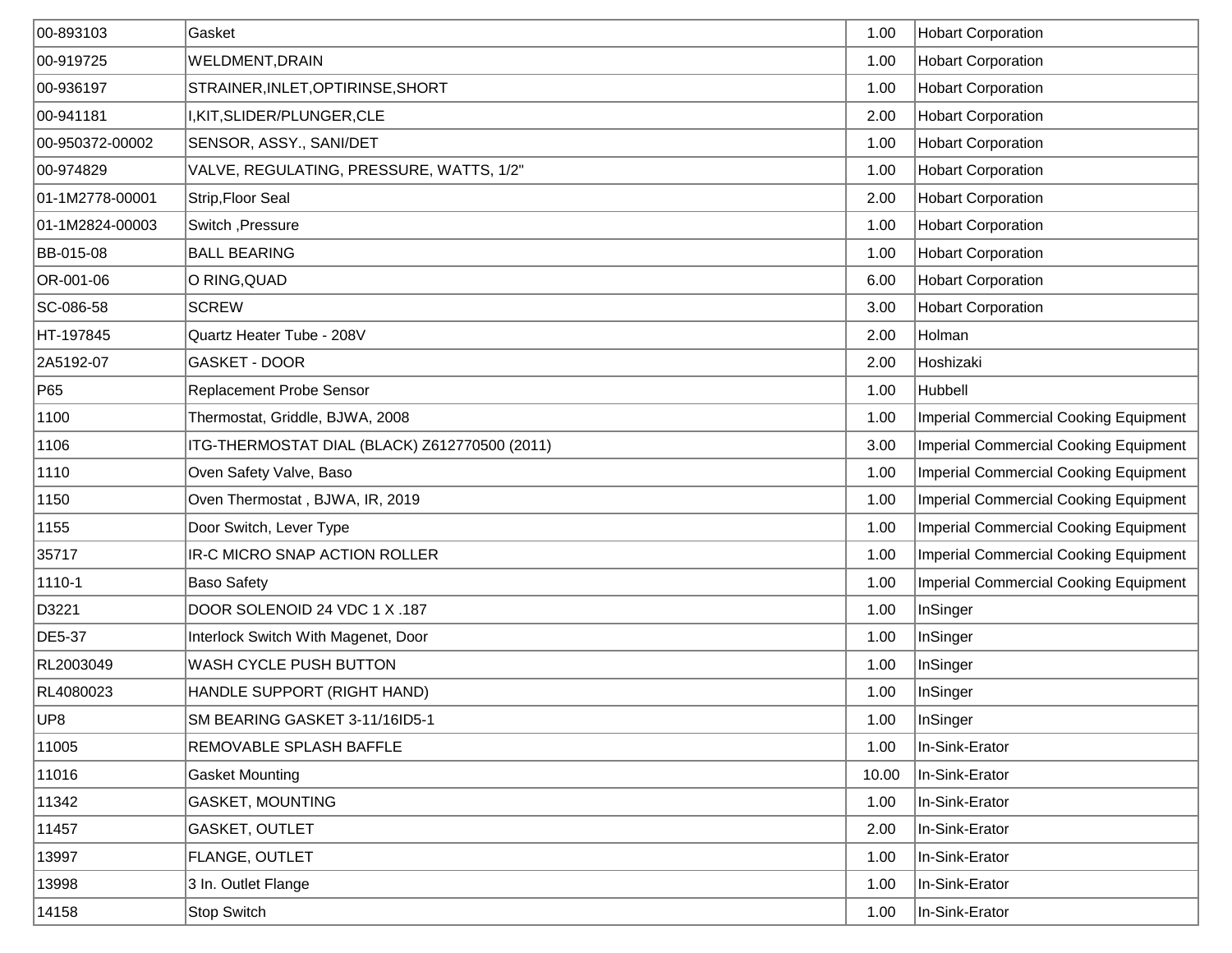| 14159          | <b>Start Button</b>                  | 1.00  | In-Sink-Erator    |
|----------------|--------------------------------------|-------|-------------------|
| 14169          | Interlock Mechanical                 | 1.00  | In-Sink-Erator    |
| 01010A         | <b>GASKET, MOUNTING</b>              | 2.00  | In-Sink-Erator    |
| 04173B         | <b>WRENCH, EMERGENCY</b>             | 1.00  | In-Sink-Erator    |
| RPC06-313      | THERMOMETER KNOB                     | 1.00  | <b>InterMetro</b> |
| RPC13-116      | 500 WATT PROFFING ELEMENT HEAT       | 1.00  | InterMetro        |
| RPC13-134      | HI/LO TEMP SWITCH C200 (230 DE       | 1.00  | InterMetro        |
| RPC13-248      | THERMOMETER & TRANSFORMER            | 1.00  | InterMetro        |
| RPC13-367      | Element                              | 2.00  | InterMetro        |
| RPC13-368 590  | WATT MOISTURE MODULE HUMID           | 1.00  | InterMetro        |
| RPC13-375      | POWER SWITCH NEW, RING TERMINA       | 1.00  | InterMetro        |
| 3120-004-12-13 | Bearing Rinse Arm PTFE               | 9.00  | Jackson MSC LLC   |
| 4540-100-11-10 | Heater 240V 750W Wash Flng Mnt       | 1.00  | Jackson MSC LLC   |
| 4540-121-47-39 | Element With Gasket, 240V, 5450W     | 1.00  | Jackson MSC LLC   |
| 4720-003-15-06 | HOSE, 3 ID SILICONE BLUE (7030-300)  | 1.00  | Jackson MSC LLC   |
| 4720-011-95-43 | HOSE, 1/4 ID X 1/2 OD 7212-251BK     | 1.00  | Jackson MSC LLC   |
| 4730-003-15-57 | FITTING, 90 DEGREE BRASS(91465K61)   | 1.00  | Jackson MSC LLC   |
| 4730-011-38-63 | PLUG CAP 3/8-18NPT 304 SS SPRAY ARM  | 1.00  | Jackson MSC LLC   |
| 4730-609-04-00 | PLUG, 3/8-24 RINSE ARM NYLON         | 6.00  | Jackson MSC LLC   |
| 5310-374-02-00 | NUT, LOCK1/4-20 LOW PROFILE W/NYLON  | 50.00 | Jackson MSC LLC   |
| 5310-379-01-00 | LOCKNUT, 1-3/4-18 SPANNER S/S        | 1.00  | Jackson MSC LLC   |
| 5311-179-01-00 | WASHER, HOOD                         | 3.00  | Jackson MSC LLC   |
| 5311-369-02-00 | WASHER, FLAT WHITE 2-1/2X3/16X1-3/16 | 1.00  | Jackson MSC LLC   |
| 5311-369-08-00 | <b>WASHER, NYLATRON</b>              | 6.00  | Jackson MSC LLC   |
| 5330-002-34-22 | Seal Pump Motor                      | 4.00  | Jackson MSC LLC   |
| 5330-002-60-69 | O-Ring                               | 2.00  | Jackson MSC LLC   |
| 5330-002-81-83 | O-Ring Case                          | 2.00  | Jackson MSC LLC   |
| 5330-011-42-10 | Washer                               | 17.00 | Jackson MSC LLC   |
| 5330-011-61-34 | <b>Heater Gasket</b>                 | 1.00  | Jackson MSC LLC   |
| 5330-111-42-81 | GASKET, (VELLUMOID) .06 TK           | 2.00  | Jackson MSC LLC   |
| 5330-111-59-90 | GASKET F(50-93)#23633-A              | 1.00  | Jackson MSC LLC   |
| 5330-200-02-70 | <b>Gasket Booster Heater</b>         | 3.00  | Jackson MSC LLC   |
| 5330-200-11-00 | GASKET, WASHER 2 1/2 7/32            | 3.00  | Jackson MSC LLC   |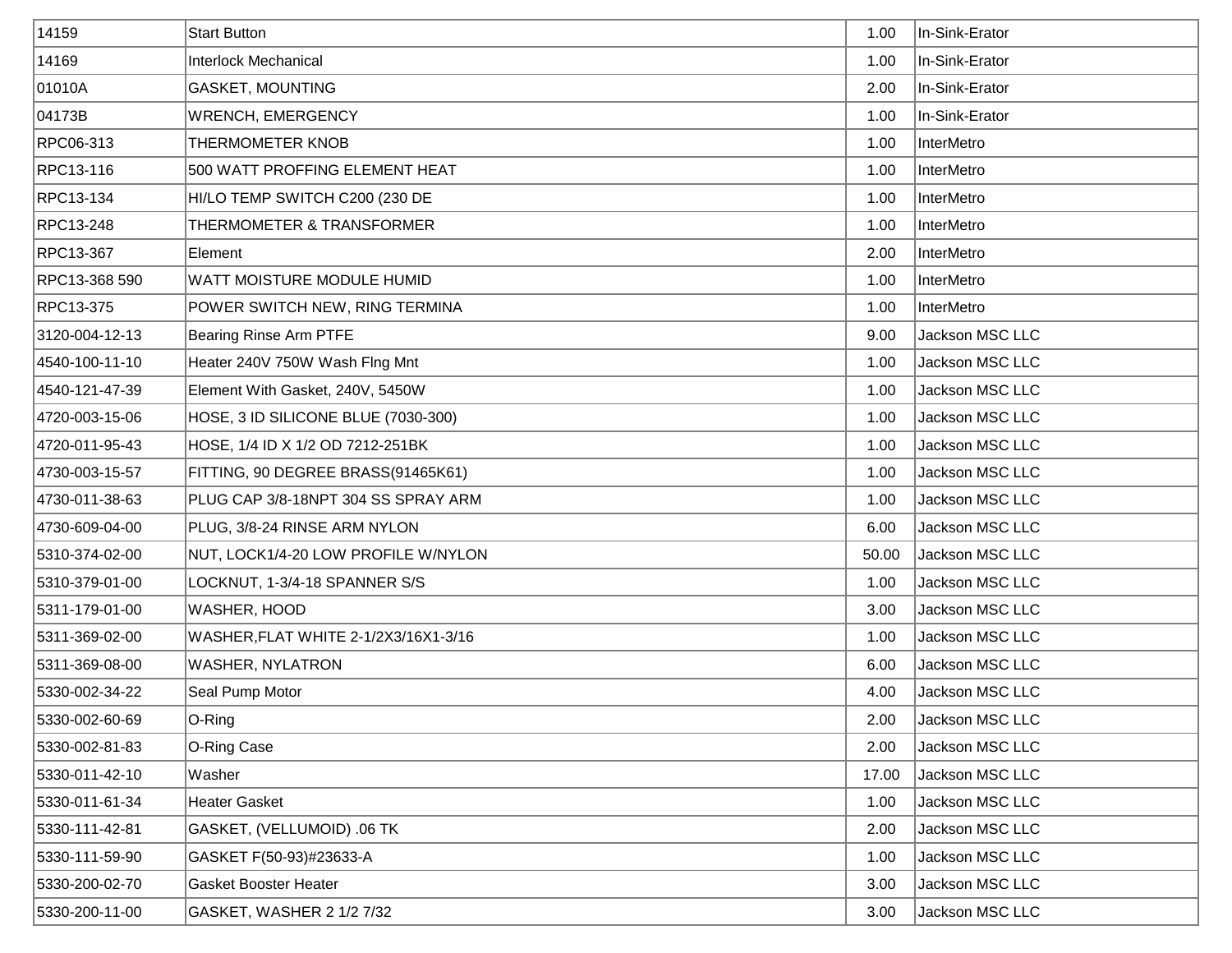| 5330-200-44-00 | <b>GASKET, HEATER NEOPRENE</b>               | 2.00 | Jackson MSC LLC |
|----------------|----------------------------------------------|------|-----------------|
| 5330-300-07-27 | SEAL PUMP (22929-C                           | 5.00 | Jackson MSC LLC |
| 5330-400-05-00 | O RING FOR DRAIN FITTING                     | 1.00 | Jackson MSC LLC |
| 5330-400-18-00 | O RING, GASKET(21333)                        | 4.00 | Jackson MSC LLC |
| 5330-600-01-00 | DOOR EDGE, UHMW, 22 7/8 LONG                 | 1.00 | Jackson MSC LLC |
| 5340-011-42-15 | RING, WASH & RINSE SPINDLE ASSEMBLY.         | 2.00 | Jackson MSC LLC |
| 5340-011-44-76 | E-Ring                                       | 2.00 | Jackson MSC LLC |
| 5340-112-01-11 | <b>RETAINING RING</b>                        | 2.00 | Jackson MSC LLC |
| 5700-000-28-30 | HANDLE, M10 HOOD                             | 1.00 | Jackson MSC LLC |
| 5700-001-26-50 | RINSE MANIFOLD HOSE, EXTRUDED 3 1/2          | 1.00 | Jackson MSC LLC |
| 5700-002-17-73 | HOSE, HEAT EXCHANGER INLET AS                | 1.00 | Jackson MSC LLC |
| 5700-002-23-64 | GLIDE, TEMP HH LOWER DOOR                    | 3.00 | Jackson MSC LLC |
| 5700-003-32-32 | SPRING, LATCH                                | 1.00 | Jackson MSC LLC |
| 5700-011-76-41 | Squeeze Tube, Sanitizer And Detergent Pump   | 3.00 | Jackson MSC LLC |
| 5700-021-69-68 | UPPER WASH TUBE WELDMENT                     | 1.00 | Jackson MSC LLC |
| 5930-002-68-27 | SWITCH, PRIM IDEC AB6MM1PB                   | 2.00 | Jackson MSC LLC |
| 5930-004-33-12 | THERMOSTATHILIMIT 220DEG(GTLU3057)AUTO RESET | 1.00 | Jackson MSC LLC |
| 5930-011-43-97 | Switch Micro                                 | 1.00 | Jackson MSC LLC |
| 5930-111-51-68 | MAGNET, REED SWITCH                          | 1.00 | Jackson MSC LLC |
| 5930-301-49-00 | SWITCH, CARLING (TIGM7216SBLWBL) DP          | 1.00 | Jackson MSC LLC |
| 5930-510-01-00 | THERMOSTAT, WASH150DEG(C12-5236-00.          | 4.00 | Jackson MSC LLC |
| 5945-002-47-74 | RELAY, 240 VOLT 50-60 HZ 3 POL               | 1.00 | Jackson MSC LLC |
| 5945-109-03-09 | CONTACTOR, MOTOR 208-230/380/460V/1          | 1.00 | Jackson MSC LLC |
| 5945-109-05-69 | CONTACTOR, MOTOR 120V/50/60HZ/30AMP/         | 1.00 | Jackson MSC LLC |
| 5945-111-68-38 | Contactor, Wash Motor, 4 Pole, 44/66         | 1.00 | Jackson MSC LLC |
| 5945-306-02-00 | SWITCH, MICRO15AMP(2-064-154-000)            | 1.00 | Jackson MSC LLC |
| 5945-307-07-93 | TIMER, (1680) LED 3 LOADS SLD S              | 1.00 | Jackson MSC LLC |
| 5945-504-06-18 | <b>INDICATOR LIGHT AMBER CYCLE</b>           | 1.00 | Jackson MSC LLC |
| 6105-121-81-34 | MOTOR, 3HP 190-220/380-440V 50HZ (187798)    | 1.00 | Jackson MSC LLC |
| 6401-000-91-00 | CANTILEVER YOKE ASSEMBLY                     | 1.00 | Jackson MSC LLC |
| 6401-003-06-75 | Gasket                                       | 1.00 | Jackson MSC LLC |
| 6401-100-03-24 | Bearing Ball (25Pk)                          | 3.00 | Jackson MSC LLC |
| 6401-140-01-82 | STOP, DOOR M-200                             | 2.00 | Jackson MSC LLC |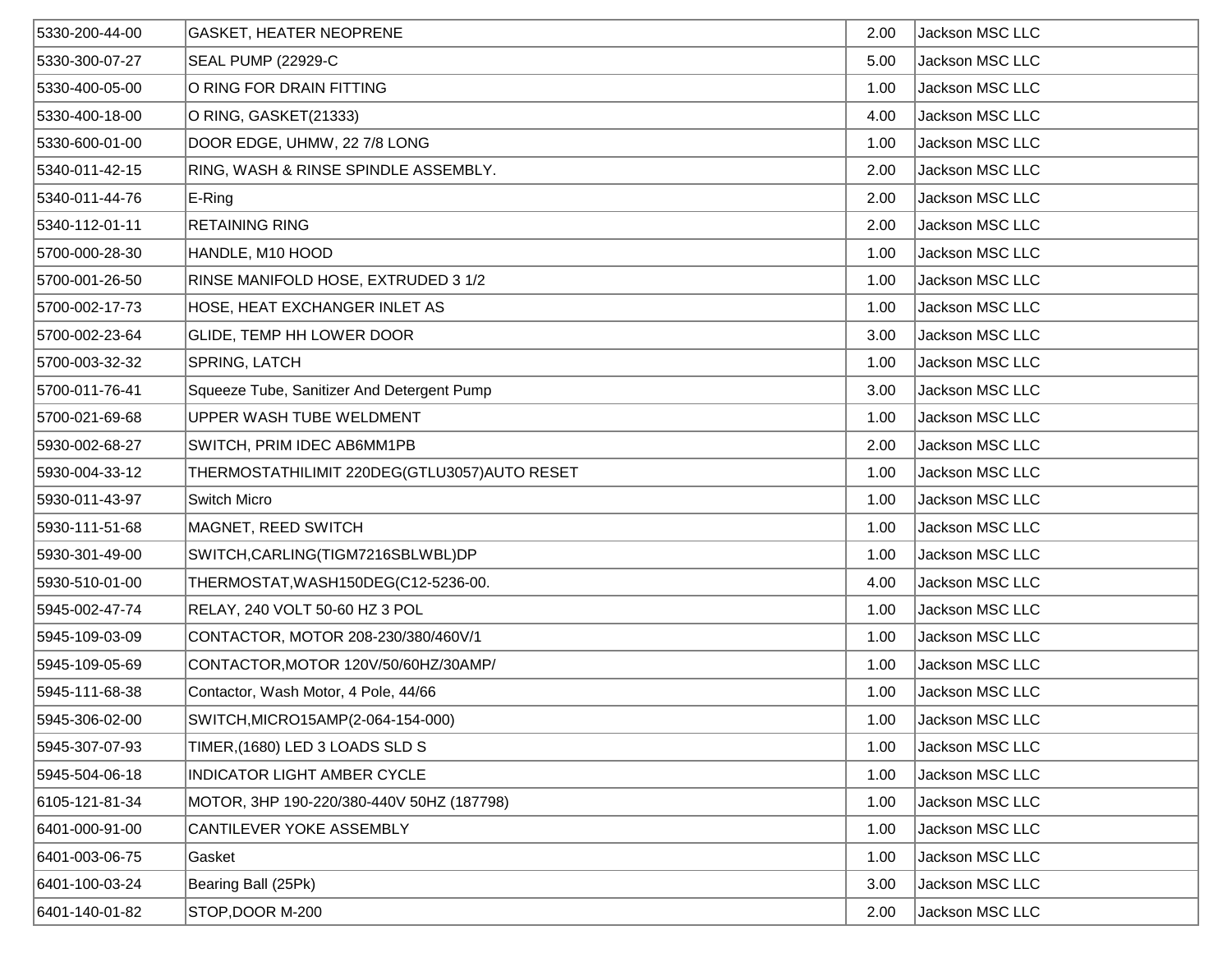| 6680-002-12-24 | <b>PROBE, SPARK</b>                                | 1.00 | Jackson MSC LLC |
|----------------|----------------------------------------------------|------|-----------------|
| 6680-200-01-93 | BOARD, 1788 4SEC LIQ LEV CONTRO                    | 1.00 | Jackson MSC LLC |
| 1017400000     | Rocker Arm, Door, Jtrh/Jsr/Dgr                     | 1.00 | Jade Range, LLC |
| 1841600000     | ADAPTER, STRAIGHT (VALVE TO TU                     | 2.00 | Jade Range, LLC |
| 3043700000     | Door Hinge Assembly, Right Hand                    | 1.00 | Jade Range, LLC |
| 4418500200     | Valve Burner                                       | 2.00 | Jade Range, LLC |
| 4611200000     | Pilot Tip With Nut - Stainless Steel               | 4.00 | Jade Range, LLC |
| 4619600000     | Pilot Assembly w/ Electrode & Wire - Nat           | 1.00 | Jade Range, LLC |
| 300-226-000    | GASKET, #915/920                                   | 3.00 | Jade Range, LLC |
| 07-2448        | <b>DOOR MICROSWITCH</b>                            | 1.00 | Jet Tech        |
| G22-971        | On-Off-On Black Rocker                             | 1.00 | Johnstone       |
| G31-441        | Lighted Amber On-Off Rocker                        | 8.00 | Johnstone       |
| L36-691        | 3-Pole Definite Purpose Contactor                  | 5.00 | Johnstone       |
| L36-692        | Contactor                                          | 2.00 | Johnstone       |
| L37-302        | 4-Pole Definite Purpose Contactor                  | 1.00 | Johnstone       |
| L37-535        | REGULATER GAS 325-3 1/2                            | 5.00 | Johnstone       |
| L47-778        | Max Definite Purpose Contactor 3 Pole, 30 Amp, 120 | 1.00 | Johnstone       |
| W69-139        | Coil For GP Series Solenoid Valve                  | 1.00 | Johnstone       |
| 1255-P         | Series Cam-Lift Hinge                              | 2.00 | Kason           |
| 533D-01        | Series Edgemount Latch                             | 1.00 | Kason           |
| 037088         | Thermostat Replacement Kit, Gas Griddle            | 6.00 | Keating         |
| 09892          | Thermostat                                         | 2.00 | Lakeside        |
| 29251          | 7501/2 HI-LIMIT RPLC THERM CONTROL                 | 1.00 | Lakeside        |
| 2E-30301-02    | SWT MICRO #2HLT-5 UNIMAX                           | 1.00 | Lang            |
| 2E-30304-09    | Rotary Switch, 6 Heat                              | 1.00 | ∣Lang           |
| 2E-40101-17    | Temperature/Time Control Circuit Board             | 1.00 | Lang            |
| 2E-40101-99    | PANEL BUTTON - GREY ROUND                          | 3.00 | Lang            |
| 2E-40101-W19   | CRBD SI TEMP CNTL, NO OFST                         | 1.00 | Lang            |
| 2E-41100-21    | PROBE - ELECTRONIC #1418                           | 1.00 | Lang            |
| 2E-41100-42    | SENSOR EZONE SELECTRONIC                           | 1.00 | Lang            |
| 2J-41700-02    | LED DISPLAY .5 SAGE                                | 1.00 | Lang            |
| 2M-60301-58    | LABEL TIMER-TEMP-CONTROL                           | 1.00 | Lang            |
| 2P-51001-01    | SPRING OVN LH DOOR                                 | 1.00 | Lang            |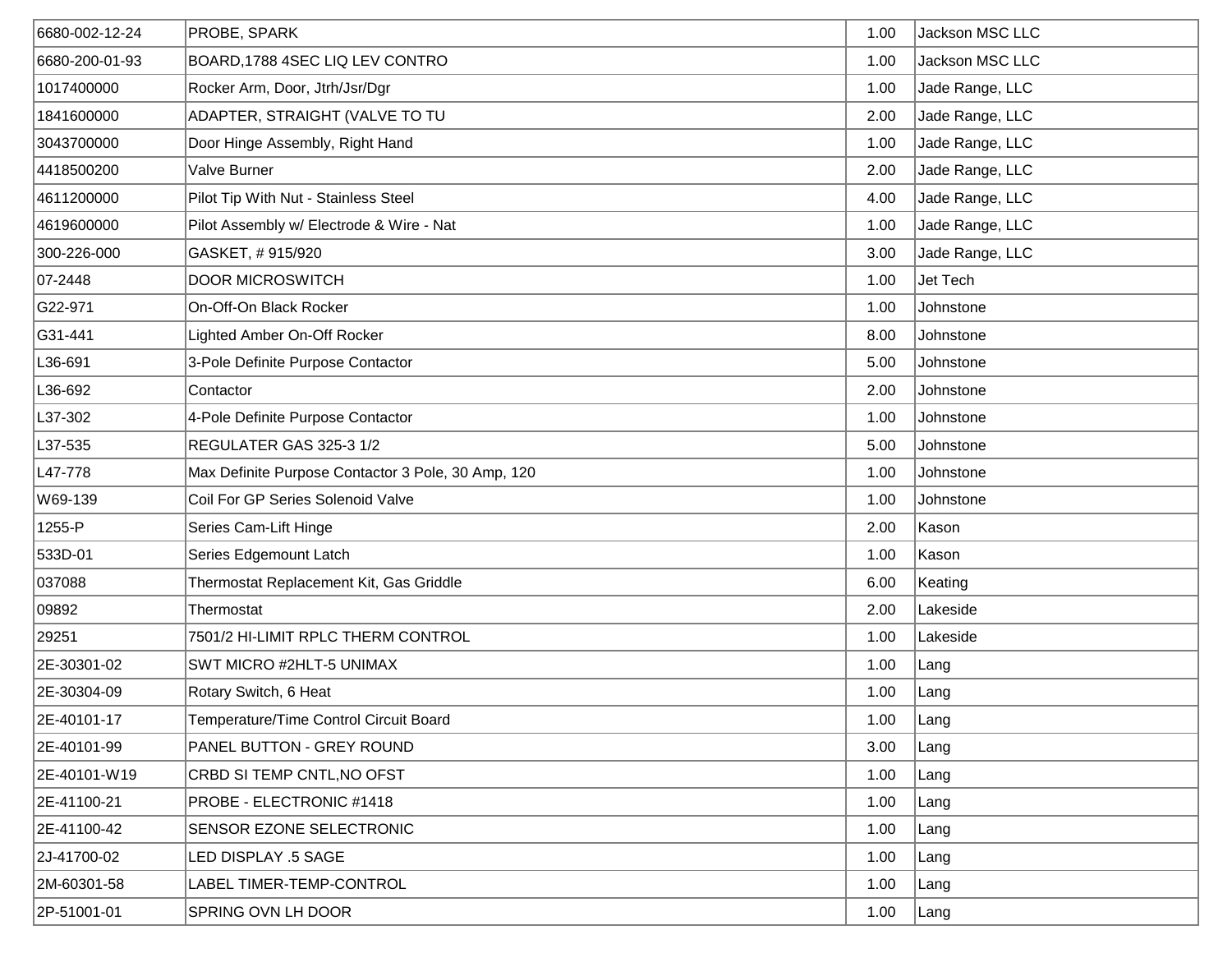| 2P-51001-02   | <b>SPRING OVN RH DOOR</b>               | 1.00  | Lang                |
|---------------|-----------------------------------------|-------|---------------------|
| 2R-70701-25   | <b>KNOB DAMPER BLACK PLAIN</b>          | 1.00  | Lang                |
| 2R-70701-28   | Knob, Black, 1/4" Bushing, 2 Set Screws | 1.00  | Lang                |
| 2T-30402-08   | Thermostat                              | 2.00  | Lang                |
| 2T-30402-21   | Thermostat, 400F, 48" Capillary         | 1.00  | Lang                |
| P9-30304-06-1 | SWT KIT ROT 3HEAT 240/480               | 1.00  | Lang                |
| P9-70701-20   | KNOB ASSEMBLY 800O A                    | 3.00  | Lang                |
| Y9-31601-07-1 | PILOT LT 28V W/TIN CLIP                 | 2.00  | Lang                |
| Y9-70701-16   | Knob 100Deg To 450Deg                   | 2.00  | Lang                |
| Y9-70701-19   | Control Konb, Off-100-450, Black        | 3.00  | Lang                |
| 369005        | Link, Conveyor Belt                     | 9.00  | Lincoln Foodservice |
| 369165        | Link, Conveyor Belt                     | 10.00 | Lincoln Foodservice |
| 369190        | Coupling, Conveyor Drive                | 1.00  | Lincoln Foodservice |
| 369193        | THERMISTOR PROBE                        | 1.00  | Lincoln Foodservice |
| 369362        | Conveyor Belt, 1 Foot Section           | 1.00  | Lincoln Foodservice |
| 369801        | Thermostat, 50-575F                     | 1.00  | Lincoln Foodservice |
| 370352        | CAPACITOR 115V DIGITAL YELLOW           | 1.00  | Lincoln Foodservice |
| 2515005       | <b>BRUSH 3FT ADV MOTOR2/KIT</b>         | 2.00  | Lincoln Foodservice |
| 000671SP      | ASSEMBLY SOCKET B-2 14 150C             | 9.00  | Lincoln Foodservice |
| 000672SP      | EZ Socket, Quartzline                   | 2.00  | Lincoln Foodservice |
| 050026SP      | Socket W Sleeve E-Z                     | 10.00 | Lincoln Foodservice |
| 050377SP      | Infinite Switch, 120V                   | 2.00  | Lincoln Foodservice |
| 050461SP      | ASSY SOCKET SINGLE LFW                  | 11.00 | Lincoln Foodservice |
| 12412SP       | DRIVE CHAIN (55 LINKS)                  | 2.00  | Lincoln Foodservice |
| 12447SP       | <b>KNOB CONTROL SPEED</b>               | 2.00  | Lincoln Foodservice |
| 12551SP       | WIRE BELT CUT 45L N/CTD                 | 1.00  | Lincoln Foodservice |
| 18026SP       | Element, 104V, 300W, Upper, 208V Units  | 1.00  | Lincoln Foodservice |
| 18028SP       | ELEMENT 120V 300W STRAIGHT              | 3.00  | Lincoln Foodservice |
| 21351SP       | SWITCH ROCKER BUN/TOAST                 | 1.00  | Lincoln Foodservice |
| 21842SP       | Potentiometer, Speed Control, .500 Ohm  | 1.00  | Lincoln Foodservice |
| 22754SP       | BALL BEARING.376ID.902OD                | 11.00 | Lincoln Foodservice |
| 51098SP       | HEATER CARD 120/240V328W                | 3.00  | Lincoln Foodservice |
| 51099SP       | HEATER CARD 104V 328W                   | 2.00  | Lincoln Foodservice |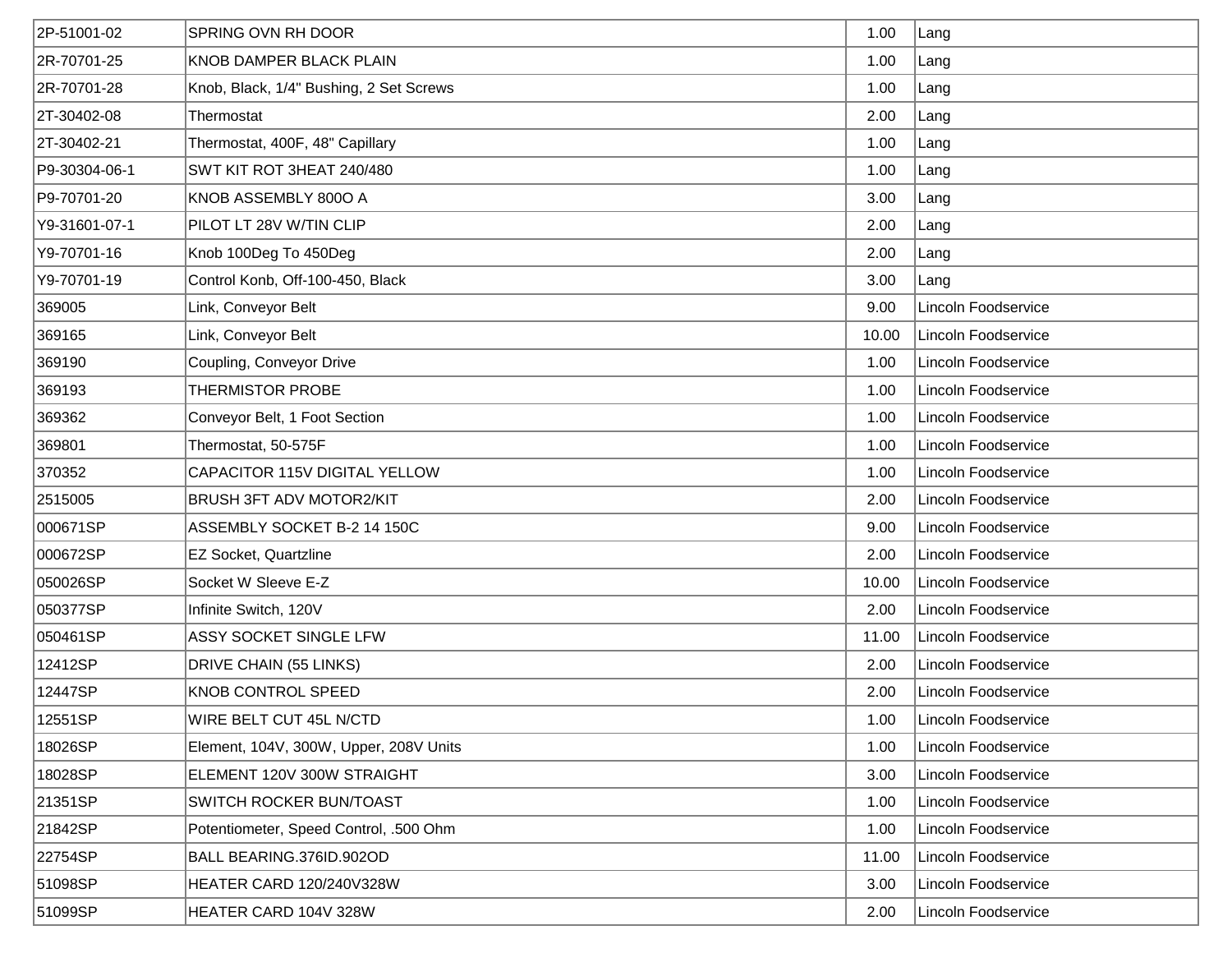| 51131SP    | <b>SUBASSEMBLY INSULATOR</b>             | 5.00  | Lincoln Foodservice |
|------------|------------------------------------------|-------|---------------------|
| 10-1937    | SCREW, 1/16 SHOULDER 1/4-20              | 1.00  | Market Forge        |
| 10-1939    | SCREW, 1/4 SHOULDER 1/4-20               | 4.00  | Market Forge        |
| 10-1981    | PIVOT HINGE OUTER DOOR 5/8-11A           | 1.00  | Market Forge        |
| 10-2661    | <b>BOILER CLEANOUT GASKET</b>            | 1.00  | Market Forge        |
| 10-3079    | PIVOT BEARING, DOOR, OUTER               | 10.00 | Market Forge        |
| 08-4413    | <b>Probe Mounting Plate Gasket</b>       | 1.00  | Market Forge        |
| 10-4742    | VALVE SAFETY, 3/4 IPS, SID OUT           | 3.00  | Market Forge        |
| 10-4748    | PRESSURE GAUGE, 0-30 LBS/IN              | 1.00  | Market Forge        |
| 10-4963    | SILENCER, EXHAUST                        | 1.00  | Market Forge        |
| 09-5242    | KNOB SKRTD 2 DIA D-SHAFT VERTI           | 1.00  | Market Forge        |
| 10-5990    | Low Water Cut Off Thermostat             | 1.00  | Market Forge        |
| 10-6669    | PILOT LIGHT 240 V.                       | 1.00  | Market Forge        |
| 10-6765    | <b>SPRING PIVOT BEARING</b>              | 3.00  | Market Forge        |
| 10-7371    | SWITCH 3PDB 2 SPEED MOTOR                | 1.00  | Market Forge        |
| 90-0039    | washer                                   | 3.00  | Market Forge        |
| 90-7493    | HOSE, 3/8ID X 40                         | 1.00  | Market Forge        |
| 90-8331    | LATCH HANDLE ASSEMBLY                    | 2.00  | Market Forge        |
| 91-2718    | KIT, DOOR SPRINGS 1PR STM-IT             | 2.00  | Market Forge        |
| 91-6204    | GASKET, VALVE BODY 1/8 THK               | 1.00  | Market Forge        |
| L37-730    | REGULATOR GAS 325-5 3/4                  | 4.00  | Maxitrol            |
| 30Z0217    | FUSE 1IN 10A HRC                         | 2.00  | Merry chef          |
| 30Z1024A   | <b>CAVITY HIGH LIMIT</b>                 | 1.00  | Merry chef          |
| 30Z1444    | FUSE 7A UL 0326 007 MXP E3E4E5           | 2.00  | Merry chef          |
| DV0576     | 00-417414-00001                          | 1.00  | Merry chef          |
| RPC13-366  | Heat Element 120 Volt 1360 Watt M-Shaped | 1.00  | Metro               |
| 46522      | <b>Blower Switch Kit</b>                 | 2.00  | Middleby Marshall   |
| 46658      | BRUSH, SET OF 2 REPLACEMENT              | 2.00  | Middleby Marshall   |
| 63909      | Switch Interlock                         | 2.00  | Middleby Marshall   |
| 82905      | Relay, Solid State, 240V, 75A            | 2.00  | Middleby Marshall   |
| 97525      | Fan, Cooling, 230V                       | 1.00  | Middleby Marshall   |
| 97733      | Clip, Wire Belt                          | 4.00  | Middleby Marshall   |
| 22152-0017 | Sprocket, 9 Tooth, #40 Chain, 5/8" Bore  | 2.00  | Middleby Marshall   |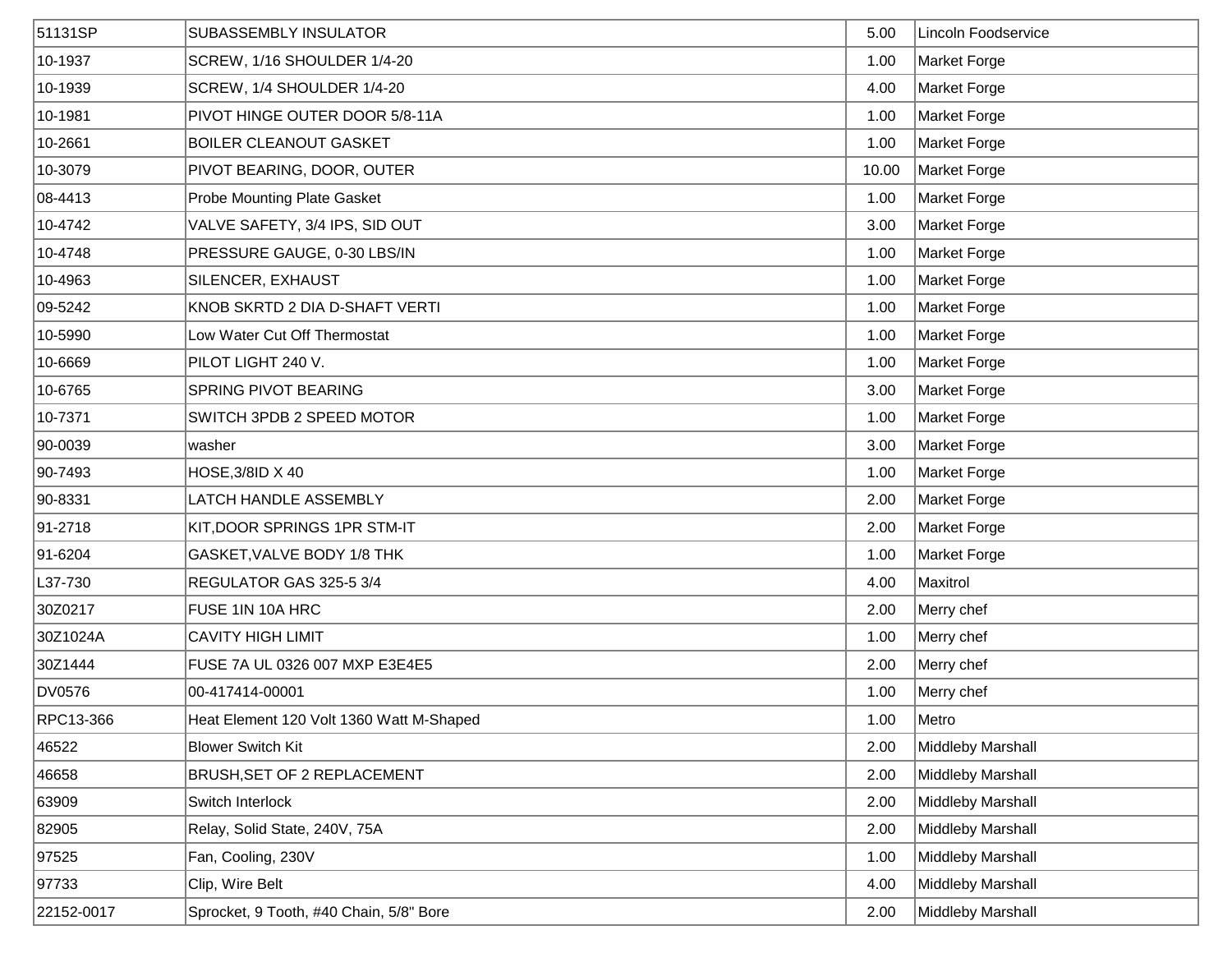| 22229-0003 | Conveyor Drive Sprocket, 2" With Set Screw  | 2.00  | Middleby Marshall |
|------------|---------------------------------------------|-------|-------------------|
| 22523-0003 | <b>Wheel Blower Counter Clockwise</b>       | 1.00  | Middleby Marshall |
| 27381-0023 | Motor - 1/3 HP - 110/220V - 50/60Hz 1PH     | 1.00  | Middleby Marshall |
| 27392-0002 | Axial Fan 115 Volt 50/60HZ                  | 1.00  | Middleby Marshall |
| M0110      | SPROCKET, 75 BORE 15 TOOTH                  | 2.00  | Middleby Marshall |
| M011760    | Timer, 60 Minute                            | 1.00  | Moffat            |
| M011987    | THERMOSTAT, FAN, 50-320C                    | 1.00  | Moffat            |
| M013543    | <b>SWITCH</b>                               | 1.00  | Moffat            |
| M013610    | PIVOT BUSH - PLATED                         | 1.00  | Moffat            |
| M014185    | <b>CONNECTOR BLOCK</b>                      | 1.00  | Moffat            |
| M021473    | Switch, Power                               | 2.00  | Moffat            |
| M231738K   | CONTACTOR KIT 25A 4P 230V 50/6              | 1.00  | Moffat            |
| M232666    | Door Seal                                   | 1.00  | Moffat            |
| M233883    | <b>OVEN LAMP SEAL</b>                       | 1.00  | Moffat            |
| M234625    | Blower Wheel/Fan, 200MM, 7 7/8", 60HZ Units | 1.00  | Moffat            |
| 1068-5     | Burner Valve, Manual                        | 1.00  | Montague Company  |
| 1295-5     | LIGHT INDICATING BURNER--115V               | 1.00  | Montague Company  |
| 13445-7    | CABLE ASSEMBLY DOOR LEFT SIDE               | 2.00  | Montague Company  |
| 1400-1     | THERMOSTAT                                  | 1.00  | Montague Company  |
| 14608-0    | VALVE TOP BURNER NAT. 6WC                   | 1.00  | Montague Company  |
| 17454-8    | Door Catch, Spring/Bal                      | 1.00  | Montague Company  |
| 2002-8     | Handle, Valve With Set Screw                | 3.00  | Montague Company  |
| 2014-1     | <b>BEARING, FLANGED</b>                     | 2.00  | Montague Company  |
| 2024-9     | <b>SPRING</b>                               | 4.00  | Montague Company  |
| 21522-8    | BURNER 30000 BTU/HD CALL FACTO              | 1.00  | Montague Company  |
| 23130-4    | ROCKER SWITCH                               | 1.00  | Montague Company  |
| 25716-8    | Ignitor w/nut kit                           | 1.00  | Montague Company  |
| 25874-1    | <b>SWITCH DOOR</b>                          | 2.00  | Montague Company  |
| 26504-7    | <b>KNOB TEMP./TIMER</b>                     | 1.00  | Montague Company  |
| 26789-9    | DIAL THERMOSTAT 25000 LONG SHA              | 1.00  | Montague Company  |
| 29766-6    | SAFETY VALVE                                | 1.00  | Montague Company  |
| 30924-9    | <b>GASKET OPEN BURNER</b>                   | 14.00 | Montague Company  |
| 31049-2    | Gas Valve, Manual, Top, Natural Gas         | 6.00  | Montague Company  |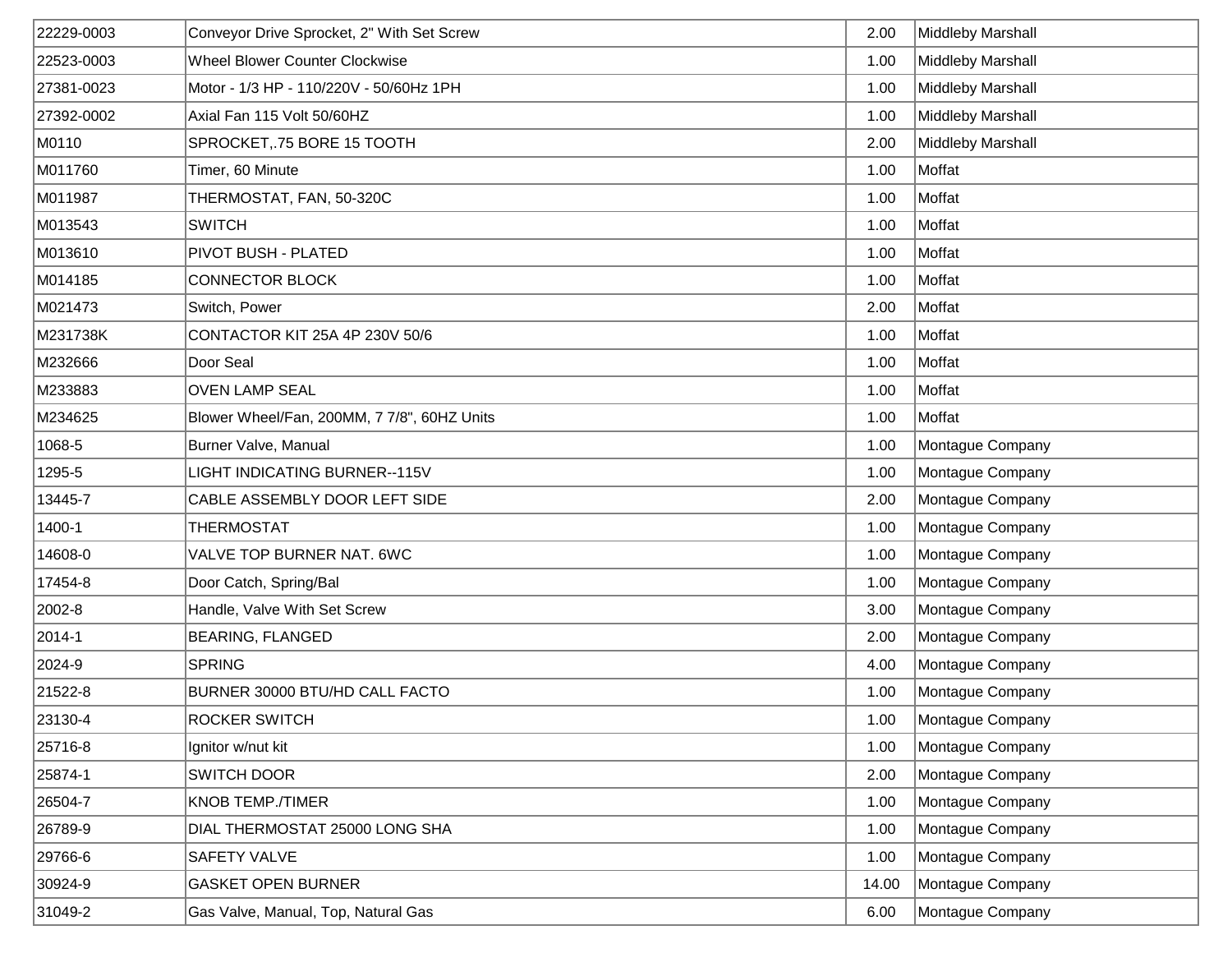| 31313-0  | Electrrode                                   | 2.00 | Montague Company    |
|----------|----------------------------------------------|------|---------------------|
| 32301-2  | Door Switch, Activated                       | 1.00 | Montague Company    |
| 3367-7   | Thermostat with knob, Griddle, BJWA          | 3.00 | Montague Company    |
| 3371-5   | Open Top Burner Head Only                    | 1.00 | Montague Company    |
| 3386-3   | SENSING BULB HOLDER ASSEMBLY                 | 2.00 | Montague Company    |
| 3393-6   | DOOR PIN OVEN                                | 1.00 | Montague Company    |
| 3408-8   | YOKE W/GUIDE                                 | 3.00 | Montague Company    |
| 3411-8   | <b>GUIDE YOKE PIN</b>                        | 1.00 | Montague Company    |
| 3412-6   | <b>PIN YOKE</b>                              | 1.00 | Montague Company    |
| 3413-4   | BEARING--W/HARDWARE                          | 4.00 | Montague Company    |
| 34650-0  | Tstat \Saftey-conrol assy                    | 1.00 | Montague Company    |
| 35187-3  | BURNER HEAD, 30,000 BTU                      | 1.00 | Montague Company    |
| 36349-9  | Pilot Burner, Natural Gas                    | 1.00 | Montague Company    |
| 6004-6   | PLATE ADJUSTER GRIDDLE--LEFT S               | 2.00 | Montague Company    |
| 6005-4   | PLATE ADJUSTER GRIDDLE--RIGHT                | 1.00 | Montague Company    |
| 6334-7   | MOTOR MOUNT INSULATION PAD                   | 1.00 | Montague Company    |
| 6847-0   | DOOR PIN SPACER V SERIES ONLY                | 2.00 | Montague Company    |
| 9051-4   | <b>OVEN BOTTOM PORCELAN--</b>                | 1.00 | Montague Company    |
| 9086-7   | PLATE ASSEMBLY MOTOR MTG-REAR                | 1.00 | Montague Company    |
| 0513830  | <b>Control Board for Control Circuit</b>     | 2.00 | Moyer Diebel        |
| 0706635  | <b>Element Tube Assembly</b>                 | 1.00 | Moyer Diebel        |
| 18       | pilots                                       |      | 1,012.00 Not Listed |
| 252-3003 | <b>Humidity Control Switch/Potentiometer</b> | 1.00 | NU-VU               |
| 252-4001 | Thermostat 250 Degree Solid State            | 1.00 | NU-VU               |
| 253-2002 | KIT, REPL, KNOB, 50-0618                     | 2.00 | NU-VU               |
| 50-1355  | Switch Rocker SPST On/Off -                  | 1.00 | NU-VU               |
| 60059302 | Drain Line Sleeve/Gasket, 2.875" x 2"        | 1.00 | Pitco               |
| 60068301 | O-Ring Viton 1 Inch ID                       | 3.00 | Pitco               |
| 60087201 | Liquid Level Control, 120V                   | 3.00 | Pitco               |
| 60127301 | CONTL, RELAY BOARD 24V CLASS 2               | 1.00 | Pitco               |
| 60141902 | CONTROL, IGN SPARK 120V 90S W CVR            | 1.00 | Pitco               |
| 60142001 | Gas Valve, Dual Port, 120V                   | 1.00 | Pitco               |
| 60142101 | Gas Valve, 110/120V, 50/60Hz                 | 1.00 | Pitco               |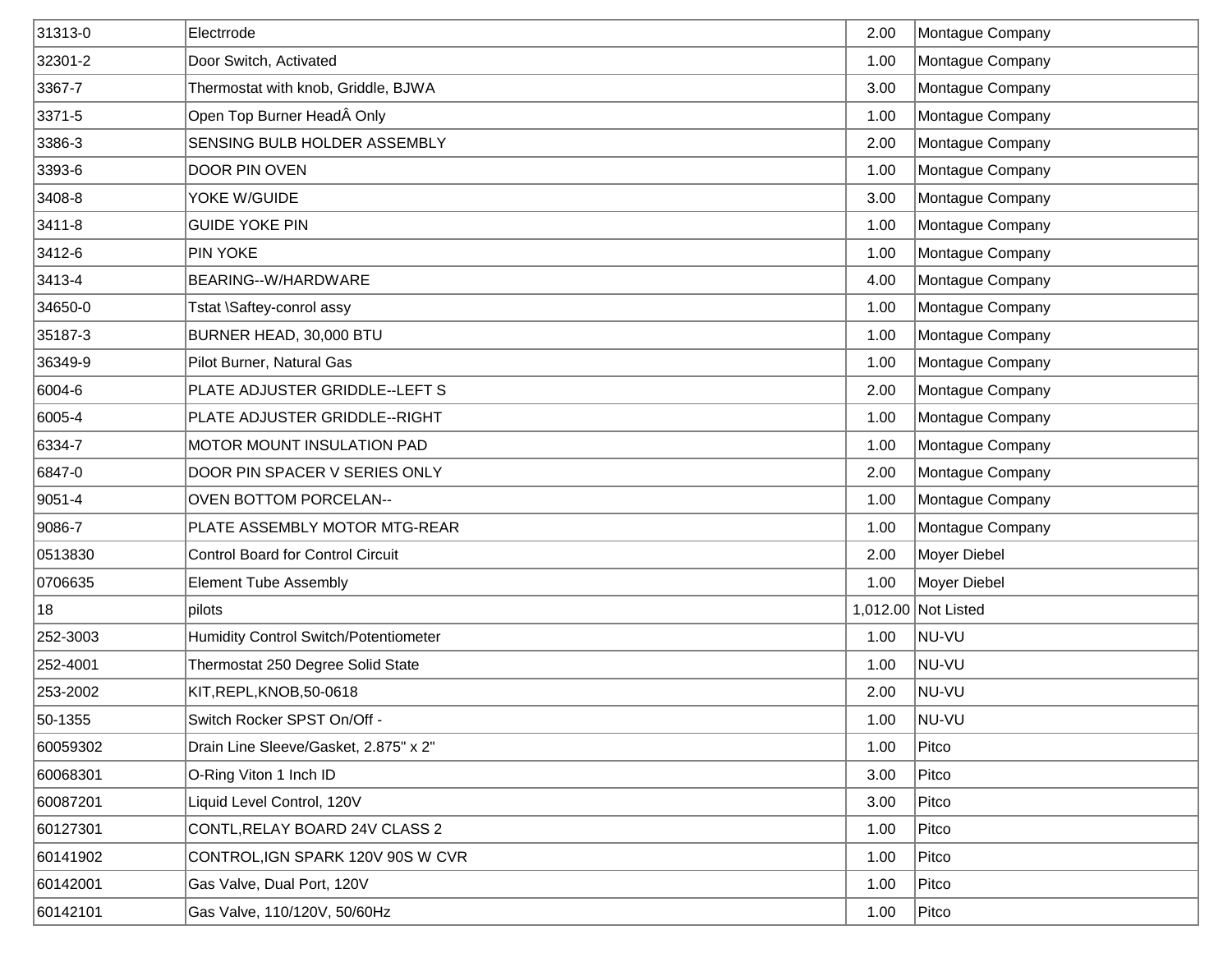| 60142501   | Solid State Temperature Control with Potentiometer | 1.00  | Pitco      |
|------------|----------------------------------------------------|-------|------------|
| 60143517-C | Pump Motor, 115/230V                               | 1.00  | Pitco      |
| A1406702   | CLP, LIM/THERMOSTAT                                | 1.00  | Pitco      |
| A2510101   | Drain Extension Pipe/Nipple, 1.25", Curved         | 1.00  | Pitco      |
| A7022101   | Ferrule Drain Seal, Filter, 1-1/4" Npt             | 1.00  | Pitco      |
| B2005301   | Control Box Assembly, Solid State, PRIM, SG        | 1.00  | Pitco      |
| B6700601-C | Temperature Probe Service Kit, Heritage Gas        | 2.00  | Pitco      |
| B6700608-C | Probe Service Kit                                  | 1.00  | Pitco      |
| B6718701-C | Temperature Probe Retro Fit Kit                    | 10.00 | Pitco      |
| P5046688   | RELAY, 24VAC SPDT MTG TAB                          | 1.00  | Pitco      |
| P5047119   | SWITCH, ROCKER SPST (1-1) 28V RED/AMB              | 1.00  | Pitco      |
| P5047541   | THERMOPILE CP2 24                                  | 1.00  | Pitco      |
| P5047589   | THERMOSTAT,ELEC SPST KX-166-60                     | 1.00  | Pitco      |
| PP10032    | Gasket/Sleeve, Drain Line                          | 3.00  | Pitco      |
| PP10084    | HI LIMIT LCHMO5030                                 | 1.00  | Pitco      |
| PP10210    | Transformer, 40VA, 120/208/240V to 24V             | 1.00  | Pitco      |
| PP10429    | XFMR,80VA 120/208/240V TO 24V                      | 1.00  | Pitco      |
| PP10539    | Knob, Thermostat, Off/200-400F/100-200C            | 1.00  | Pitco      |
| PP10666    | Flat Washer, Nylon, .200 ld X .450 Od              | 5.00  | Pitco      |
| PP10667    | Shoulder Washer, #10 Nylon                         | 69.00 | Pitco      |
| 26985      | Lever Waste Drain with Twist Handle, Rear Drain Ou | 1.00  | Power Soak |
| 27172      | TRANSFORMER, 24V                                   | 1.00  | Power Soak |
| 27922      | Wire Harness, Renau Internal                       | 1.00  | Power Soak |
| 27923      | RENAU TERMINAL BLOCK 1CO6516                       | 5.00  | Power Soak |
| 27924      | RENAU GROUND BLOCK 1CO6517                         | 2.00  | Power Soak |
| 27928      | Triac/Relay Solid State                            | 4.00  | Power Soak |
| 28923      | RENAU FUSE BLOCK 1A/250V 1CO6                      | 1.00  | Power Soak |
| 29444      | Contactor, Pump, 220V, 30A, 3 PoleContactor, Pump, | 1.00  | Power Soak |
| 29926      | RENAU TERMINAL BLOCK JUMPER                        | 2.00  | Power Soak |
| 31659      | TRANSFORMER RENAU 415/480-24V/                     | 1.00  | Power Soak |
| 33601      | Contactor/Adaptor Plate Assemby, 3Pole, 40A        | 1.00  | Power Soak |
| 66-8012    | Timer, Repeat Cycle, Automist, 115V                | 1.00  | Power Soak |
| RS1009     | <b>GASKET PUMP INTAKE 4 ID MAXIMI</b>              | 4.00  | Power Soak |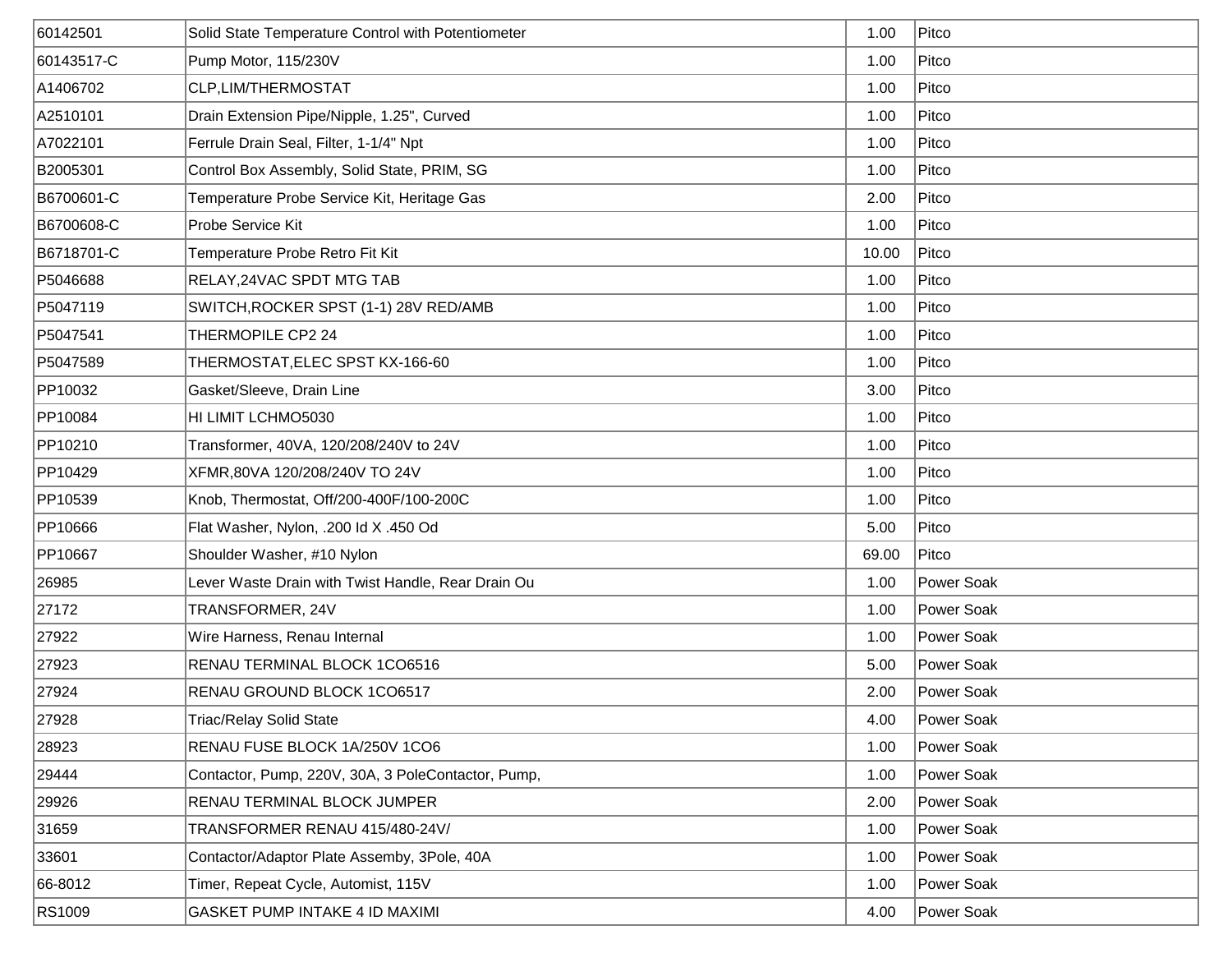| RS1010     | <b>GASKET PUMP OUTLET 3 ID MAXIMI</b>        | 2.00 | Power Soak           |
|------------|----------------------------------------------|------|----------------------|
| 625-082S   | Temperature Probe Assembly                   | 1.00 | <b>Prince Castle</b> |
| 72-292S    | Power Supply Assembly                        | 1.00 | <b>Prince Castle</b> |
| 78-233S    | Rocker Switch, Green Lighted, 20A            | 1.00 | <b>Prince Castle</b> |
| EL SWT1286 | Toggle Switch, 20A, 120/277V, DPDT           | 1.00 | Randell Mfg.         |
| ELM1150    | Element U 865/1150W 208/240V                 | 1.00 | Randell Mfg.         |
| HD CST060  | Caster With Brake, 6", Swivel                | 2.00 | Randell Mfg.         |
| HD CST061  | Caster, 6", Swivel, No Brake                 | 2.00 | Randell Mfg.         |
| RD85-22    | Sensor Probe, RTD Type, 150-550F             | 1.00 | Rankin-Delux Inc.    |
| 1005.2000  | INTERLOCKING TOOTH SCREW M5X8                | 1.00 | Rational             |
| 1006.0760  | HEX SCREW M6X16                              | 4.00 | Rational             |
| 1306.0120  | WASHER A6,4                                  | 2.00 | Rational             |
| 2039.0402  | <b>SPACER FOR INTERIOR DOOR</b>              | 6.00 | Rational             |
| 2066.0504  | HOSE CLAMP 40-60MM                           | 5.00 | Rational             |
| 2112.1310  | FORM HOSE FOR VENTILATION OF STEAM GENERATOR | 1.00 | Rational             |
| 2940.1314  | DOOR CATCH FOR 1- AND 2-STEP LOCK            | 1.00 | Rational             |
| 3019.0120  | Fuse, 2A, 5 X 20Mm                           | 1.00 | Rational             |
| 3019.0124  | Fuse .8 Amp Pack of 10                       | 1.00 | Rational             |
| 5012.0566  | <b>GASKET F. INSPECTION LID</b>              | 3.00 | Rational             |
| 5110.1024  | GASKET FOR G3/4 THREADED JOINT               | 3.00 | Rational             |
| 8354.1320  | MP CONNECTION SPOUT CPL                      | 2.00 | Rational             |
| 9003.0219  | <b>CONTACT GREASE 6G</b>                     | 1.00 | Rational             |
| 29264.0000 | NUT, HEX SST .50-20UNF                       | 1.00 | Rational             |
| 10.00.697  | HEX SCREW M5X10 W. PRECOAT 85                | 8.00 | Rational             |
| 10.01.162  | HEX SCREW M8X10-PK OF 5 SCREWS               | 3.00 | Rational             |
| 2112.1006S | STEAM HOSE KIT 50X50MM                       | 5.00 | Rational             |
| 24.00.141  | Holding Bracket for Door Catch               | 1.00 | Rational             |
| 24.00.153  | DOOR HANDLE, BLACK GREY                      | 1.00 | Rational             |
| 24.00.504  | LOCK COVER                                   | 1.00 | Rational             |
| 24.01.350  | Door Lock with Door Bolt                     | 1.00 | Rational             |
| 24.02.761  | SPRING U-BOLT FOR DOOR LOCK                  | 1.00 | Rational             |
| 3024.0201P | Halogen Bulb                                 | 9.00 | Rational             |
| 40.00.453P | SOLID STATE RELAIS                           | 4.00 | Rational             |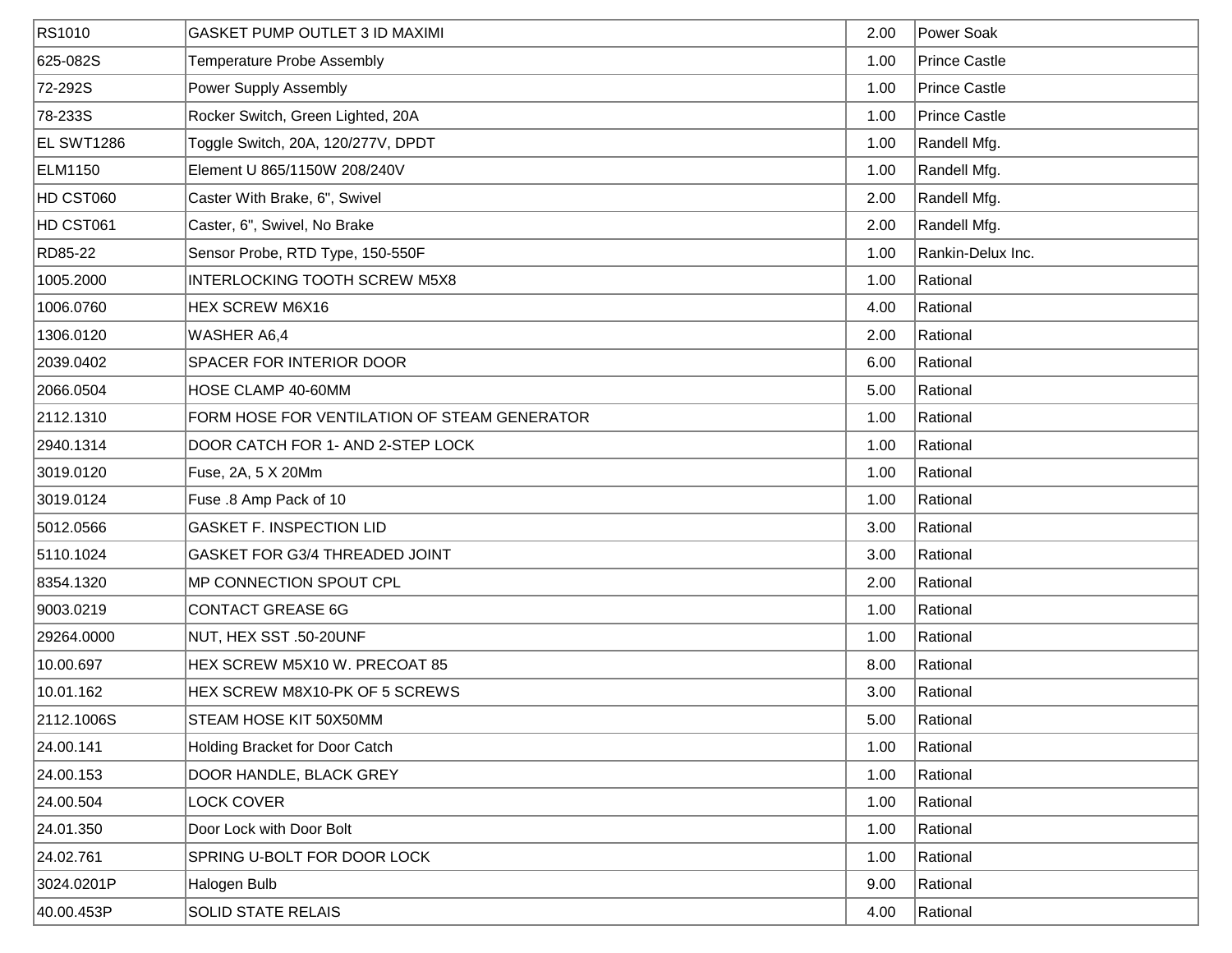| 40.00.454        | DOOR SWITCH 1.75M                        | 1.00 | Rational    |
|------------------|------------------------------------------|------|-------------|
| 44.00.207P       | <b>EMPTYING PUMP</b>                     | 1.00 | Rational    |
| 44.00.253        | Electrode Fill Level 85Mm SCC            | 1.00 | Rational    |
| 44.00.279        | <b>GASKET F. HEATING ELEMENT</b>         | 1.00 | Rational    |
| 4730-011-95-41   | FITTING 1/4 BARB 1/4 MNPT SWIVEL         | 1.00 | Rational    |
| 50.00.138        | Solenoid Valve, Double                   | 1.00 | Rational    |
| 50.00.296P       | Clip F, Drip Collector                   | 3.00 | Rational    |
| 50.00.303P       | <b>BUSHING DRIP COLLECTOR 2PK</b>        | 3.00 | Rational    |
| 50.01.050S       | TRIPLE SOLENOID VALVE                    | 2.00 | Rational    |
| 50.01.146        | SINGLE SOLENOID VALVE Y2                 | 1.00 | Rational    |
| 72.00.020        | <b>GASKET F. BURNER CARRIER</b>          | 1.00 | Rational    |
| 72.00.048        | INSULATION F. BURNER STEAM GEN           | 1.00 | Rational    |
| 74.00.221        | Module Ignition 230V                     | 1.00 | Rational    |
| 74.00.296        | Gasket Heat Exchanger                    | 1.00 | Rational    |
| 87.00.436        | RETROFIT KIT SERVICE25                   | 1.00 | Rational    |
| 87.00.577        | Automatic Ignition Control Kit Including | 1.00 | Rational    |
| 87.00.655        | Water Volume Sensor with Wire            | 1.00 | Rational    |
| 87.01.221        | Filling Level Electrode, 135MM           | 1.00 | Rational    |
| 29007            | Safety Pin Assembly, R2                  | 2.00 | Robot Coupe |
| 39103            | Pin Assembly, R2N, 3 Quart Gray          | 1.00 | Robot Coupe |
| 39586            | <b>BREAKING MODULE 120V</b>              | 1.00 | Robot Coupe |
| 89532            | <b>MP/CMP HANDLE SCREW</b>               | 3.00 | Robot Coupe |
| 89619            | MP FOOT SPRING                           | 2.00 | Robot Coupe |
| 89624            | STAINL ST DRIVING FRAME[cvf,.,           | 1.00 | Robot Coupe |
| 89626            | <b>DRIVING FRAME MP/CMP</b>              | 1.00 | Robot Coupe |
| 101082           | Foot, Rubber, Black, R301/R2-A           | 1.00 | Robot Coupe |
| 104050           | R2 3L BOWL STAIN/ST RING                 | 1.00 | Robot Coupe |
| 407669           | FRONT PLATE R2N US                       | 1.00 | Robot Coupe |
| 502173           | Stop Switch Assembly, Flat, Red          | 1.00 | Robot Coupe |
| <b>R266A</b>     | FOOT W/PLUG                              | 4.00 | Robot Coupe |
| <b>B91015LC</b>  | CHROME BUTTON FOR DOOR MAGNET.           | 1.00 | Rotisol     |
| CON <sub>9</sub> | CONTRACTOR SWITCH FOR DISPLAY.           | 2.00 | Rotisol     |
| MOT208V614C      | MOTOR 208V 40W W/HEXAGONAL SHA           | 1.00 | Rotisol     |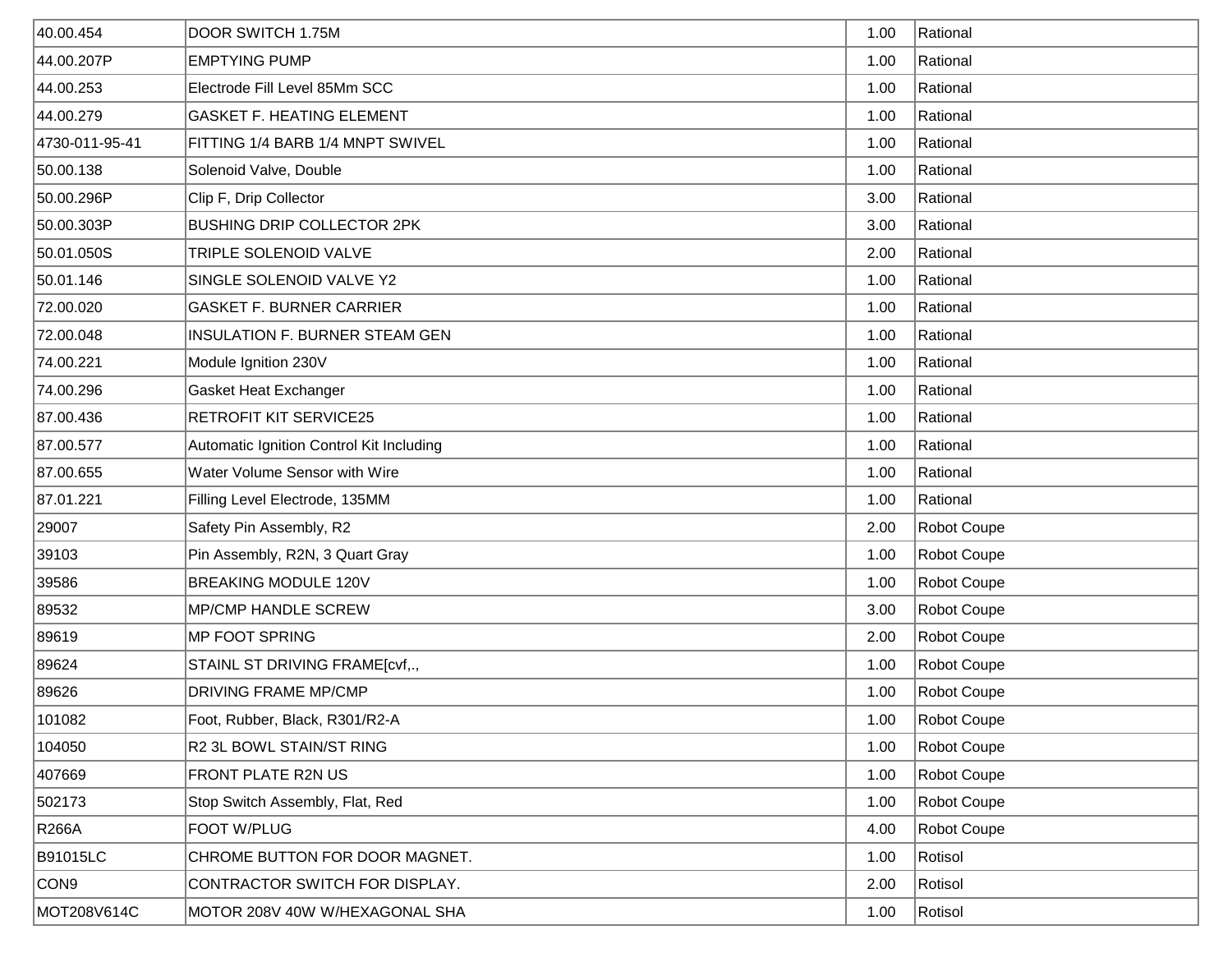| 996026            | <b>SALVAJOR IMPELLER</b>                | 2.00 | Salvajor  |
|-------------------|-----------------------------------------|------|-----------|
| <b>ECK511</b>     | Seal                                    | 1.00 | Salvajor  |
| 305015            | PIPER SPRING KIT, HINGE                 | 1.00 | Servolift |
| 00-975556         | HYPOINT STATIONARY CUTTER W/HA          | 1.00 | Somat     |
| 00-975631         | MECHANICAL SEAL 5/8                     | 1.00 | Somat     |
| 00-975927         | HANDLE, ANODIZED OVAL #GV155-7          | 1.00 | Somat     |
| 8-1923            | Hand Hole Gasket, Small                 | 2.00 | Southbend |
| 1168263           | Pilot Assembly, Oven, Propane Gas       | 1.00 | Southbend |
| 1170342           | CIRCUIT BOARD STAND OFF                 | 2.00 | Southbend |
| 1174730           | LEFT HINGE PIN ASSEMBLY                 | 1.00 | Southbend |
| 1174731           | RIGHT HINGE PIN ASSEMBLY                | 1.00 | Southbend |
| 1175300           | <b>DOOR SWITCH</b>                      | 1.00 | Southbend |
| 1175670           | Timer, 60 Minute, 115V, 60HZ            | 1.00 | Southbend |
| 1178341           | Timer, Mechanical                       | 1.00 | Southbend |
| 1178941           | Front Pilot and Tube Assembly           | 1.00 | Southbend |
| 1180407           | Control Board, CCH                      | 1.00 | Southbend |
| 1181038           | Controller, 7 Pin, Ez-3/Ez-5            | 1.00 | Southbend |
| 1181996           | Temperature Probe, KAN-BAN              | 1.00 | Southbend |
| 1181998           | <b>Control Board with Potentiometer</b> | 1.00 | Southbend |
| 1182586           | Knob Thermostat                         | 1.00 | Southbend |
| 1182704           | SWITCH, MOMENTARY 4A/125AC              | 1.00 | Southbend |
| 1184192           | Knob, S-Series, Aluminun                | 3.00 | Southbend |
| 1186452           | BRACKET, NONCLOG BURN ELECTRODE         | 6.00 | Southbend |
| 1189810           | Quickliter 1.5V 2 Pole                  | 3.00 | Southbend |
| 6600241           | FULL JET NOZZLE 1/8 GG2                 | 1.00 | Southbend |
| P <sub>1089</sub> | Coil Spring, Oven Door                  | 1.00 | Southbend |
| PP-636            | <b>Flow Regulator</b>                   | 1.00 | Southbend |
| 197851            | Heater Tube, Quartz, 208V, 909W         | 1.00 | STAR MFG. |
| 2A-Z11501         | FOOT 1 SOLID RUBBER                     | 8.00 | STAR MFG. |
| 2A-Z1485          | Foot, 1", Adjustable, 1/4" Stud         | 2.00 | STAR MFG. |
| 2A-Z8017          | <b>Idler Bushing</b>                    | 1.00 | STAR MFG. |
| 2C-200067         | <b>SCREW, 6-32 X 1/4 PHIL TR</b>        | 3.00 | STAR MFG. |
| 2E-05-07-0351     | Transformer, 115 to 10V, 6VA            | 2.00 | STAR MFG. |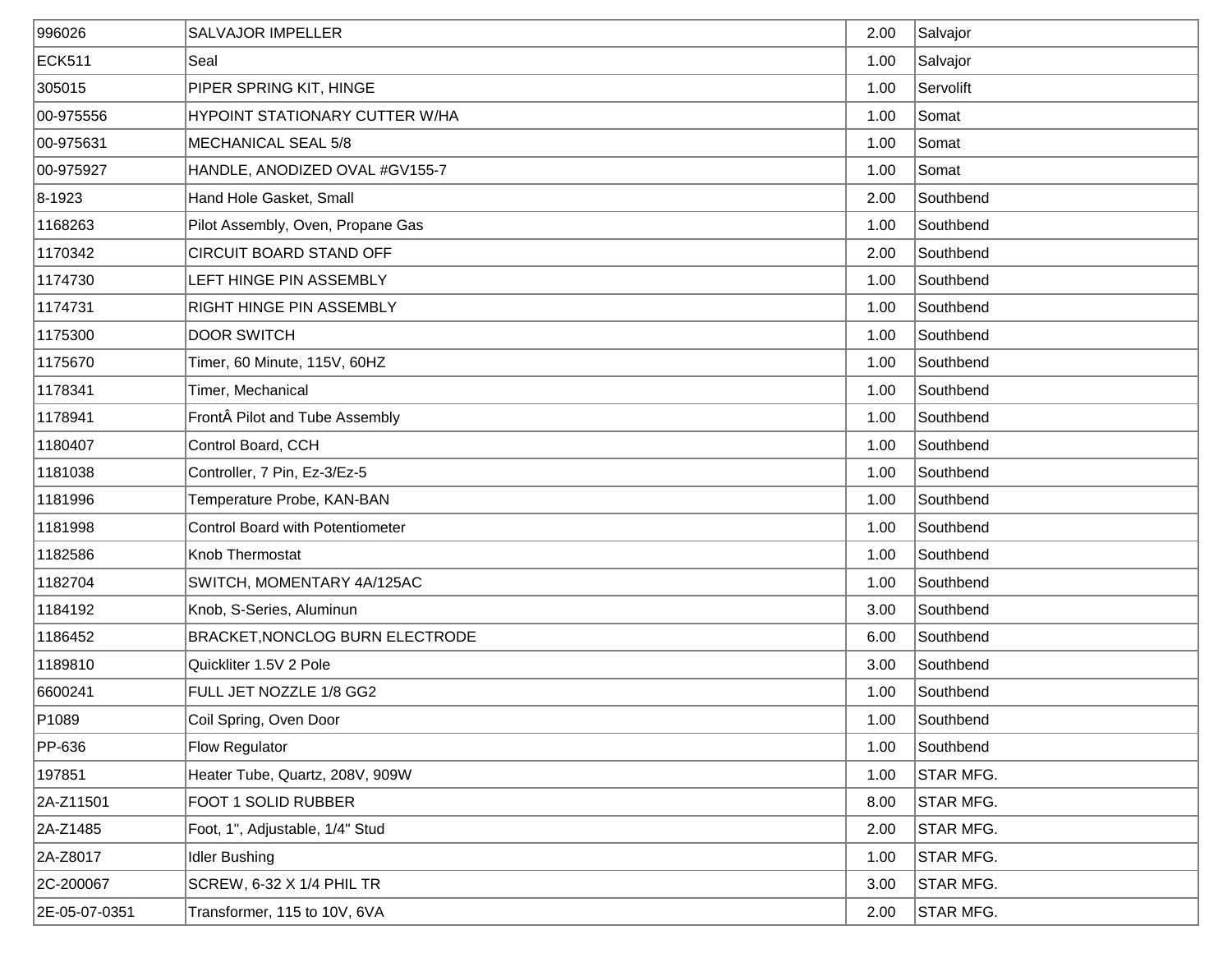| 2E-Z3278      | RTD Probe with 48 Inch Wire                        | 2.00  | <b>STAR MFG.</b> |
|---------------|----------------------------------------------------|-------|------------------|
| 2E-Z3335      | Relay, Double Pole Single Throw                    | 1.00  | <b>STAR MFG.</b> |
| 2E-Z3808      | Toggle Switch, 120V, 30A                           | 13.00 | <b>STAR MFG.</b> |
| 2F-Z3237      | CASTING - TOP                                      | 3.00  | <b>STAR MFG.</b> |
| 2I-Z21293     | O-Ring 1-1/16"ID x 1-3/16"OD                       | 2.00  | <b>STAR MFG.</b> |
| 2I-Z9865      | O-RING, SILICONE TUBE SEAL                         | 1.00  | <b>STAR MFG.</b> |
| 2J-Z3263      | Digital Time/Temperature Control                   | 1.00  | STAR MFG.        |
| 2M-Z1731      | OVERLAY-REPLACEMENT                                | 6.00  | STAR MFG.        |
| 2M-Z3337      | Overlay, Gr14Spt                                   | 6.00  | <b>STAR MFG.</b> |
| 2N-05-GR-0165 | ELEMENT, 700 WATTS                                 | 2.00  | <b>STAR MFG.</b> |
| 2N-05-GR-0166 | ELEMENT, 950 WATTS                                 | 1.00  | <b>STAR MFG.</b> |
| 2N-209160     | ELMENT, METAL, 240 V800W, 14                       | 2.00  | <b>STAR MFG.</b> |
| 2N-Z9325      | ELEMENT HEATING TOP 500W                           | 2.00  | STAR MFG.        |
| 2P-Z0315      | Bearing with Screw, Track Guide                    | 4.00  | <b>STAR MFG.</b> |
| 2P-Z8392      | Idler Sprocket Assembly, RG                        | 1.00  | <b>STAR MFG.</b> |
| 2T-1421B8703  | Thermostat, 200-400F, Fryer                        | 1.00  | STAR MFG.        |
| 2T-Z2043      | <b>THERMOSTAT</b>                                  | 1.00  | STAR MFG.        |
| A8-7606065    | Solenoid Latch Assembly, Toaster                   | 1.00  | <b>STAR MFG.</b> |
| A8-7606066    | <b>Actuator Assembly</b>                           | 1.00  | <b>STAR MFG.</b> |
| A8-7606396    | Switch/Bracket Assembly                            | 1.00  | <b>STAR MFG.</b> |
| $ C3-59049 $  | <b>MOTOR REPLACEMENT KIT</b>                       | 1.00  | <b>STAR MFG.</b> |
| PS-49116      | STAR MOTOR REPLACEMENT KIT                         | 1.00  | <b>STAR MFG.</b> |
| PS-GR0356     | CASTING REPLACEMENT KIT, SMOOTH, ALUMINUM, 2F-Z323 | 3.00  | <b>STAR MFG.</b> |
| A101176       | <b>Adaptor Spring &amp; Screw</b>                  | 1.00  | Stero            |
| A101182       | Nut Packing Drain Valve                            | 6.00  | Stero            |
| A101233       | Conveyor Shaft                                     | 1.00  | Stero            |
| A101234       | <b>Tension Bar Convyr Releas</b>                   | 1.00  | Stero            |
| A101241       | Crank Solenoid Electro Lift                        | 2.00  | Stero            |
| A101242       | <b>Bushing Electro Lift Crank</b>                  | 1.00  | Stero            |
| A101248       | Plunger Arm                                        | 1.00  | Stero            |
| A101251       | Drain Valve Assembly                               | 1.00  | Stero            |
| A101263       | Pin                                                | 5.00  | Stero            |
| A101264       | Lower Rinse Arm Pin                                | 6.00  | Stero            |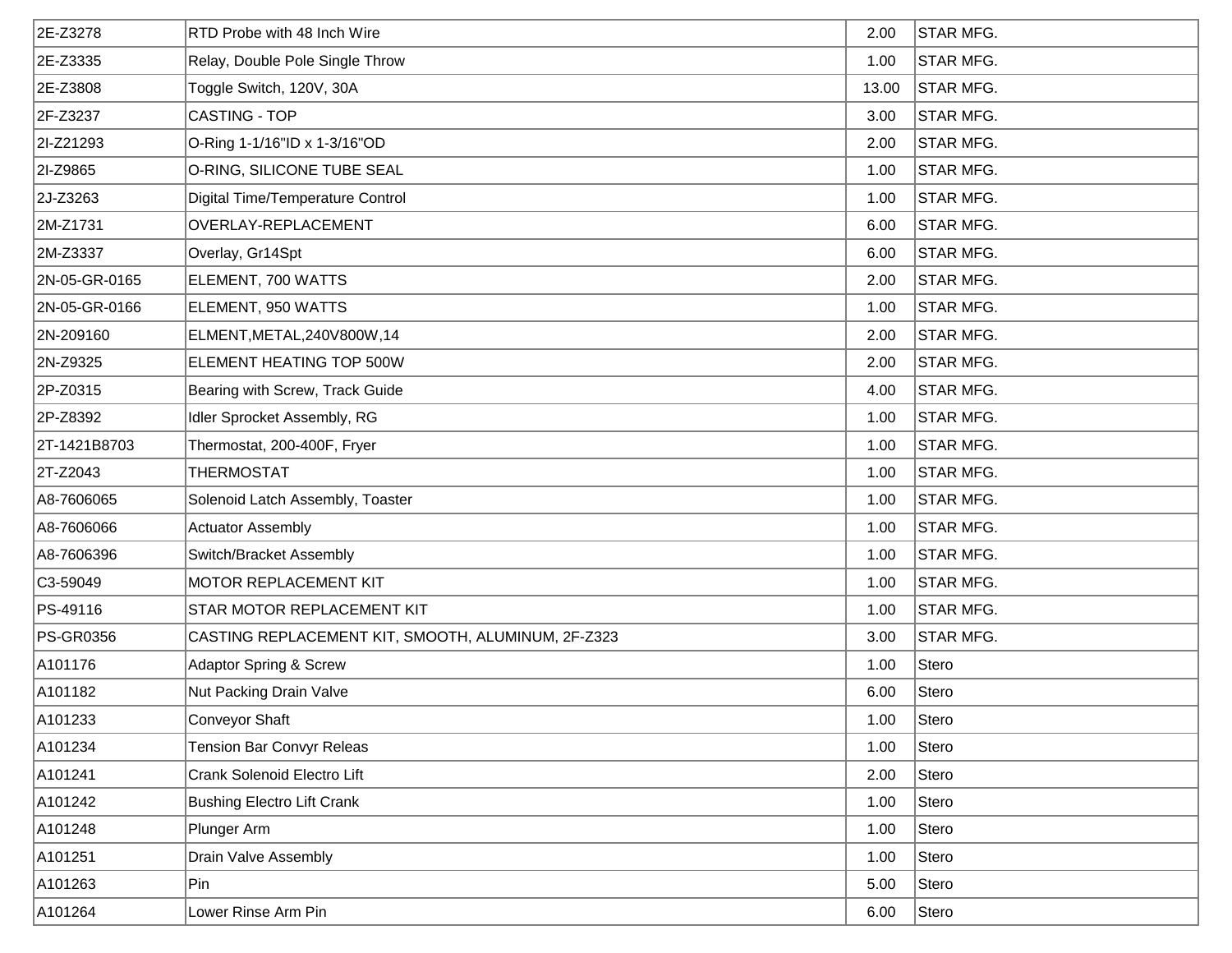| A101265 | Pin Upper Wash Arm                   | 2.00 | Stero |
|---------|--------------------------------------|------|-------|
| A101280 | <b>Bracket</b>                       | 3.00 | Stero |
| A101281 | <b>Shaft Guide</b>                   | 1.00 | Stero |
| A101339 | Cap Pivot Wash Arm Top               | 5.00 | Stero |
| A101404 | <b>Rubber Cushions</b>               | 4.00 | Stero |
| A101418 | Switch Float Inside Press Plat       | 7.00 | Stero |
| A101446 | Locknut 1 2In Npt S S                | 8.00 | Stero |
| A101536 | <b>PTFE Insert Door Slide</b>        | 1.00 | Stero |
| A101537 | <b>Retainers PTFE Slide</b>          | 1.00 | Stero |
| A101538 | Retainer W Hardware Right            | 2.00 | Stero |
| A101539 | Retainer W Hardware Left             | 2.00 | Stero |
| A101540 | Tfln Insert Upper Door               | 2.00 | Stero |
| A101544 | <b>Retainer Front Corner Post</b>    | 6.00 | Stero |
| A101548 | Pivot Pin                            | 2.00 | Stero |
| A101553 | Bearing PTFE Spring Hanger           | 2.00 | Stero |
| A101560 | Push Rod Solnd LVR                   | 1.00 | Stero |
| A101574 | Pivot Pin Top Spray Arm              | 2.00 | Stero |
| A101578 | <b>Catch Saftey</b>                  | 2.00 | Stero |
| A101585 | <b>Magnet Housing</b>                | 2.00 | Stero |
| A101642 | Dolly Drive Dog                      | 1.00 | Stero |
| A101694 | <b>IDLER CHAIN RETAINER STACK</b>    | 1.00 | Stero |
| A101759 | <b>Bracket Door Safety Catch</b>     | 7.00 | Stero |
| A101813 | <b>Wheel Dolly</b>                   | 6.00 | Stero |
| A101858 | <b>Bulb Housing Assembly Fenwall</b> | 2.00 | Stero |
| A101859 | Locknut 3 4In Npt S S                | 3.00 | Stero |
| A101868 | End Cap                              | 4.00 | Stero |
| A101909 | <b>Gasket Tower</b>                  | 2.00 | Stero |
| A101930 | Switch On Off Comp Assy              | 1.00 | Stero |
| A101932 | Switch Rinse Off Wash                | 2.00 | Stero |
| A101933 | Switch Fill Comp Assy                | 1.00 | Stero |
| A101935 | Switch Asy Start                     | 1.00 | Stero |
| A101937 | Switch Stop Comp Assy                | 2.00 | Stero |
| A101939 | <b>Bearing Journal W Fitting</b>     | 2.00 | Stero |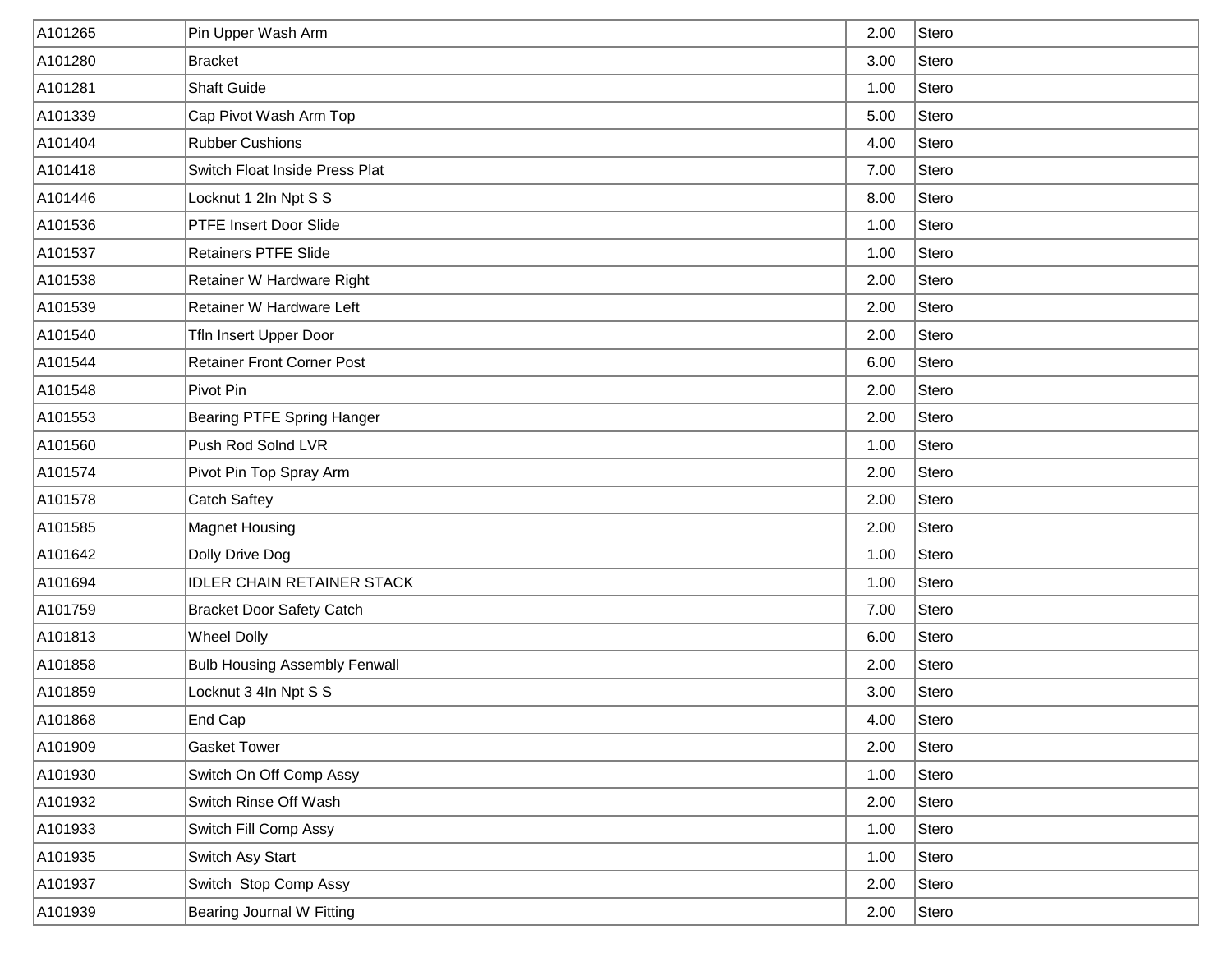| A101948 | Drive Arm                              | 2.00  | Stero |
|---------|----------------------------------------|-------|-------|
| A102014 | Washer Hvy Flt Mtr                     | 2.00  | Stero |
| A102051 | <b>Start Switch</b>                    | 2.00  | Stero |
| A102052 | 98.62Stop Switch                       | 2.00  | Stero |
| A102054 | Float Micro Switch Assy                | 3.00  | Stero |
| A102067 | Drain Cap                              | 4.00  | Stero |
| A102070 | Spacer                                 | 2.00  | Stero |
| A102133 | safety Switch Lever Arm                | 4.00  | Stero |
| A102134 | Door Switch                            | 1.00  | Stero |
| A102141 | Clamp Pipe 1/2 In                      | 1.00  | Stero |
| A102202 | Curtain Rod                            | 1.00  | Stero |
| A102314 | Bracket                                | 2.00  | Stero |
| A102332 | MOUNTING BRACKET STEAM BOOSTER MACHINE | 2.00  | Stero |
| A102385 | Nut Assm Retaining                     | 5.00  | Stero |
| A102397 | tee assy                               | 1.00  | Stero |
| A102412 | Retainer Upper Tefln W                 | 1.00  | Stero |
| A102413 | Retainer Upper Tefln W                 | 7.00  | Stero |
| A102414 | PTFE Upper Left & Right                | 16.00 | Stero |
| A102420 | Retainer                               | 8.00  | Stero |
| A102422 | <b>PTFE Guide -Lower</b>               | 13.00 | Stero |
| A102424 | Roller Bracket                         | 2.00  | Stero |
| A102425 | <b>Right Roller Bracket</b>            | 1.00  | Stero |
| A102431 | <b>Bushing</b>                         | 1.00  | Stero |
| A102436 | Bushing                                | 1.00  | Stero |
| A102473 | Nut                                    | 5.00  | Stero |
| A102481 | SPRAYER UPPER RINSE COMPLETE           | 3.00  | Stero |
| A102499 | Bushing Asy Sdra Wash Arm              | 6.00  | Stero |
| A102807 | Dog Dr Dolly Clockwise                 | 1.00  | Stero |
| A102886 | Rod Curtian                            | 2.00  | Stero |
| A102935 | ROD BELT 1/4X30 STPCW 303 S/S          | 4.00  | Stero |
| A102936 | ROD CROSS 3/16X18-3/4 STPC303          | 11.00 | Stero |
| A103105 | ROD CURTAIN 5/16 X 31                  | 3.00  | Stero |
| A103199 | Spring Assy Foot Lever                 | 1.00  | Stero |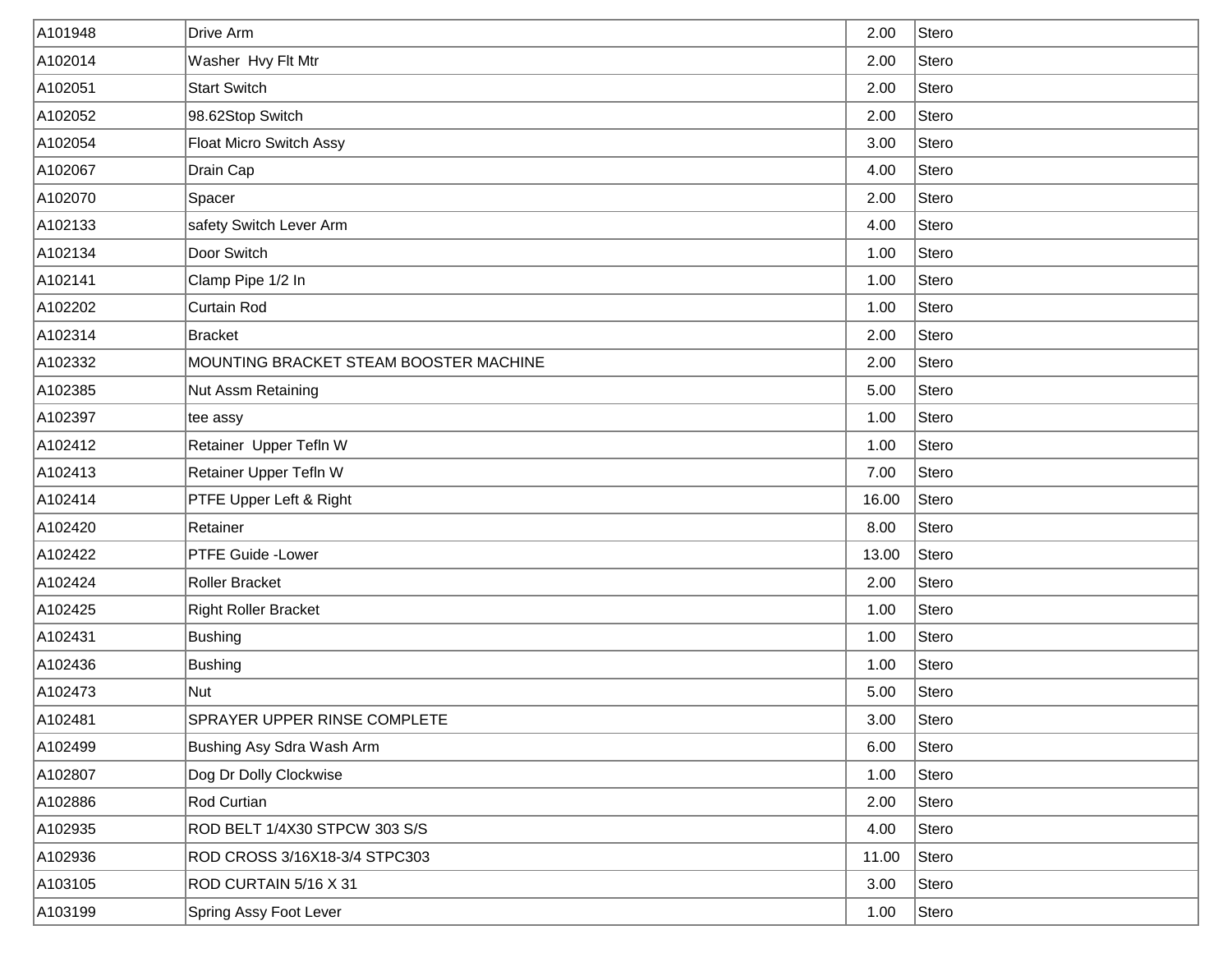| A103242 | Rake Finger                              | 1.00  | Stero |
|---------|------------------------------------------|-------|-------|
| A103293 | Rod Curtain 1 4 x 25-1 4 Slot            | 7.00  | Stero |
| A103314 | door handle                              | 4.00  | Stero |
| A103318 | Cap Assy                                 | 2.00  | Stero |
| A103329 | Flange Adaptor                           | 1.00  | Stero |
| A103359 | O Ring                                   | 1.00  | Stero |
| A103484 | RINSE RAKE CURTAIN HOOK                  | 1.00  | Stero |
| A103788 | <b>GASKET SCRAPPER CATCHMENT</b>         | 4.00  | Stero |
| A103936 | <b>EXTEN INSIDE GARD</b>                 | 1.00  | Stero |
| A104131 | Cap End Wash Arm                         | 8.00  | Stero |
| A104152 | CAP ASSY                                 | 1.00  | Stero |
| A104271 | Plate Reed Switch                        | 5.00  | Stero |
| A104273 | BRACKET MOUNTING SC/SCT REED SWITCH      | 1.00  | Stero |
| A104275 | Magnet Assy                              | 2.00  | Stero |
| A104517 | <b>Start Switch</b>                      | 2.00  | Stero |
| A105423 | Door Roller Assy                         | 1.00  | Stero |
| A105756 | Float With Slosh Shield                  | 1.00  | Stero |
| A105757 | Float                                    | 1.00  | Stero |
| A105760 | <b>Float Switch</b>                      | 1.00  | Stero |
| A105779 | Nipple Ss 3 4 X 1 Sraight                | 1.00  | Stero |
| A105826 | Sight Glass W Bracket                    | 2.00  | Stero |
| A105832 | <b>Orifice Fitting Holder</b>            | 1.00  | Stero |
| A105946 | Well Hi Limit Thermo Assembly            | 1.00  | Stero |
| A106254 | Repair Kit Packing                       | 6.00  | Stero |
| A106257 | Plate Infrared Burner Adapter            | 1.00  | Stero |
| A106343 | Dolly Wheel Full Shoulder                | 1.00  | Stero |
| A106409 | SPRAY JET.055 SS FAN TYPE                | 1.00  | Stero |
| A107140 | KIT, IGNITER HOT SURFACE ASSEMBLY.       | 3.00  | Stero |
| A411295 | IMPELLER PRICE PUMP 1/4HP CAST IRON 44CS | 1.00  | Stero |
| A501163 | Sprayer Final Rinse                      | 14.00 | Stero |
| A501175 | Door Connecting Rod Pivot                | 5.00  | Stero |
| A501232 | <b>Upper Rinse Spiral Ferrule</b>        | 1.00  | Stero |
| A501244 | Pin Pivot                                | 2.00  | Stero |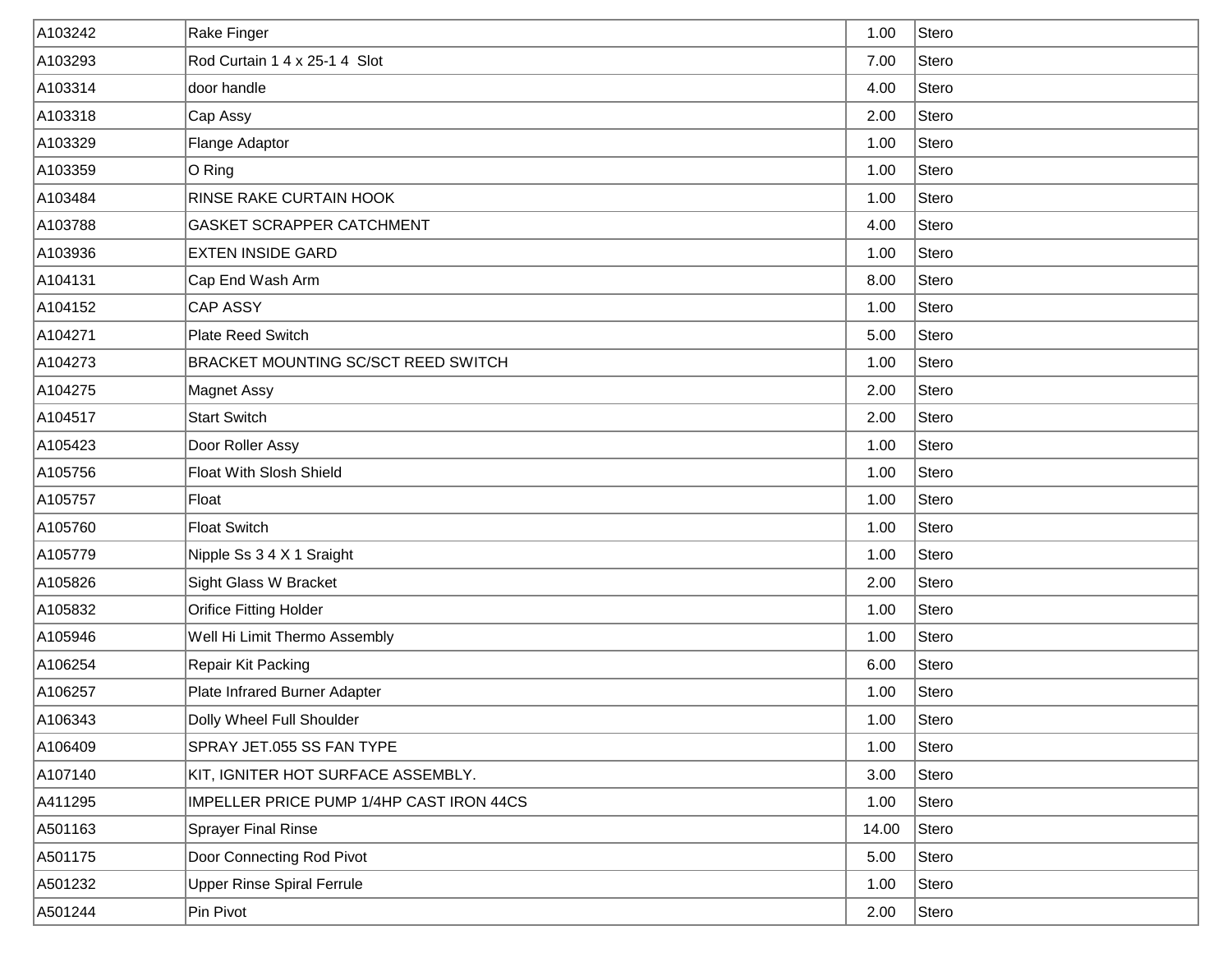| A501556 | <b>Bushing Handle Connecting Rod</b> | 1.00  | Stero |
|---------|--------------------------------------|-------|-------|
| A502435 | Plug                                 | 5.00  | Stero |
| A506112 | spray jet                            | 2.00  | Stero |
| A511095 | Pawl Bushing S S                     | 82.00 | Stero |
| A571020 | Gasket Con.                          | 9.00  | Stero |
| A571114 | <b>Gasket Suction Flange</b>         | 4.00  | Stero |
| A571177 | <b>Washer PTFE</b>                   | 5.00  | Stero |
| A571188 | <b>PTFE Washer</b>                   | 11.00 | Stero |
| A571194 | Gasket                               | 2.00  | Stero |
| A571341 | <b>Gasket Suction Flange</b>         | 3.00  | Stero |
| A571419 | Gasket                               | 16.00 | Stero |
| A571575 | Gasket W Pivot                       | 1.00  | Stero |
| A571754 | Gasket                               | 2.00  | Stero |
| A571755 | Gasket                               | 5.00  | Stero |
| A571891 | Gasket SM-2P Motor Flang             | 1.00  | Stero |
| A572079 | Gasket Drain Back                    | 2.00  | Stero |
| A572387 | Gasket Steam Coil                    | 13.00 | Stero |
| A572419 | PTFE Disc Hood                       | 3.00  | Stero |
| A572474 | Washer                               | 6.00  | Stero |
| A573287 | Gasket                               | 17.00 | Stero |
| A591140 | <b>Belt Rollers</b>                  | 24.00 | Stero |
| A591202 | <b>Bar Roller</b>                    | 1.00  | Stero |
| A591317 | Roller Lower                         | 3.00  | Stero |
| A592227 | End Cap                              | 6.00  | Stero |
| A593026 | Spacer                               | 4.00  | Stero |
| A595468 | Flat Celcon Link                     | 9.00  | Stero |
| A601104 | Spring Conveyor Release              | 1.00  | Stero |
| A601122 | Spring                               | 2.00  | Stero |
| A601190 | Spring Compression                   | 56.00 | Stero |
| A601191 | Spring                               | 9.00  | Stero |
| A601375 | Door Spring                          | 2.00  | Stero |
| A691429 | <b>DECAL RINSE/WASH/OFF</b>          | 2.00  | Stero |
| A691451 | safety switch                        | 2.00  | Stero |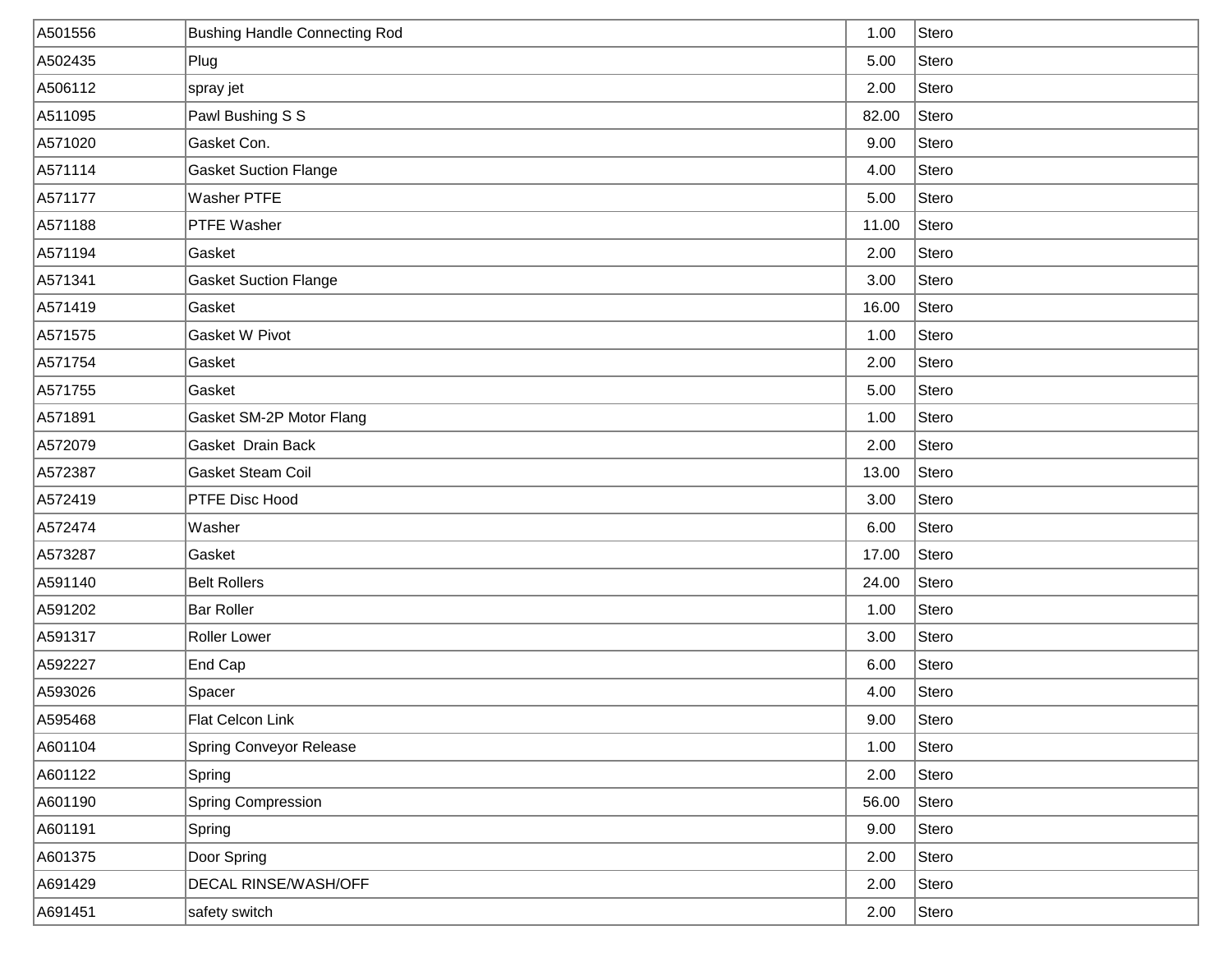| A691454 | Cover                                         | 1.00  | Stero |
|---------|-----------------------------------------------|-------|-------|
| A691458 | Decal Temp Gauge PWR Wash 140-                | 1.00  | Stero |
| A691459 | Temp Gauge Rinse                              | 1.00  | Stero |
| A691461 | <b>DECAL SANITIZING RINSE</b>                 | 1.00  | Stero |
| A691960 | <b>Motor Decal Rotation</b>                   | 6.00  | Stero |
| A691974 | <b>Decal Curtain Short</b>                    | 8.00  | Stero |
| A691975 | Decal Curtain Long                            | 10.00 | Stero |
| A692304 | Decal Temp Gauge Final Rinse                  | 1.00  | Stero |
| A694139 | Decal Fill                                    | 1.00  | Stero |
| A694141 | Decal Booster                                 | 1.00  | Stero |
| A694144 | Decal Off/On                                  | 4.00  | Stero |
| A694148 | Decal Bezel Safety Off On                     | 4.00  | Stero |
| A694315 | Decal Tank Heat                               | 2.00  | Stero |
| A694318 | Decal Hand Auto                               | 2.00  | Stero |
| A694731 | DECAL DRAIN VALVE HANDLE OPERATION            | 1.00  | Stero |
| A696101 | DECAL POWER WASH LARGE                        | 1.00  | Stero |
| A696103 | DECAL POWER WASH TANK LARGE GAUGE             | 1.00  | Stero |
| B101015 | Link Ctr                                      | 43.00 | Stero |
| B101062 | Spray Jet                                     | 11.00 | Stero |
| B101179 | DOLLY CONNECTING LNK ASSEMBLY ADJUSTABLE SYST | 1.00  | Stero |
| B101273 | <b>Conveyor Drive Stand</b>                   | 1.00  | Stero |
| B101274 | Pawl Corner                                   | 4.00  | Stero |
| B101285 | <b>Drain Back</b>                             | 1.00  | Stero |
| B101304 | Eccentric Conveyor                            | 1.00  | Stero |
| B101438 | <b>Tube Input Water Supply</b>                | 1.00  | Stero |
| B101448 | Door Handle W Screws                          | 3.00  | Stero |
| B101502 | Flange                                        | 6.00  | Stero |
| B101772 | DOLLY CONNECTING LINK 6-3/4 LONG              | 1.00  | Stero |
| B101773 | DOLLY CONNECTING LINK 7-1/2 LONG              | 1.00  | Stero |
| B101774 | DOLLY CONNCTG LINK 8-1/4 LONG                 | 2.00  | Stero |
| B101846 | Pulley And Sprocket Assembly                  | 1.00  | Stero |
| B101888 | Drain Valve Handle                            | 1.00  | Stero |
| B102318 | Spray Jet                                     | 8.00  | Stero |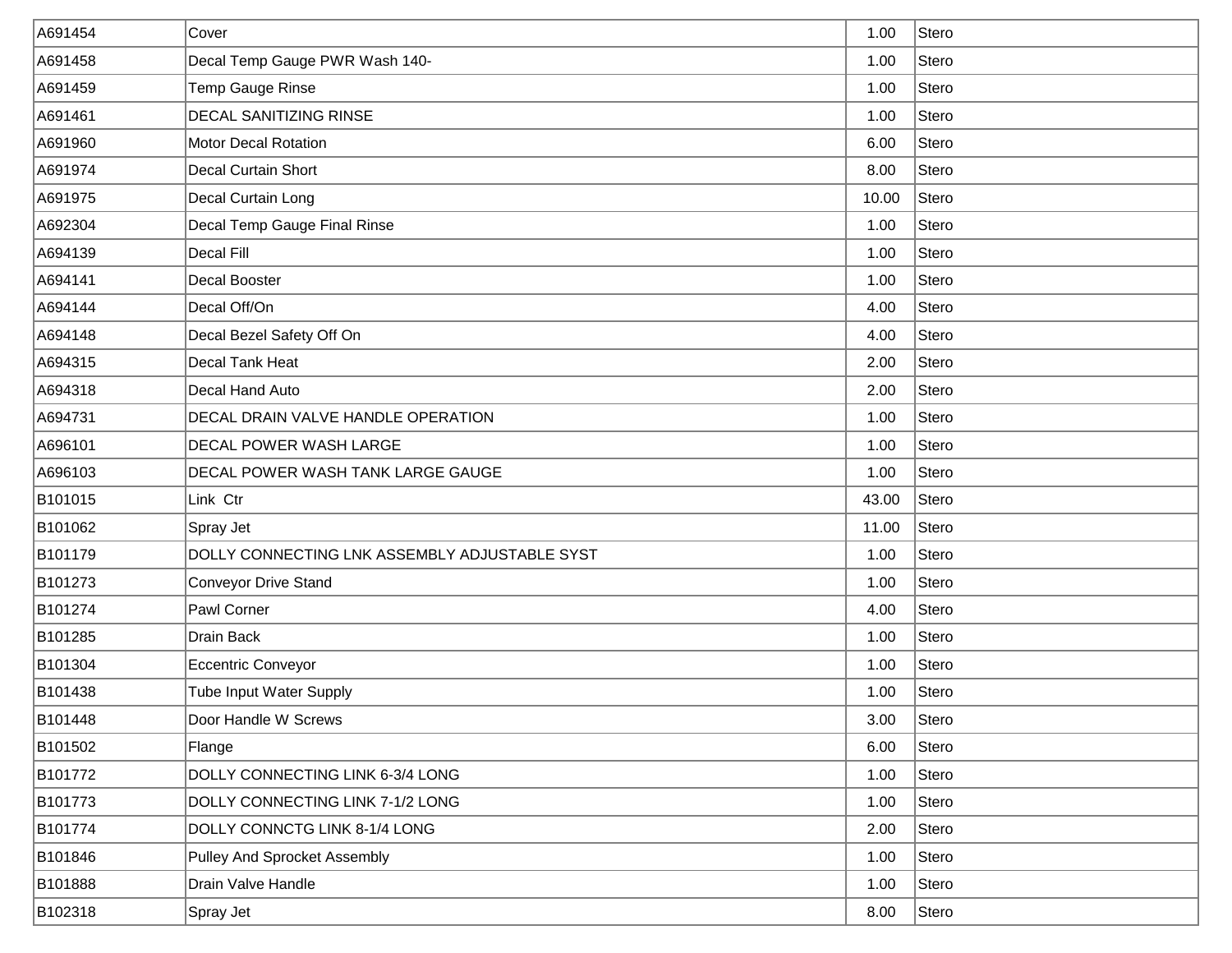| B102803  | DOLLY CONNECTING LINK 11-15/16             | 2.00   | Stero |
|----------|--------------------------------------------|--------|-------|
| B102804  | DOLLY CONNECTING LINK 12-11/16             | 1.00   | Stero |
| B103499  | WIPER BLDS SM COMP BLD BRACKET             | 2.00   | Stero |
| B104274  | <b>Reed Switch Assembly</b>                | 2.00   | Stero |
| B105488  | Impeller                                   | 1.00   | Stero |
| B105490  | Impeller                                   | 1.00   | Stero |
| B105595  | Reed Switch W Sj                           | 1.00   | Stero |
| B501173  | Sprayer Com Rns                            | 26.00  | Stero |
| B501327  | Drive Sprocket, 12 Tooth                   | 1.00   | Stero |
| B501382  | SPRAY JET.086 SS FAN TYPE SDRA             | 4.00   | Stero |
| B50-3297 | Spray Jet, .073, Stainless Steel, Fan Type | 5.00   | Stero |
| B571334  | Gasket 2801 Price Pump                     | 3.00   | Stero |
| B571756  | Gasket                                     | 8.00   | Stero |
| B571757  | Gasket                                     | 6.00   | Stero |
| B572442  | Gasket                                     | 9.00   | Stero |
| B572443  | Gasket L Motor To Pump                     | 4.00   | Stero |
| B572444  | Gasket                                     | 18.00  | Stero |
| C101005  | Switch Float                               | 1.00   | Stero |
| C595631  | Peg Link                                   | 12.00  | Stero |
| C595637  | Peg Link Flat Wide                         | 183.00 | Stero |
| P411001  | <b>Chemical Pump</b>                       | 2.00   | Stero |
| P411264  | Potentiometer                              | 1.00   | Stero |
| P412462  | Capacitor                                  | 2.00   | Stero |
| P426283  | PC Board IR Control Integrated             | 2.00   | Stero |
| P461744  | Timer 110V                                 | 1.00   | Stero |
| P461859  | Micro Switch                               | 12.00  | Stero |
| P461863  | MOTOR GEAR REPLACEMENT 2CAM 240V           | 2.00   | Stero |
| P471787  | DIN Rail price per half foot               | 1.00   | Stero |
| P471821  | Contactor Fusebl 3PL 110V 40A              | 1.00   | Stero |
| P471823  | <b>Fuse Contactor</b>                      | 1.00   | Stero |
| P471850  | Relay 2 Pol 24V 2W920                      | 4.00   | Stero |
| P472463  | Relay 10 Amp 240 Volt                      | 2.00   | Stero |
| P472464  | Relay 10 Amp 120V                          | 5.00   | Stero |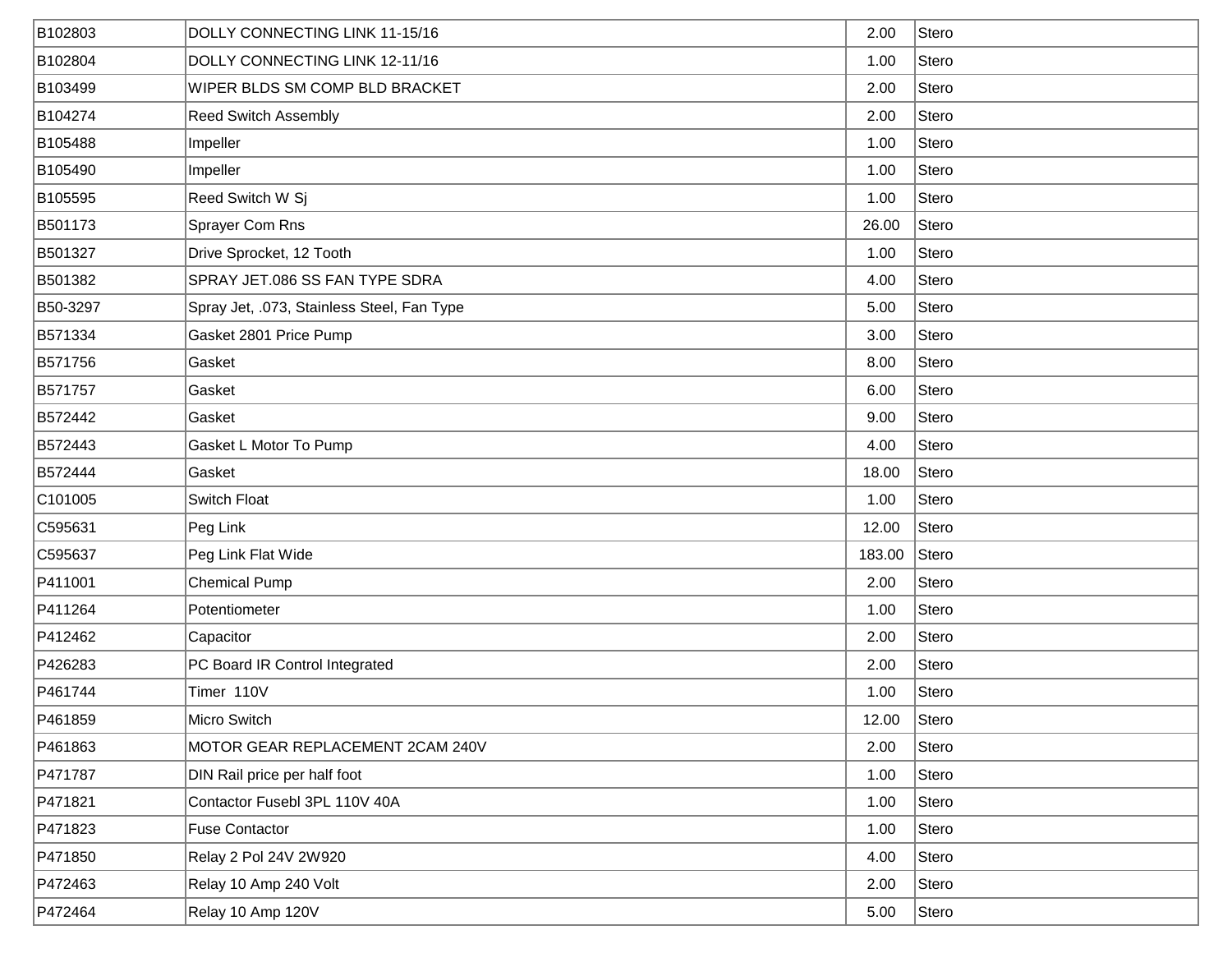| P472465 | <b>Relay Socket</b>          | 2.00  | Stero |
|---------|------------------------------|-------|-------|
| P475496 | Contactor                    | 3.00  | Stero |
| P475500 | Contactor 30A 3Pole          | 1.00  | Stero |
| P475502 | Contactor 3 Pole             | 1.00  | Stero |
| P475504 | Contactor 3 Pole 120V 40Amp  | 3.00  | Stero |
| P475508 | Contactor Aux.               | 1.00  | Stero |
| P475517 | CONTAC AUX C320KG1 1 N/O CH  | 1.00  | Stero |
| P475718 | Contactor, Aux contact       | 6.00  | Stero |
| P475917 | Relay                        | 4.00  | Stero |
| P475919 | Relay 220V 3NO 1NC           | 4.00  | Stero |
| P475989 | Contactor Aux 2 NC           | 8.00  | Stero |
| P476522 | Contactor                    | 1.00  | Stero |
| P481266 | <b>Speed Control</b>         | 1.00  | Stero |
| P486263 | Breaker 30Amp 2/3 PL         | 1.00  | Stero |
| P491274 | SWITCH MERCURY NORMAL CLOSED | 1.00  | Stero |
| P491301 | Transformer 120              | 1.00  | Stero |
| P491302 | Transformer 220V             | 4.00  | Stero |
| P491303 | Block                        | 13.00 | Stero |
| P491304 | Block Red N C B              | 14.00 | Stero |
| P491306 | Switch Selector              | 1.00  | Stero |
| P491307 | Switch 3 Position            | 2.00  | Stero |
| P491308 | Switch On Off Tank Heat      | 1.00  | Stero |
| P491310 | Switch Push Button Momentary | 2.00  | Stero |
| P491311 | Red Lens                     | 3.00  | Stero |
| P491312 | Lens Green                   | 2.00  | Stero |
| P491314 | <b>Black Disc Cap</b>        | 1.00  | Stero |
| P491315 | Cap Red Disc                 | 4.00  | Stero |
| P491316 | Knob Black                   | 1.00  | Stero |
| P491317 | Switch Insert White Knob     | 2.00  | Stero |
| P491319 | Lamp Holder Short            | 2.00  | Stero |
| P491322 | Lamp                         | 5.00  | Stero |
| P491727 | <b>Button Mushroom Black</b> | 2.00  | Stero |
| P491728 | <b>Button Mushroom Red</b>   | 3.00  | Stero |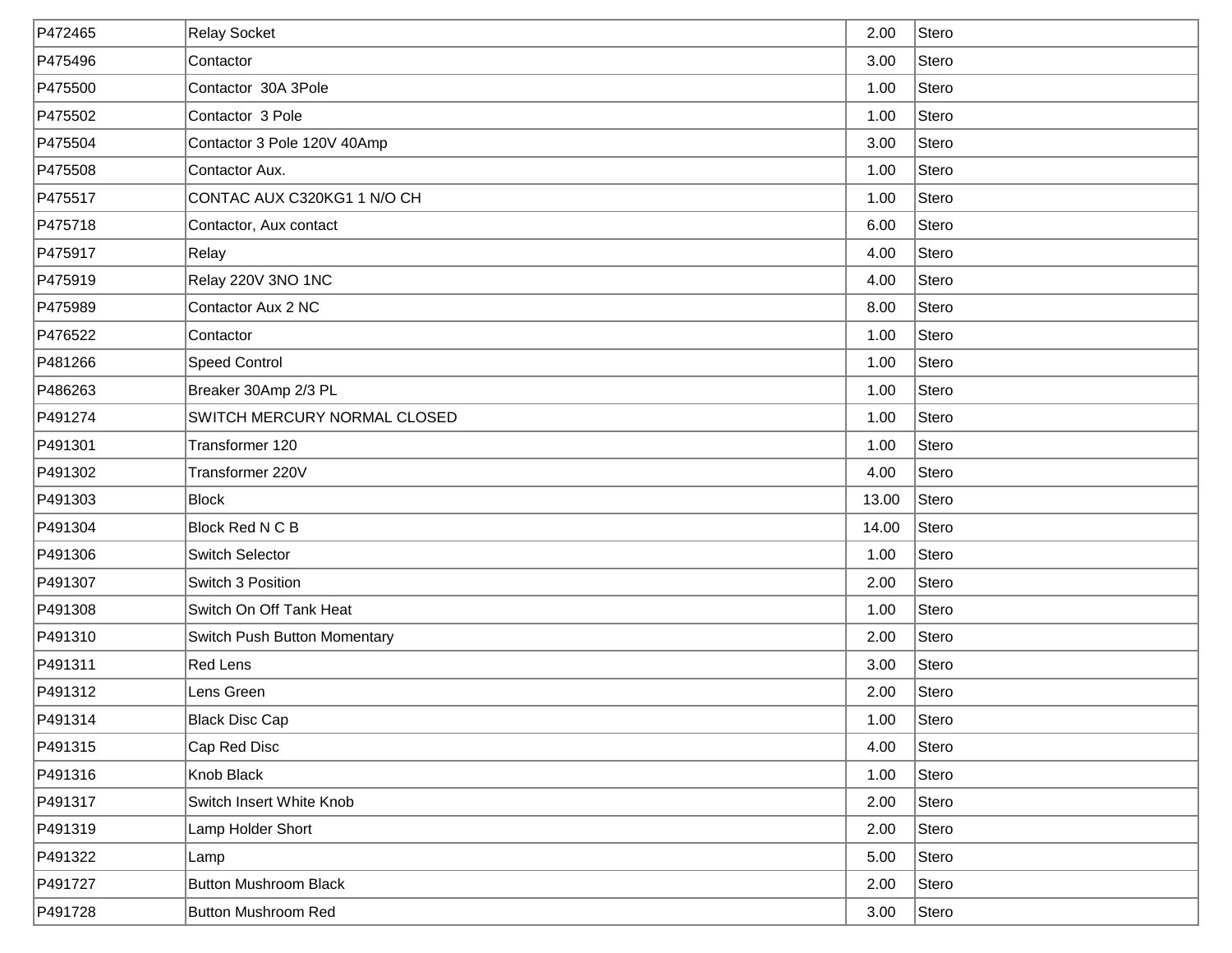| P491851  | <b>Toggle Switch</b>                  | 3.00 | Stero |
|----------|---------------------------------------|------|-------|
| P492043  | Switch On Hld Off                     | 4.00 | Stero |
| P492046  | Swtch Drn Fill Retrofit Unit          | 4.00 | Stero |
| P492047  | Switch                                | 8.00 | Stero |
| P492048  | Switch                                | 3.00 | Stero |
| P492049  | Switch Auto Hand Retrofit Unit        | 3.00 | Stero |
| P492050  | SWITCH RUN-HOLD RETROFIT UNIT         | 4.00 | Stero |
| P495267  | Rocker Switch                         | 4.00 | Stero |
| P495738  | Rocker Switch On Off                  | 1.00 | Stero |
| P495739  | Switch Lighted Rocker                 | 1.00 | Stero |
| P496037  | <b>Flame Sensor</b>                   | 2.00 | Stero |
| P496213  | Spark Ignitor Ir - Nat                | 2.00 | Stero |
| P496287  | Ignitor Ir                            | 5.00 | Stero |
| P496288  | Sensor Flame Nat Gas                  | 1.00 | Stero |
| P496295  | Light Pilot Red IR 28V                | 9.00 | Stero |
| P496307  | Switch Press Mini Adjustable          | 9.00 | Stero |
| P496988  | <b>Float Switch</b>                   | 2.00 | Stero |
| P501338  | Shaft Key                             | 1.00 | Stero |
| P521035  | Conduit Nut 1 2                       | 4.00 | Stero |
| P521100  | <b>Terminal Block End</b>             | 2.00 | Stero |
| P521748  | Fuse Type SLC 35 Amp 480 Volt Class G | 1.00 | Stero |
| P521749  | Fuse Type SLC 60 Amp 480 Volt Class G | 1.00 | Stero |
| P521854  | Fuse - 3 Amp                          | 1.00 | Stero |
| P521855  | Fuse 10 Amp                           | 4.00 | Stero |
| P52-6159 | FUSE 20 AMP CLASS G SC20              | 1.00 | Stero |
| P541081  | Repair Kit                            | 2.00 | Stero |
| P541089  | Drain Solenoid 220V Small             | 2.00 | Stero |
| P541091  | Drain Solenoid                        | 2.00 | Stero |
| P541092  | Solenoid Drain Valve 120V             | 4.00 | Stero |
| P542005  | PILOT BURNER                          | 1.00 | Stero |
| P542052  | Skinner 3/8 Replacement kit           | 1.00 | Stero |
| P542244  | Repr Kit 3/4in VLV Hot Wtr Onl        | 2.00 | Stero |
| P542815  | Solenoid Hot Water                    | 1.00 | Stero |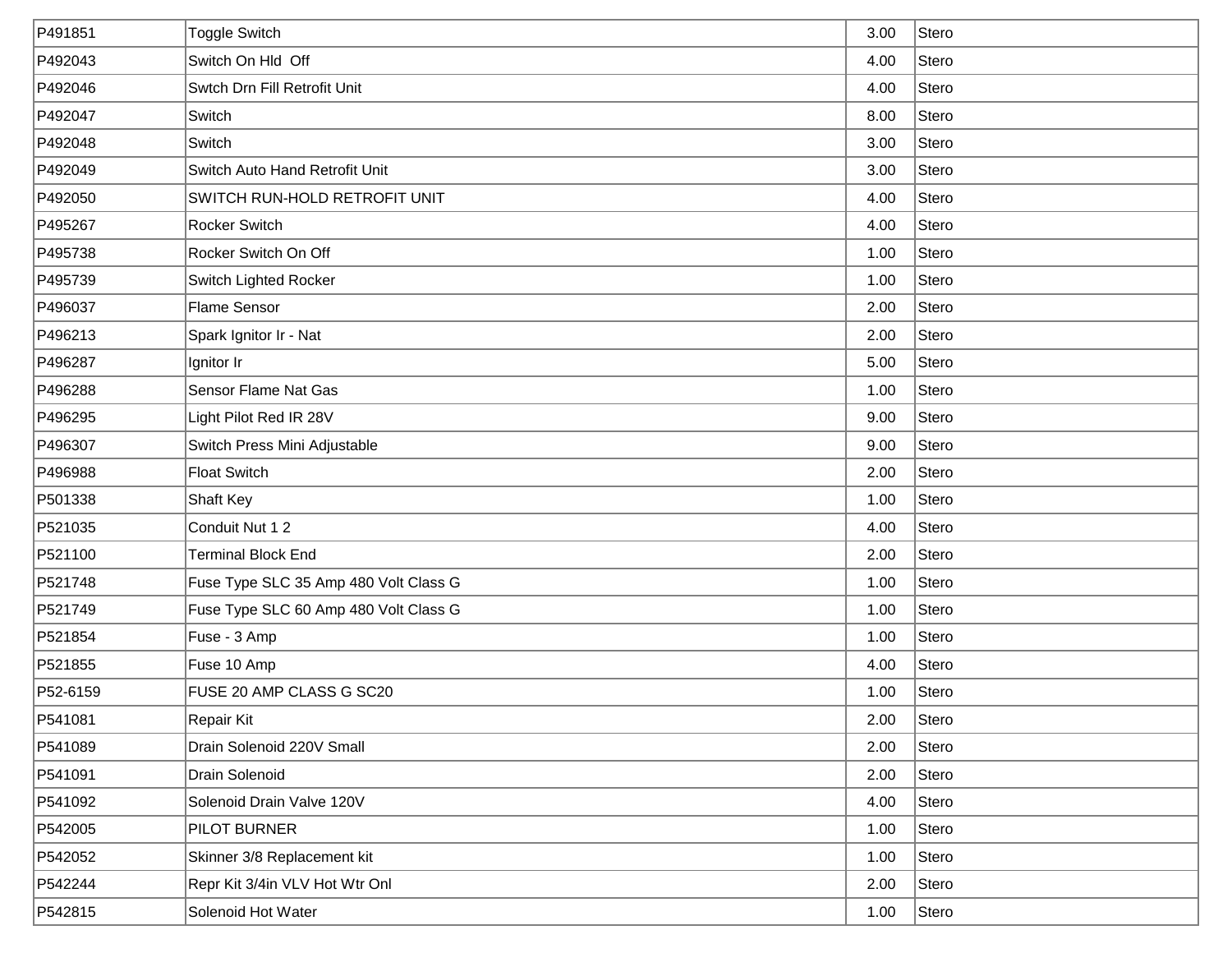| P542821 | Repair Kit Piston Valve 3 4    | 11.00 | Stero |
|---------|--------------------------------|-------|-------|
| P545735 | 120V Steam Valve Coil          | 1.00  | Stero |
| P546246 | Valve 3/4 208-240V HW          | 2.00  | Stero |
| P546247 | Repair Kit                     | 1.00  | Stero |
| P546248 | Solenoid Rebuild Kit           | 3.00  | Stero |
| P546252 | Repair Steam 1 Inch            | 1.00  | Stero |
| P546289 | infrared gas valve             | 1.00  | Stero |
| P546512 | Cable                          | 1.00  | Stero |
| P551131 | Heating Element 208V 5Kw       | 3.00  | Stero |
| P551133 | Heating Element 5 Kw 460V      | 3.00  | Stero |
| P561687 | Curtain H-Short                | 1.00  | Stero |
| P561689 | CURTAIN-M LONG 31-1/2X30 STRIP | 2.00  | Stero |
| P561691 | CURTAIN-R LONG 31-1/2X18 STPCW | 2.00  | Stero |
| P561692 | Curtain                        | 1.00  | Stero |
| P561693 | <b>Curtian Short</b>           | 1.00  | Stero |
| P571030 | Pump Seal                      | 3.00  | Stero |
| P571057 | O-Ring Drain                   | 5.00  | Stero |
| P571088 | Door Bumper                    | 11.00 | Stero |
| P571146 | O-Ring                         | 22.00 | Stero |
| P571148 | $ O \text{ ring} $             | 10.00 | Stero |
| P571696 | Pump Seal                      | 3.00  | Stero |
| P571697 | Seal Shaft 1In                 | 6.00  | Stero |
| P572031 | $O-Ring$                       | 1.00  | Stero |
| P572083 | Pump Seal                      | 7.00  | Stero |
| P572451 | O-Ring                         | 1.00  | Stero |
| P572467 | SEAL JACUZZI FOR SC20-1 SC20-2 | 1.00  | Stero |
| P572519 | $O-Ring$                       | 2.00  | Stero |
| P572787 | O Ring                         | 9.00  | Stero |
| P572826 | Sleeve Drain Valve Handle Blue | 4.00  | Stero |
| P572871 | Door Guide                     | 4.00  | Stero |
| P575286 | Door Guide Uhmw 36.5 Blue      | 1.00  | Stero |
| P575707 | Door Gasket                    | 9.00  | Stero |
| P575771 | O-RING UNION                   | 4.00  | Stero |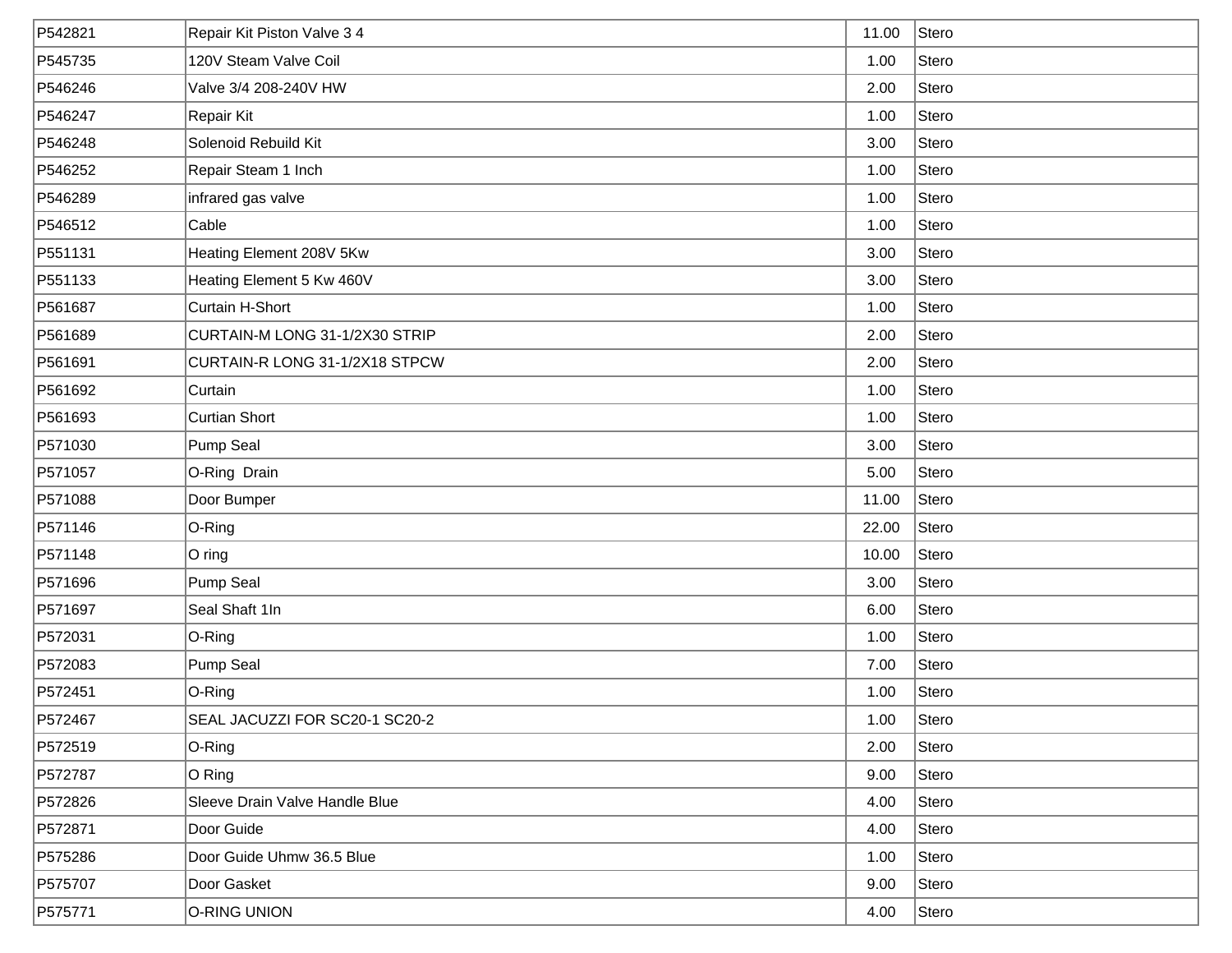| P591211 | <b>BUSHING SPACER BRONZE 1ODX7/8IDX2</b> | 1.00  | Stero |
|---------|------------------------------------------|-------|-------|
| P591997 | Bushing 1/2 x 5/8 x 1                    | 1.00  | Stero |
| P611169 | Steam Trap 1/2 inch                      | 2.00  | Stero |
| P621149 | Vacuum Breaker 3/4                       | 1.00  | Stero |
| P621164 | Repair Kit 3 4 Vac Bkr.                  | 4.00  | Stero |
| P621166 | Valve Pressure Reducing                  | 1.00  | Stero |
| P621167 | Repair Kit PSI Reducer                   | 1.00  | Stero |
| P621171 | <b>Relief Valve</b>                      | 1.00  | Stero |
| P622250 | <b>Shock Stop</b>                        | 1.00  | Stero |
| P625518 | NLA - REPAIR KIT N35BRK FOR 3/4 P        | 1.00  | Stero |
| P626681 | Repair Kit 3/8 Vacuum Breaker            | 1.00  | Stero |
| P631115 | Line Strainer                            | 2.00  | Stero |
| P631117 | Screen 3 4Line Strainer                  | 4.00  | Stero |
| P636552 | Screen 3 4 Inch 80 Mesh                  | 3.00  | Stero |
| P636553 | Screen 3 4 Inch                          | 3.00  | Stero |
| P651135 | Temp. Gauge                              | 1.00  | Stero |
| P651136 | <b>Guage Pressure</b>                    | 4.00  | Stero |
| P651183 | Thermostat                               | 1.00  | Stero |
| P651187 | Knob                                     | 1.00  | Stero |
| P651189 | Control Temp Thermostat                  | 1.00  | Stero |
| P652228 | Pressure Gauge                           | 4.00  | Stero |
| P655776 | Hi-Limit                                 | 2.00  | Stero |
| P661207 | <b>Idler Wheel Bearing</b>               | 3.00  | Stero |
| P671909 | Washer Ss Mtr Flng                       | 18.00 | Stero |
| P671995 | <b>Retainer External</b>                 | 2.00  | Stero |
| P672078 | <b>Bolt Nut</b>                          | 1.00  | Stero |
| P672079 | Bolt                                     | 1.00  | Stero |
| P672080 | Spacer Washer                            | 2.00  | Stero |
| P674444 | <b>Fastener Miscellaneous</b>            | 2.00  | Stero |
| P675915 | Wire Clip                                | 5.00  | Stero |
| P681005 | Squeeze Tube                             | 4.00  | Stero |
| P681019 | <b>Bulkhead Fitting</b>                  | 3.00  | Stero |
| P681293 | Cap                                      | 1.00  | Stero |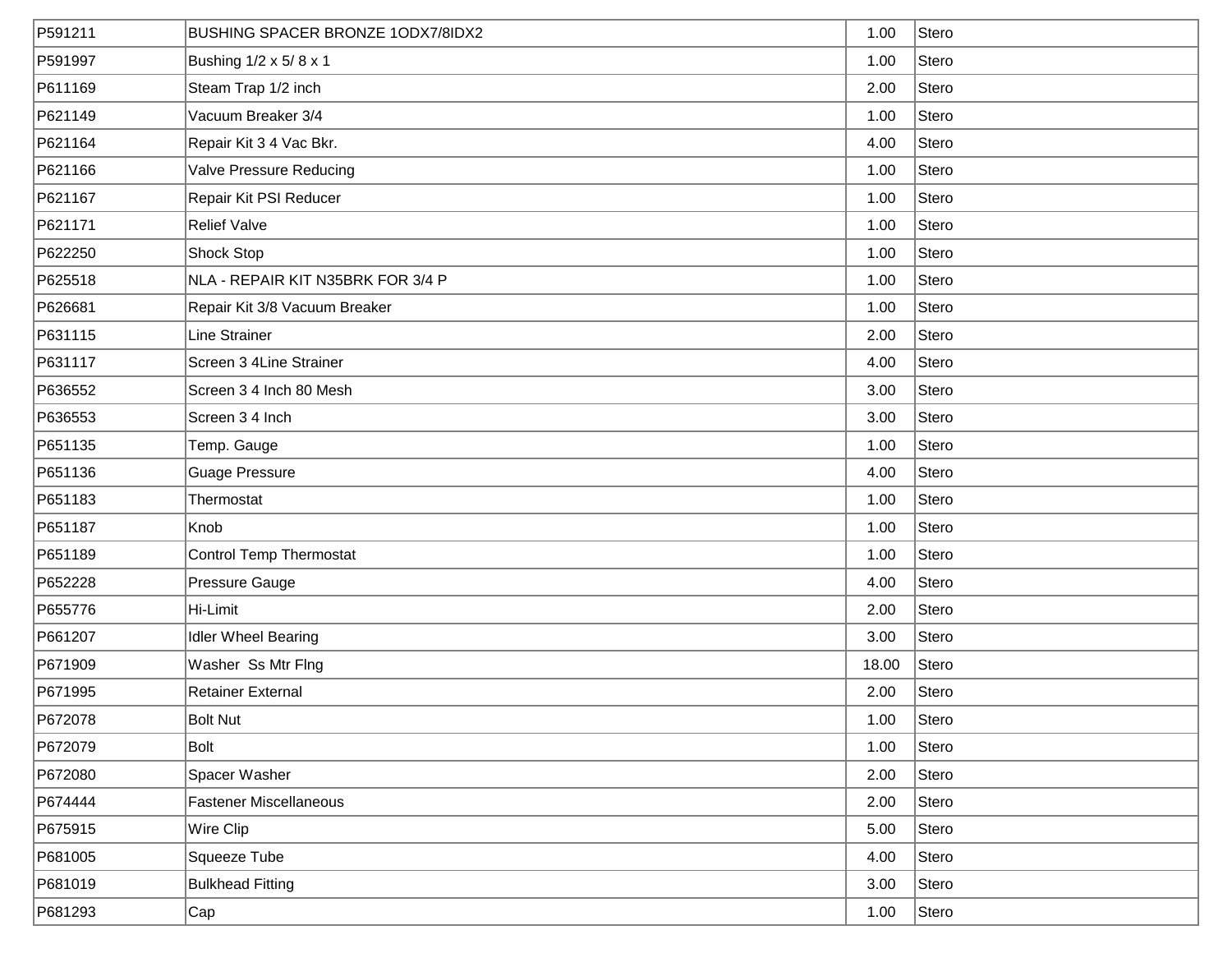| P681887         | Elbow Ss 90 Degree                                 | 1.00 | Stero          |
|-----------------|----------------------------------------------------|------|----------------|
| P681982         | <b>Check Valve Duck Bill</b>                       | 1.00 | Stero          |
| P686145         | FLEX GASLINE SS 3/8 X 18                           | 1.00 | Stero          |
| 000764-20       | Removable Seat for Big Flow, Old and New Style     | 2.00 | T & S          |
| 000788-20M      | REMOVABLE INSERT, HOT (RIGHT HAND) FOR ETERNA CART | 2.00 | $T$ & S        |
| 000889-45       | NAUTILUS / ROTO-FLEX RISER REPLACEMENT SPRING      | 1.00 | <b>T&amp;S</b> |
| 001479-45       | SPRING FOR ETERNA CARTRIDGE WITH SPRING CHECKS     | 2.00 | <b>T&amp;S</b> |
| 002711-40       | Eterna Spindle Assembly Cold                       | 1.00 | T & S          |
| 002712-40       | Eterna Spindle Assembly, Right Hand, Hot           | 1.00 | T & S          |
| 002987-40       | Hand Grip Assembly, Gray                           | 3.00 | <b>T&amp;S</b> |
| 003164-45       | Rubber Spring Check Plunger for Catridges with Spr | 3.00 | <b>T&amp;S</b> |
| 010389-45       | Ring, Waste Drain Plunger                          | 1.00 | <b>T&amp;S</b> |
| B-0113          | T&S BRASS PRE RINSE UNIT                           | 1.00 | <b>T&amp;S</b> |
| B-0968-RK01     | <b>B-0968 VACUUM BREAKER REPAIR KIT</b>            | 2.00 | <b>T&amp;S</b> |
| B-0969-RK01     | Repair Kit, Vacuum Breaker                         | 1.00 | <b>T&amp;S</b> |
| EZ-K            | Swivel Nut, Bushing, O-Ring Kit, Easyinstall       | 1.00 | <b>T&amp;S</b> |
| 100232          | Capacitor .91 UF .19 UF                            | 2.00 | Turbo Chef     |
| 100586          | Fuse Holder                                        | 2.00 | Turbo Chef     |
| 100599          | ATMR Fuse - 20A -                                  | 1.00 | Turbo Chef     |
| 101272          | VOLTAGE RELAY, 208/240V                            | 1.00 | Turbo Chef     |
| 102012          | Primary Interlock Switch                           | 8.00 | Turbo Chef     |
| 102748          | SCREW, TORX T-15 SECURITY #8-32 X.38               | 2.00 | Turbo Chef     |
| CON-3012-1      | Control Board Service Kit, Gen Market 2020         | 1.00 | Turbo Chef     |
| <b>ENC-1402</b> | <b>HI-TENSION WIRE HARNESS</b>                     | 1.00 | Turbo Chef     |
| ENC-3028        | SERVICE KIT, DRIP PAN REPLACEMENT TABS             | 2.00 | Turbo Chef     |
| 11-3207         | Door Microswitch Service Kit, Ngo/Encore           | 4.00 | Turbo Chef     |
| 11-3213         | Door Spring Service Kit, Ngo/Sota                  | 4.00 | Turbo Chef     |
| 15-9331         | Gasket, Waveguide                                  | 1.00 | Turbo Chef     |
| NGC-1076-2      | Door Actuator                                      | 3.00 | Turbo Chef     |
| NGC-3030-1      | Software Update Kit, Mag Fan, General Market       | 1.00 | Turbo Chef     |
| NGC-3077        | Cooling Fan Service Kit, NGC, 230V                 | 1.00 | Turbo Chef     |
| 18185           | Microswitch, Drain, Safety                         | 2.00 | Ultrafryer     |
| 18A006          | Temperature Thermistor Probe with Black Wires      | 1.00 | Ultrafryer     |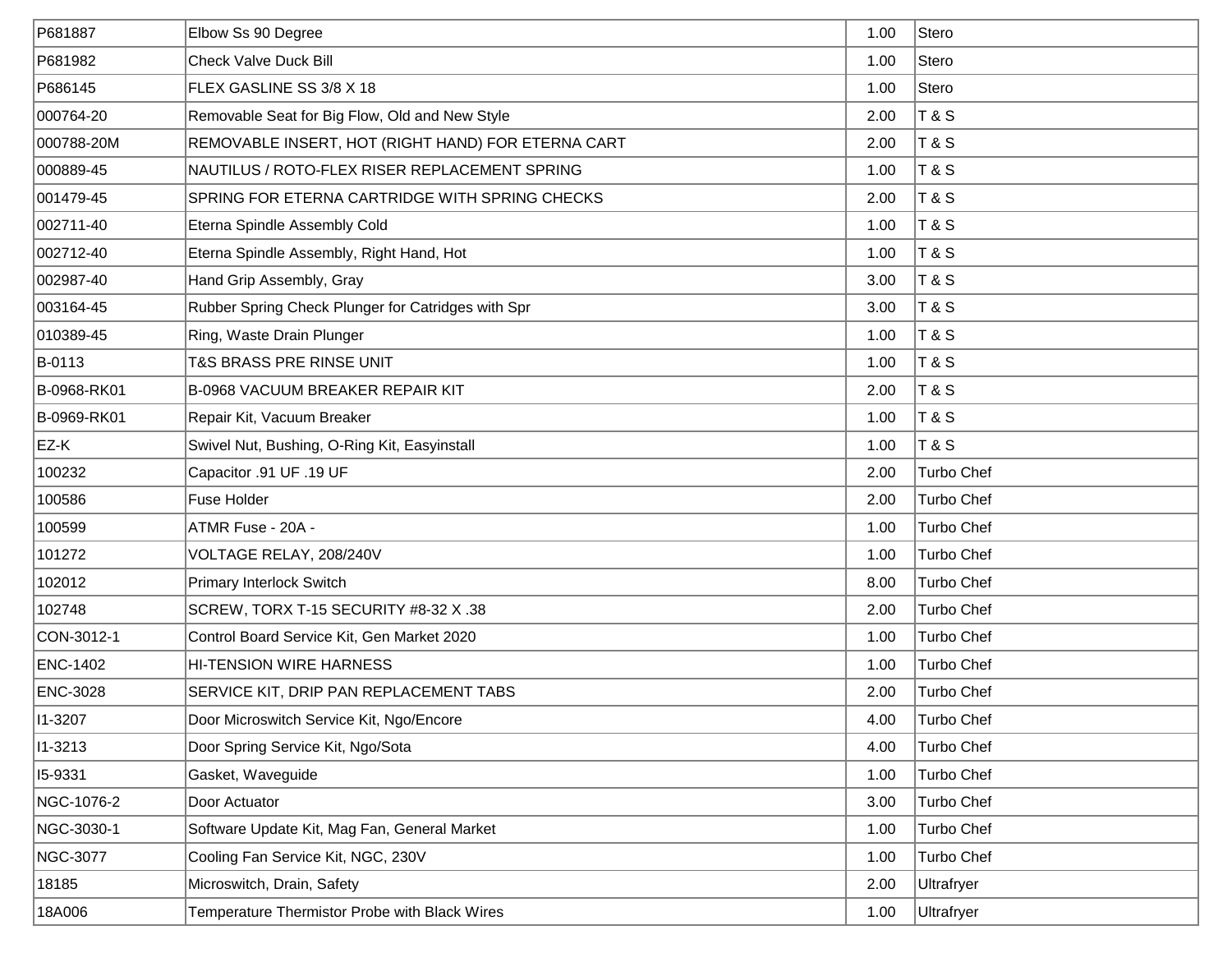| 1120023         | GASKET, HOUSING-CHUTE                              | 2.00 | Univex         |
|-----------------|----------------------------------------------------|------|----------------|
| 1200381         | PIN, DOWEL 3/8X1-1/4                               | 1.00 | Univex         |
| 7100028         | <b>TIMER KNOB</b>                                  | 1.00 | Univex         |
| 10080-02465     | IGNITION CONTROL, FENWAL                           | 1.00 | Vanguard       |
| 10080-19101     | <b>SWITCH, AIR</b>                                 | 1.00 | Vanguard       |
| 30-175          | STOP PUSH BUTTON OLD STYLE - SAME AS 27-175        | 1.00 | Varimixer      |
| 31-174.3        | Start Switch Complete, New Style, Normally Close C | 1.00 | Varimixer      |
| 60N-47M         | SPEED LEVER 60 QT                                  | 1.00 | Varimixer      |
| STA 2525        | VARIMIXER BUSHING 3550 MM, BOWLARM 60QT            | 2.00 | Varimixer      |
| 50384302        | LB DOOR GASKET                                     | 1.00 | <b>VICTORY</b> |
| 50827801        | Door Gasket, Full Door, 23" x 57-1/2"              | 1.00 | <b>VICTORY</b> |
| 44204-1         | Cast Heater/Element, 120V, 700W                    | 1.00 | Vollrath       |
| 00-343143-00002 | WASHER, 140 THK.                                   | 3.00 | Vulcan & Wolf  |
| 00-346357-00001 | THERMO CONT                                        | 1.00 | Vulcan & Wolf  |
| 00-347080-00002 | Door Bushing, Flanged                              | 2.00 | Vulcan & Wolf  |
| 00-407727-00003 | knob                                               | 1.00 | Vulcan & Wolf  |
| 00-408656-00001 | TIMER, W/KNOB DEC                                  | 1.00 | Vulcan & Wolf  |
| 00-411496-000A7 | Switch, Toggle, DPST                               | 1.00 | Vulcan & Wolf  |
| 00-411499-00004 | Buzzer, 115V                                       | 1.00 | Vulcan & Wolf  |
| 00-411500-00012 | Transformer, 120 To 24V                            | 1.00 | Vulcan & Wolf  |
| 00-411501-00014 | <b>BREAKER,50 AMP</b>                              | 1.00 | Vulcan & Wolf  |
| 00-411690-00001 | Timer - 1 Hour - 120V - 60Hz                       | 1.00 | Vulcan & Wolf  |
| 00-413976-00001 | DIAL, THERMOSTAT                                   | 6.00 | Vulcan & Wolf  |
| 00-415780-00003 | Air Rotor/Blower Wheel, CC, 5/8 Bore, 60HZ         | 1.00 | Vulcan & Wolf  |
| 00-416535-00006 | Relay, Heating, Ice Cube                           | 1.00 | Vulcan & Wolf  |
| 00-417608-00001 | HEAD, BURNER                                       | 1.00 | Vulcan & Wolf  |
| 00-418060-00002 | Knob, Red, Thermostat, 150-550F                    | 1.00 | Vulcan & Wolf  |
| 00-418156-00003 | GEAR, MOTOR - 230V 50/60HZ                         | 1.00 | Vulcan & Wolf  |
| 00-423014-000G1 | Door Kit With Rollers                              | 1.00 | Vulcan & Wolf  |
| 00-424940-00001 | Fan, Cooling, 120V                                 | 1.00 | Vulcan & Wolf  |
| 00-426508-00010 | TUBE, FLEX 7/16 O.D. - 10                          | 1.00 | Vulcan & Wolf  |
| 00-428617-00001 | KNOB, 2.75 DIA OVEN                                | 1.00 | Vulcan & Wolf  |
| 00-498025       | Pilot Safety Valve Baso                            | 1.00 | Vulcan & Wolf  |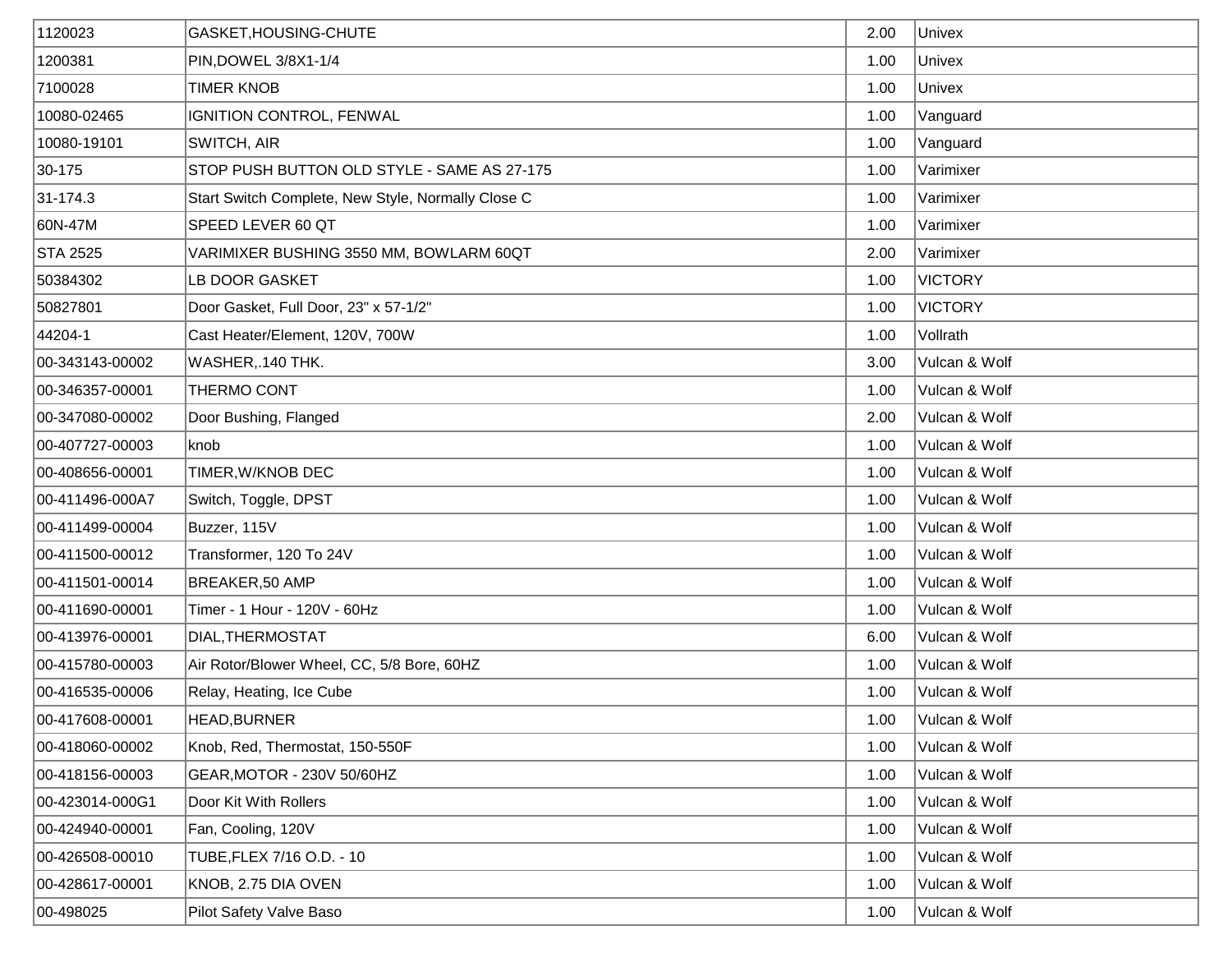| 00-498086-00007 | KNOB, RED                                        | 1.00  | Vulcan & Wolf |
|-----------------|--------------------------------------------------|-------|---------------|
| 00-498438-00001 | Knob, Solid State Controller                     | 1.00  | Vulcan & Wolf |
| 00-499168-00002 | Knob, Oven Thermostat, 150-550F                  | 1.00  | Vulcan & Wolf |
| 00-704436       | <b>SAFETY MOUNTING BRACKET</b>                   | 1.00  | Vulcan & Wolf |
| 00-706771-0000A | Pilot Tube And Tip, Frytop                       | 2.00  | Vulcan & Wolf |
| 00-710452       | <b>BJWA3-3-C DIAL SUB</b>                        | 1.00  | Vulcan & Wolf |
| 00-711327       | <b>THERMO</b>                                    | 1.00  | Vulcan & Wolf |
| 00-713656-00001 | VALVE, DBL SOLENOID, FJDO 240V                   | 1.00  | Vulcan & Wolf |
| 00-714910       | <b>BURNER GASKET, FIBER</b>                      | 10.00 | Vulcan & Wolf |
| 00-715080       | Burner Valve, Top, 1/4" Npt                      | 1.00  | Vulcan & Wolf |
| 00-719220       | PILOT VALVE R/H                                  | 1.00  | Vulcan & Wolf |
| 00-719287       | DOOR HNGE PIN 7/16C/R                            | 1.00  | Vulcan & Wolf |
| 00-719353       | Trunion Bolt, Short                              | 1.00  | Vulcan & Wolf |
| 00-719657       | AIR SHTTR-TBLR U-SHAPED                          | 1.00  | Vulcan & Wolf |
| 00-719662       | AIR SHTTR-TBLR OB                                | 1.00  | Vulcan & Wolf |
| 00-720330       | SHUT OFF VALVE KCHRARK                           | 1.00  | Vulcan & Wolf |
| 00-720385       | SPARK MODULE 0 1 TECH                            | 1.00  | Vulcan & Wolf |
| 00-770085-00002 | VALVE, SOLENOID ENCLOSED 120V                    | 1.00  | Vulcan & Wolf |
| 00-787275-00001 | TUBE, FLASH, CHR/KCHR NEW                        | 1.00  | Vulcan & Wolf |
| 00-788596-0000A | <b>BLOCK, TERMINAL FIELD SERVICE</b>             | 2.00  | Vulcan & Wolf |
| 00-819147       | Flame Switch, Mercury Vapor, Electronic Ignition | 1.00  | Vulcan & Wolf |
| 00-836926       | <b>ELE. GASKET</b>                               | 2.00  | Vulcan & Wolf |
| 00-840479       | <b>BUSHING, BRONZE</b>                           | 2.00  | Vulcan & Wolf |
| 00-840501       | <b>ELEMENT GASKET</b>                            | 3.00  | Vulcan & Wolf |
| 00-850429-00001 | Hi Limit                                         | 1.00  | Vulcan & Wolf |
| 00-850447       | <b>SPACER</b>                                    | 2.00  | Vulcan & Wolf |
| 00-854349       | PILOT, ASSY NAT GAS                              | 1.00  | Vulcan & Wolf |
| 00-855649-00001 | Gasket Blower                                    | 1.00  | Vulcan & Wolf |
| 00-856773-00001 | <b>KNOB, TIMER</b>                               | 1.00  | Vulcan & Wolf |
| 00-858497-00001 | Gasket, codensate Box                            | 1.00  | Vulcan & Wolf |
| 00-880108       | TIMER, MANUAL (60                                | 2.00  | Vulcan & Wolf |
| 00-913099-00001 | Ignition Control with Pilot                      | 1.00  | Vulcan & Wolf |
| 00-921330       | BURNER HEAD STEP UP                              | 1.00  | Vulcan & Wolf |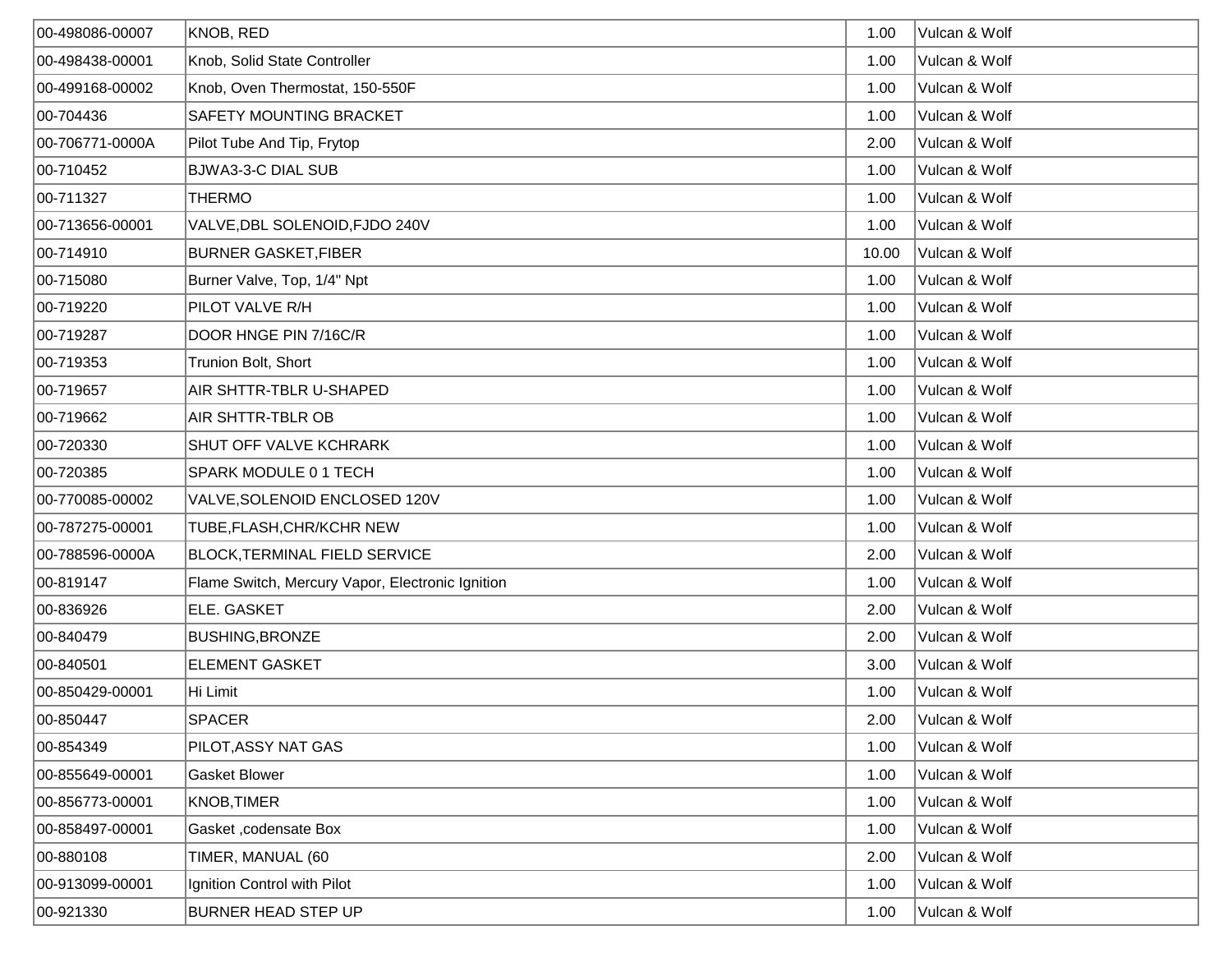| 00-958063-000G1 | KNOB, T-STAT, GRIDDLE                     | 1.00  | Vulcan & Wolf     |
|-----------------|-------------------------------------------|-------|-------------------|
| 00-961683-000G1 | Kit Service Hi Voltage Wire And Insulati  | 1.00  | Vulcan & Wolf     |
| 01-22-861       | STOP PUSH BUTTON (ABW101) COMM            | 1.00  | <b>Waste King</b> |
| 2C-30157        | CLIP CAPILLARY, BULB CLAMP                | 3.00  | Wells             |
| 2C-30397        | Element Clip, Drawer Warmers, Single      | 6.00  | Wells             |
| 2C-30467        | CLAMP ELEMENT, WARMERS-LONG               | 5.00  | Wells             |
| 2C-43665        | <b>CLAMP THERMO BULB F-49</b>             | 3.00  | Wells             |
| 2E-37727        | CNTCTR-2P,208V35A, TYPE B                 | 1.00  | Wells             |
| 2E-Z21556       | SWITCH INFINITE 120V A CA                 | 5.00  | Wells             |
| 2E-Z21560       | Infinite Switch M Series 240 Volt         | 10.00 | Wells             |
| 21-30337        | <b>GASKET GRID TOPBOT</b>                 | 2.00  | Wells             |
| 2J-30378        | LIGHT SIGNAL BAKERS AMBER                 | 2.00  | Wells             |
| 2N-303375UL     | Element, 208/240V, 1650W                  | 2.00  | Wells             |
| 2N-30510UL      | Element, 208V, 3800W                      | 2.00  | Wells             |
| 2N-40409UL      | ELEMENT 240V 1650W                        | 1.00  | Wells             |
| 2N-45431UL      | Element, 120V, 750W, HMP                  | 1.00  | Wells             |
| 2P-30483        | <b>Bearing Roller Track</b>               | 1.00  | Wells             |
| 2R-30178        | KNOB CONTROL ASSEMBLY FRYERS              | 1.00  | Wells             |
| 2R-30179        | KNOB CONTROL ASSEMBLY. FRYERS             | 3.00  | Wells             |
| 2R-302322       | <b>KNOB BLACK LLW LLSC</b>                | 1.00  | Wells             |
| 2R-30372        | Control Knob, Off-Lo-2-8-Hi, Warmer       | 1.00  | Wells             |
| 2R-35511        | Knob Assembly, Control                    | 3.00  | Wells             |
| 2R-40498        | Knob Thermostat                           | 1.00  | Wells             |
| 2R-45613        | Knob, Control, Off/Lo-Hi                  | 2.00  | Wells             |
| 2T-30133        | Thermostat, Fryer, 200-375F               | 1.00  | Wells             |
| 2T-38968        | THERMO K TYPE SS206ET R                   | 5.00  | Wells             |
| 2T-45917        | Thermostat Control with Auxilary, Warmers | 7.00  | Wells             |
| 2T-46269        | Thermo W Aux                              | 5.00  | Wells             |
| DD-303371       | THERMO CONTROL TSW-6ULD                   | 1.00  | Wells             |
| DD-45481        | BRACKET AND SLIDE LATCH ASSEMBLY          | 1.00  | Wells             |
| PS-304943       | Kit H2O Level Sensor                      | 1.00  | Wells             |
| WS-50020        | 2N-Z9324                                  | 2.00  | Wells             |
| WS-50374        | Hi-Limit Safety Thermometer               | 6.00  | Wells             |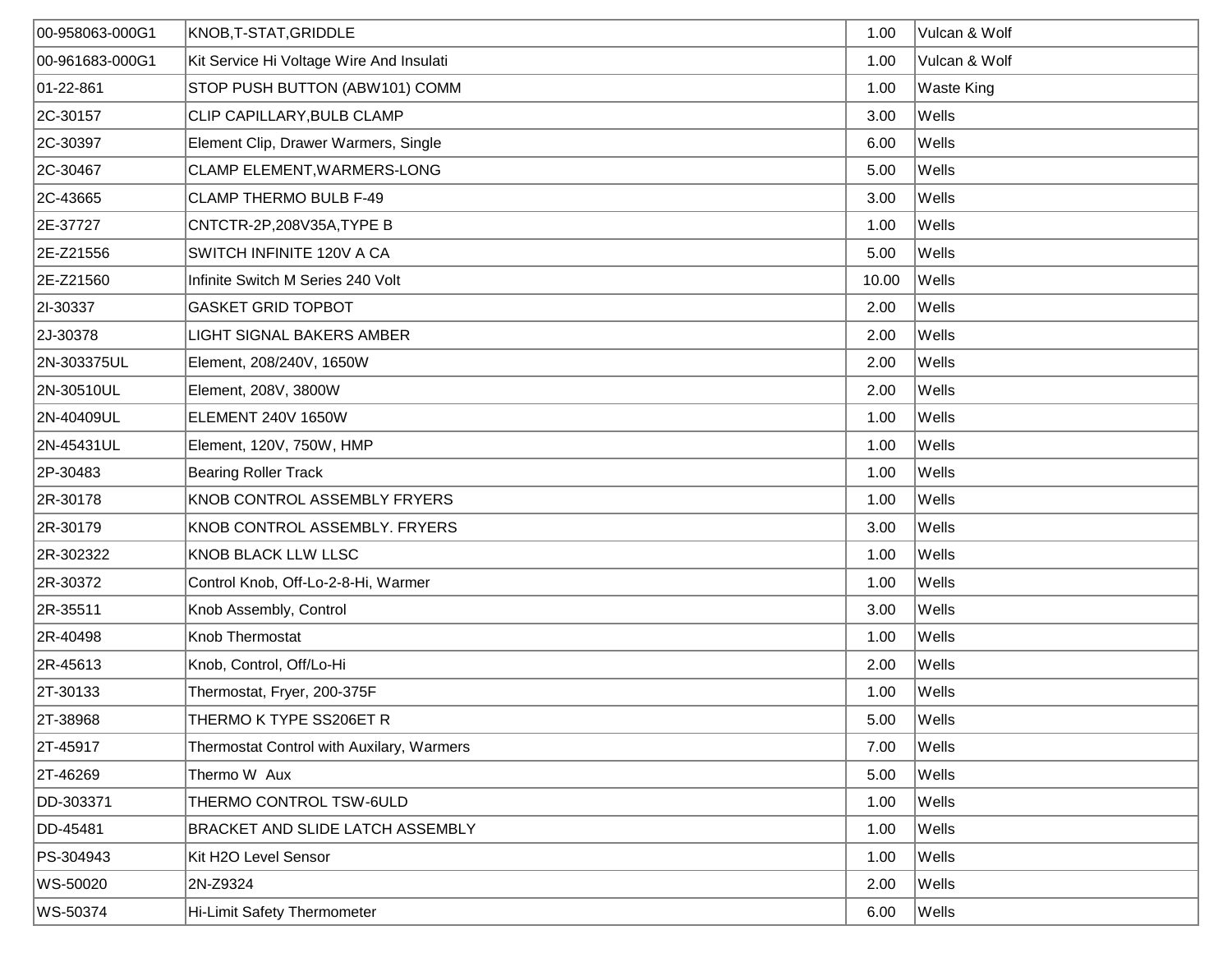| WS-50396       | WARM ELEMENT, 120V1200W               | 5.00  | Wells                       |
|----------------|---------------------------------------|-------|-----------------------------|
| WS-50398       | Warmer Element - 240V - 1200W         | 3.00  | Wells                       |
| WS-506272      | ELEM,120V825W,SS8T/10T                | 1.00  | Wells                       |
| WS-51796       | KNOB SQUARE ROLL WARMER V             | 3.00  | Wells                       |
| WS-54228       | <b>SWITCH ROCKER</b>                  | 1.00  | Wells                       |
| WS-55510       | <b>Fryer Thermostat Control</b>       | 3.00  | Wells                       |
| WS-58656       | SAFETY THERMOSTAT                     | 5.00  | Wells                       |
| WS-60282       | <b>Control Thermostat</b>             | 1.00  | Wells                       |
| WS-62128       | Thermostat Kit, WB-1/WB-2             | 1.00  | Wells                       |
| CA-1005-03-P   | STEAM TRAP, PC/CK/HC                  | 3.00  | Wilbur Curtis Company, Inc. |
| CA-1006-03-P   | CHAMBER, WHIPPER PC/CK/HC             | 7.00  | Wilbur Curtis Company, Inc. |
| CA-1008-03-P   | PROPELLER, WHIPPER PC/CK/HC           | 12.00 | Wilbur Curtis Company, Inc. |
| CA-1009-03-P   | Mixing Bowl, PC/CK/HC                 | 5.00  | Wilbur Curtis Company, Inc. |
| CA-1011-03     | BULKHEAD, WATER FITTING PC/CK         | 2.00  | Wilbur Curtis Company, Inc. |
| $ CA-1018$     | LAMP, FLUORESCENT 8W FL8CW            | 1.00  | Wilbur Curtis Company, Inc. |
| CA-1026-03-P   | ELBOW, PC/CK/HC                       | 2.00  | Wilbur Curtis Company, Inc. |
| CA-1037B       | TUBE, EXTENSION 3.48 LONG BLAC        | 13.00 | Wilbur Curtis Company, Inc. |
| CA-1065-03     | <b>BUSHING, DISCHARGE PC/CK/HC 3P</b> | 2.00  | Wilbur Curtis Company, Inc. |
| <b>WC-001</b>  | SWITCH, HOT WATER MOM. (AMBER)        | 2.00  | Wilbur Curtis Company, Inc. |
| WC-002         | SWITCH, BREW MOM. (GREEN) LIT         | 2.00  | Wilbur Curtis Company, Inc. |
| WC-003         | SWITCH, WARMER (RED) LIT SPST         | 1.00  | Wilbur Curtis Company, Inc. |
| WC-004         | SWITCH ON/OFF (CLEAR) LIT SPST        | 3.00  | Wilbur Curtis Company, Inc. |
| WC-007         | <b>BREW SWITCH</b>                    | 3.00  | Wilbur Curtis Company, Inc. |
| WC-123         | SWITCH, ROCKER (RED) 120V NEON        | 2.00  | Wilbur Curtis Company, Inc. |
| WC-124         | SWITCH, HOT WATER (AMBER) 120V        | 1.00  | Wilbur Curtis Company, Inc. |
| WC-1500        | FUSE, 5 AMP                           | 1.00  | Wilbur Curtis Company, Inc. |
| <b>WC-152</b>  | SWITCH, DISPENSE MOM. (AMBER)         | 4.00  | Wilbur Curtis Company, Inc. |
| WC-1805        | SEAT CUP S FAUCET USE ON WC-18        | 3.00  | Wilbur Curtis Company, Inc. |
| <b>WC-1806</b> | SEAT CUP, SILICONE USE ON WC-1        | 2.00  | Wilbur Curtis Company, Inc. |
| WC-2906        | SPRAYHEAD, BLUE (.178)                | 2.00  | Wilbur Curtis Company, Inc. |
| WC-2936        | SPRAYHEAD, RED (.131)                 | 16.00 | Wilbur Curtis Company, Inc. |
| WC-2977K       | KIT, SPRAYHEAD FITTING METAL          | 2.00  | Wilbur Curtis Company, Inc. |
| WC-3201        | HANDLE, BREW CONE BLACK DELUXE        | 1.00  | Wilbur Curtis Company, Inc. |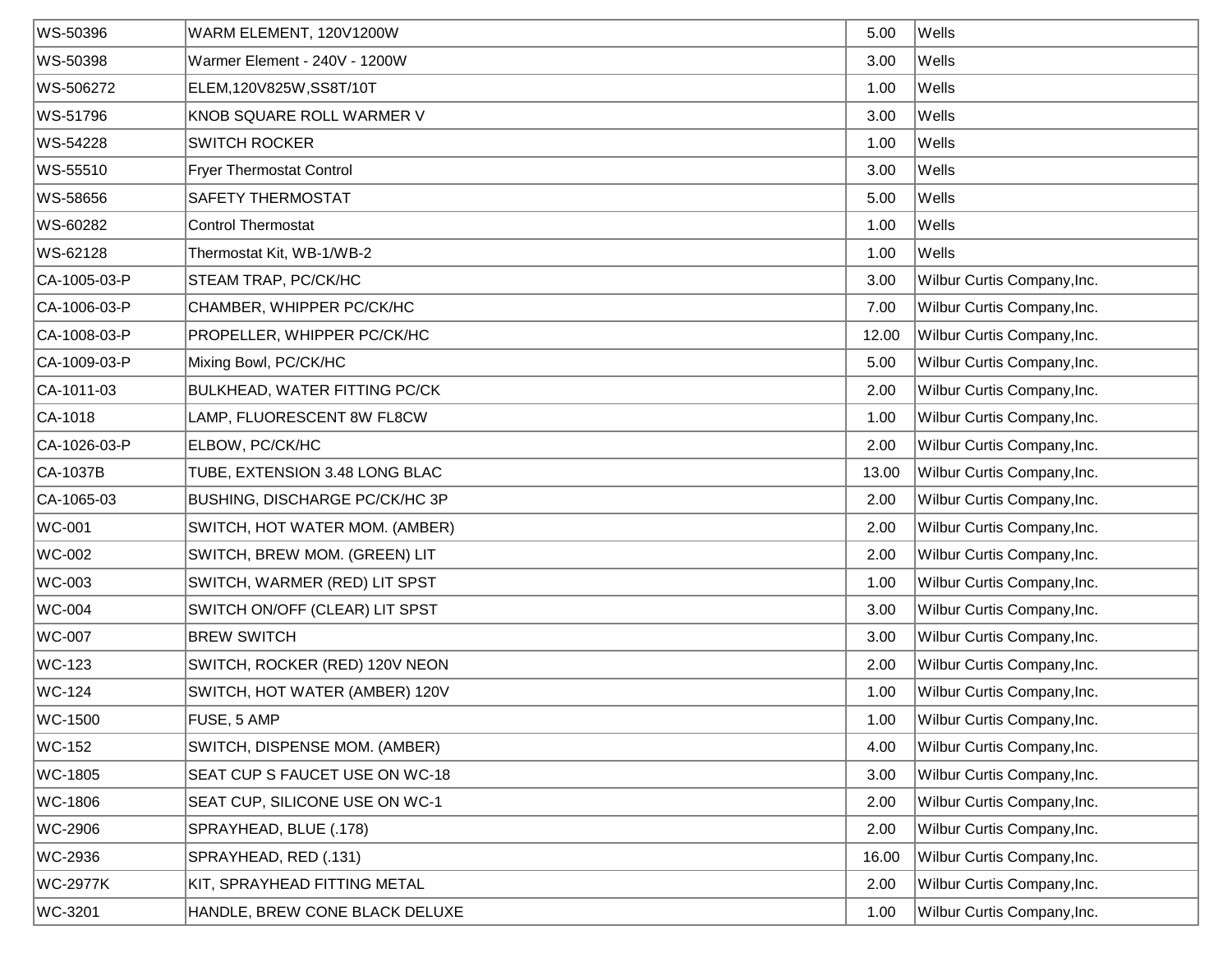| WC-3301            | BREW BASKET, WIRE 7.00 DIA. AL        | 1.00  | Wilbur Curtis Company, Inc. |
|--------------------|---------------------------------------|-------|-----------------------------|
| WC-37014           | KIT, MOTOR/WHIPPER RETROFIT W         | 3.00  | Wilbur Curtis Company, Inc. |
| WC-3705            | Handle Kit, Faucet, S-Series          | 1.00  | Wilbur Curtis Company, Inc. |
| WC-37054           | KIT, SOCKET GEAR PC/CK/HC             | 2.00  | Wilbur Curtis Company, Inc. |
| WC-37130           | KIT, VALVE BY-PASS                    | 1.00  | Wilbur Curtis Company, Inc. |
| WC-37265           | KIT, CONTACTOR RFTRFIT WC-400R        | 4.00  | Wilbur Curtis Company, Inc. |
| <b>WC-400R</b>     | Relay                                 | 1.00  | Wilbur Curtis Company, Inc. |
| WC-405R-101K-120   | KIT, AGITATION TIMER 120V RU-1        | 1.00  | Wilbur Curtis Company, Inc. |
| WC-4213            | NUT, 5/8 LOCK PLATED                  | 4.00  | Wilbur Curtis Company, Inc. |
| WC-43033           | ORING, 10MM ID X 2MM CS USE ON        | 17.00 | Wilbur Curtis Company, Inc. |
| WC-43062           | <b>GASKET, TANK LID</b>               | 1.00  | Wilbur Curtis Company, Inc. |
| WC-43141           | O-RING, 7.484 ID X .139 CS OMG        | 1.00  | Wilbur Curtis Company, Inc. |
| <b>WC-504</b>      | THERMOSTAT, CAPILLARY SPST 250        | 1.00  | Wilbur Curtis Company, Inc. |
| WC-5310            | TUBE, 5/16 ID X 1/8W SILICONE         | 5.00  | Wilbur Curtis Company, Inc. |
| WC-5502            | PROBE, WATER LEVEL                    | 3.00  | Wilbur Curtis Company, Inc. |
| WC-5502-01         | KIT, PROBE, ASSEMBLY WATER LEVEL W    | 4.00  | Wilbur Curtis Company, Inc. |
| WC-600             | <b>Brew Timer</b>                     | 1.00  | Wilbur Curtis Company, Inc. |
| WC-608-101         | CONTROL BOARD, LIQUID LEVEL 12        | 3.00  | Wilbur Curtis Company, Inc. |
| WC-61930           | DECK, WARMER W/A GEMSIF63B1000        | 2.00  | Wilbur Curtis Company, Inc. |
| WC-628             | TIMER, 120/240V .5-60 SECS. SH        | 1.00  | Wilbur Curtis Company, Inc. |
| WC-890             | VALVE, INLET 1.09GPM 120V 10W         | 1.00  | Wilbur Curtis Company, Inc. |
| WC-906-04          | KIT, ELEMENT, HEATING 2KW 220V        | 1.00  | Wilbur Curtis Company, Inc. |
| H-106-2B           | WINHOLT RED SQUARE SWITCH W/ 4 PRONGS | 1.00  | Win-Holt                    |
| 00486              | <b>POWER SWITCH</b>                   | 1.00  | Wisco Industries, Inc.      |
| SP 4203A-DI-RO KIT | <b>OPTICAL/SPARK KIT ROUND</b>        | 2.00  | <b>XLT BOFI WOLF</b>        |
| 1256               | Cam Female                            | 6.00  |                             |
| 1596               | VALVE PRESSURE REDUCING 1 INCH        | 1.00  |                             |
| 5045               | <b>Records Counted</b>                |       |                             |
| 29249.0000         | <b>Water Filter</b>                   | 1.00  |                             |
| 1164805            | FLAME SWITCH X-10                     | 1.00  |                             |
| 44000250           | <b>GASKET</b>                         | 1.00  |                             |
| A101693            | <b>IDLER WHEEL STAC</b>               | 2.00  |                             |
| $CF-75$            | saftey quik 3/4                       | 2.00  |                             |